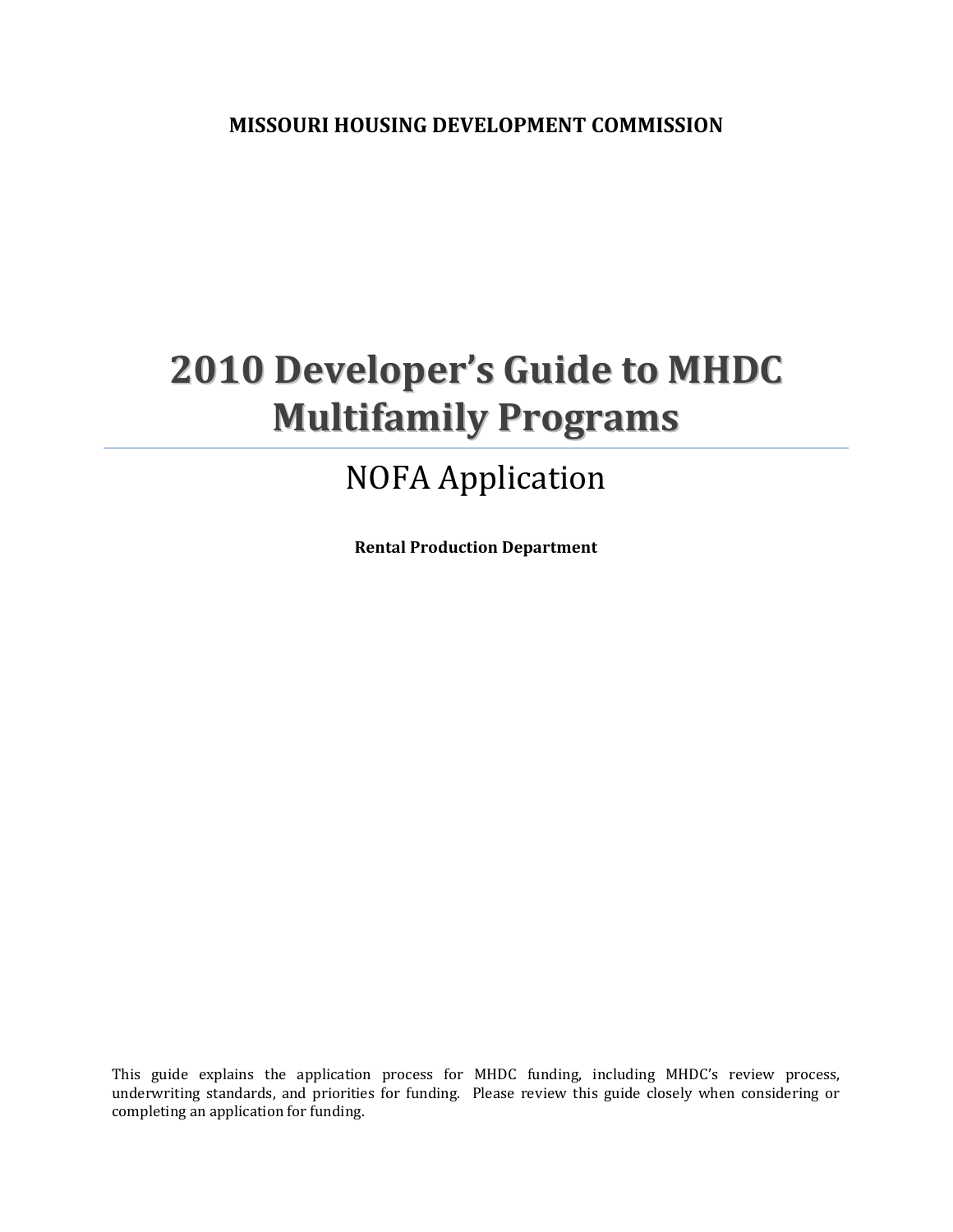### **TABLE OF CONTENTS**

| The NOFA                              | 3   |
|---------------------------------------|-----|
| The Application                       | 3   |
| Submitting an Application             | 3   |
| <b>Public Hearings</b>                | 4   |
|                                       |     |
| <b>Initial Review</b>                 | 4   |
| <b>Primary Documentation Review</b>   | 6   |
| <b>Secondary Documentation Review</b> | 6   |
| <b>Site Review</b>                    | 7   |
| Competitive Review                    | 7   |
|                                       |     |
| Geographic Priority                   | 8   |
| Non-Profit Involvement Priority       | 9   |
| Service-enriched Housing Priority     | 10  |
| <b>Sustainable Housing Priority</b>   | 12  |
| <b>Preservation Priority</b>          | 14  |
|                                       | .15 |
| <b>Development Characteristics</b>    | 15  |
| <b>Market Characteristics</b>         | 17  |
| Development Team Characteristics      | 18  |
| Feasibility                           | 20  |
| Community Impact                      | 21  |
|                                       | .22 |
| Sources                               | 22  |
| <b>Uses</b>                           | 27  |
| Income                                | 31  |
| <b>Operating Expenses</b>             | 32  |
|                                       |     |
|                                       |     |
| Code of Conduct                       | 46  |
| <b>Commission Approval</b>            | 48  |
|                                       |     |
|                                       |     |
|                                       |     |
|                                       |     |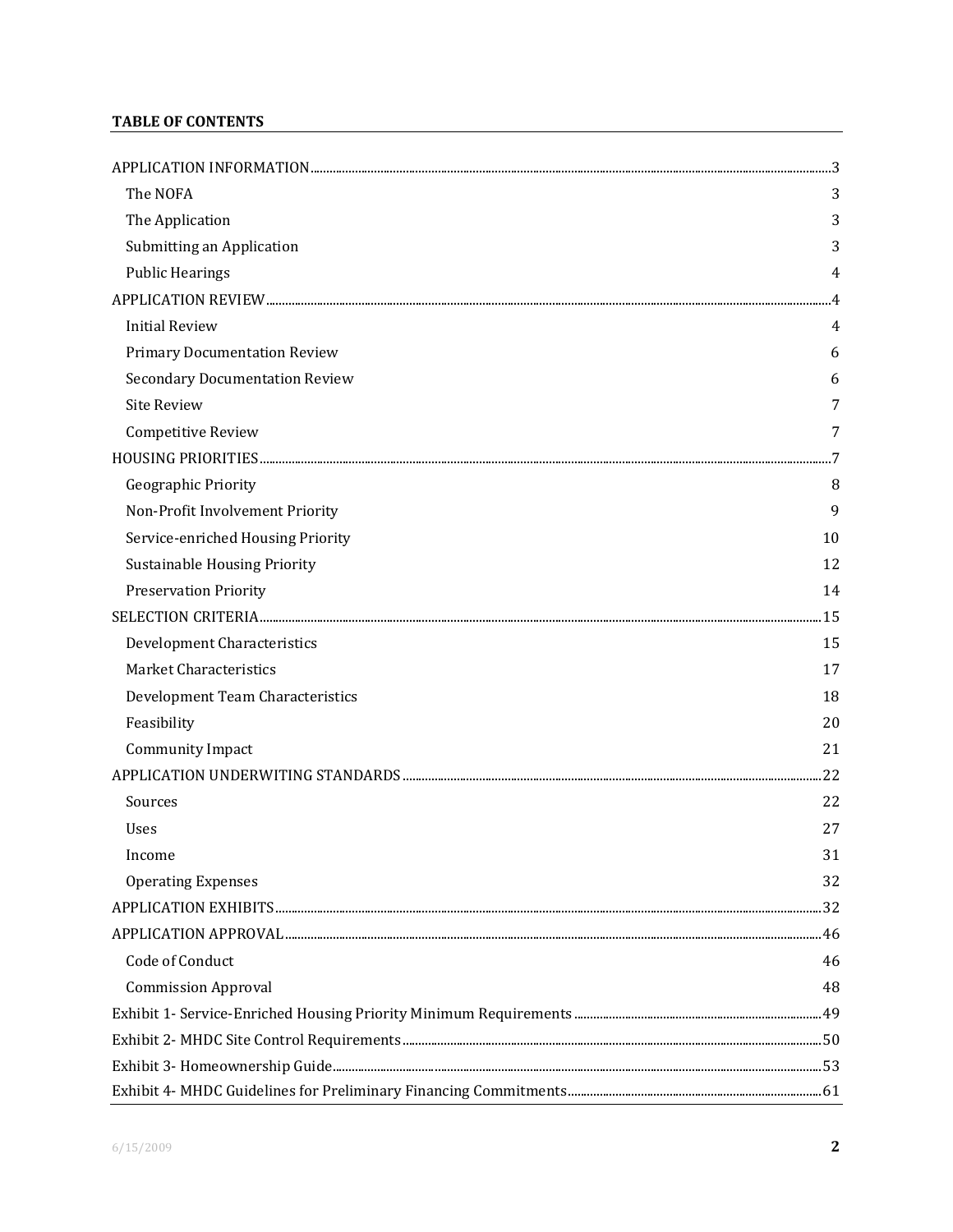## **A. APPLICATION INFORMATION**

#### **1. The NOFA**

MHDC will from time to time issue a Notice of Funding Availability ("NOFA"). There will be at a minimum one NOFA for 2010. Any NOFA will indicate the funding types, funding amounts, and application deadlines for that particular round. The NOFA, the Qualified Allocation Plan ("QAP"), and this Developer's Guide to MHDC Multifamily Programs ("Developer's Guide") describe and clarify the procedures, priorities and expectations for each application and applicant for MHDC funding. Should a question arise that cannot be answered by the NOFA, QAP or Developer's Guide, please contact MHDC's Director of Rental Production or Chief Underwriter at your convenience.

#### **2. The Application**

In response to any NOFA, an entity requesting funds from MHDC's rental production programs must submit an application. An application is defined as two tabbed three-ring binders with exhibits (one with originals, one with copies), one CD-R with required electronic exhibits, and one check for the application fee. Failure to submit an application, as defined, prior to the deadline established in the NOFA will result in rejection of what is submitted.

Applicants requesting tax credits must indicate whether they are seeking the 9% credit (competitive credit) or the 4% credit (for tax-exempt bond developments). MHDC shall have the right to consider any application for 4% credits for a potential allocation of 9% credits if the proposal meets the requirements and competes successfully with other 9% credit applications in the evaluation process. Additionally, MHDC reserves the right to consider any application of 9% credits for 4% credits if determined to be necessary or feasible in MHDC's sole opinion. MHDC will accept only one application for any site(s) that make up a development. If more than one application is received for a site or collection of sites, the first application received will be accepted and any subsequent applications will be rejected.

#### **3. Submitting an Application**

All applications in response to any NOFA must be physically received at MHDC's Kansas City office‐ located at 3435 Broadway, Kansas City, MO 64111 by 4:30 pm Central on the deadline established in the NOFA. There are no exceptions to this requirement. Due to the competitive nature of the funding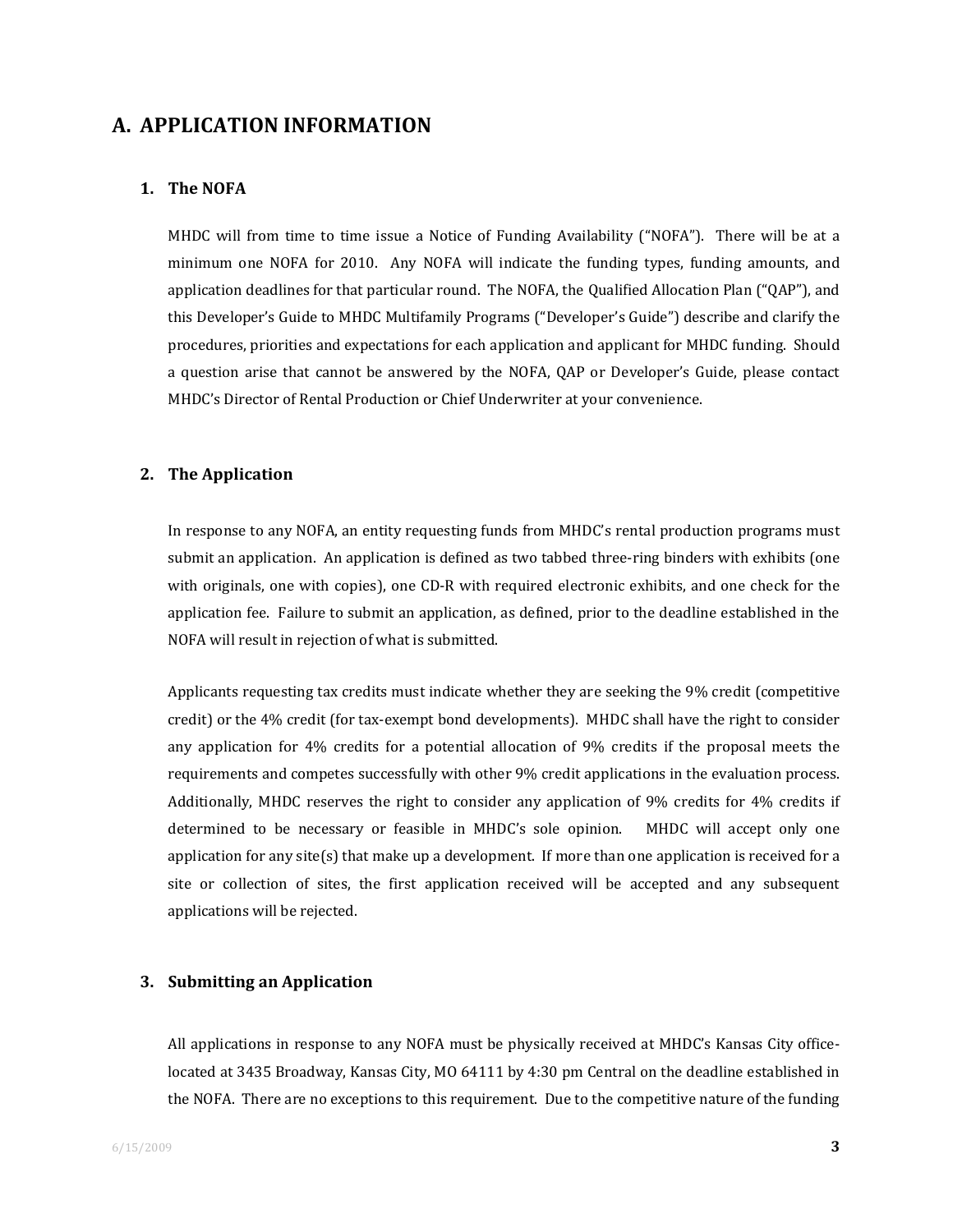programs, it is in the applicant's best interest to provide as complete and accurate documentation as possible. The application gives staff a first impression of a proposed site. Poorly‐prepared applications will not demonstrate a strong competitive proposal and may give staff reason to question the capacity or ability of the developer and its consultant, if applicable. Early submittals are encouraged but do not receive preferential treatment.

#### **4. Public Hearings**

In compliance with program requirements, MHDC staff will send notification to the chief executive officer of the local jurisdiction, the state senator and state representative for the district of the proposed development, and the executive director of the local public housing authority for all applications. Those notified will be given an opportunity to comment on the proposed development. MHDC will consider the comments and may contact the local jurisdiction for additional information.

MHDC will also publish a notice in a regional newspaper requesting public comment on each application. Public hearings will be held in St. Louis, Kansas City, Springfield, and Columbia, according to a schedule yet to be determined, to afford the public an opportunity to comment on developments proposed in a given region. Specific dates and times will be published in regional newspapers and on the MHDC website.

All communication from the public must be received no later than the date of the final public hearing to be included in the evaluation process.

## **B. APPLICATION REVIEW**

All applications submitted in response to a NOFA will undergo each of the five staff review stages described below, unless the application is rejected during one of the stages. If an application is rejected during the Initial, Primary Documentation or Secondary Documentation Reviews, a written explanation will be provided to the applicant.

#### 1. **Initial Review**.

The Initial Review will be conducted to determine if the applicant and their application meet the following requirements: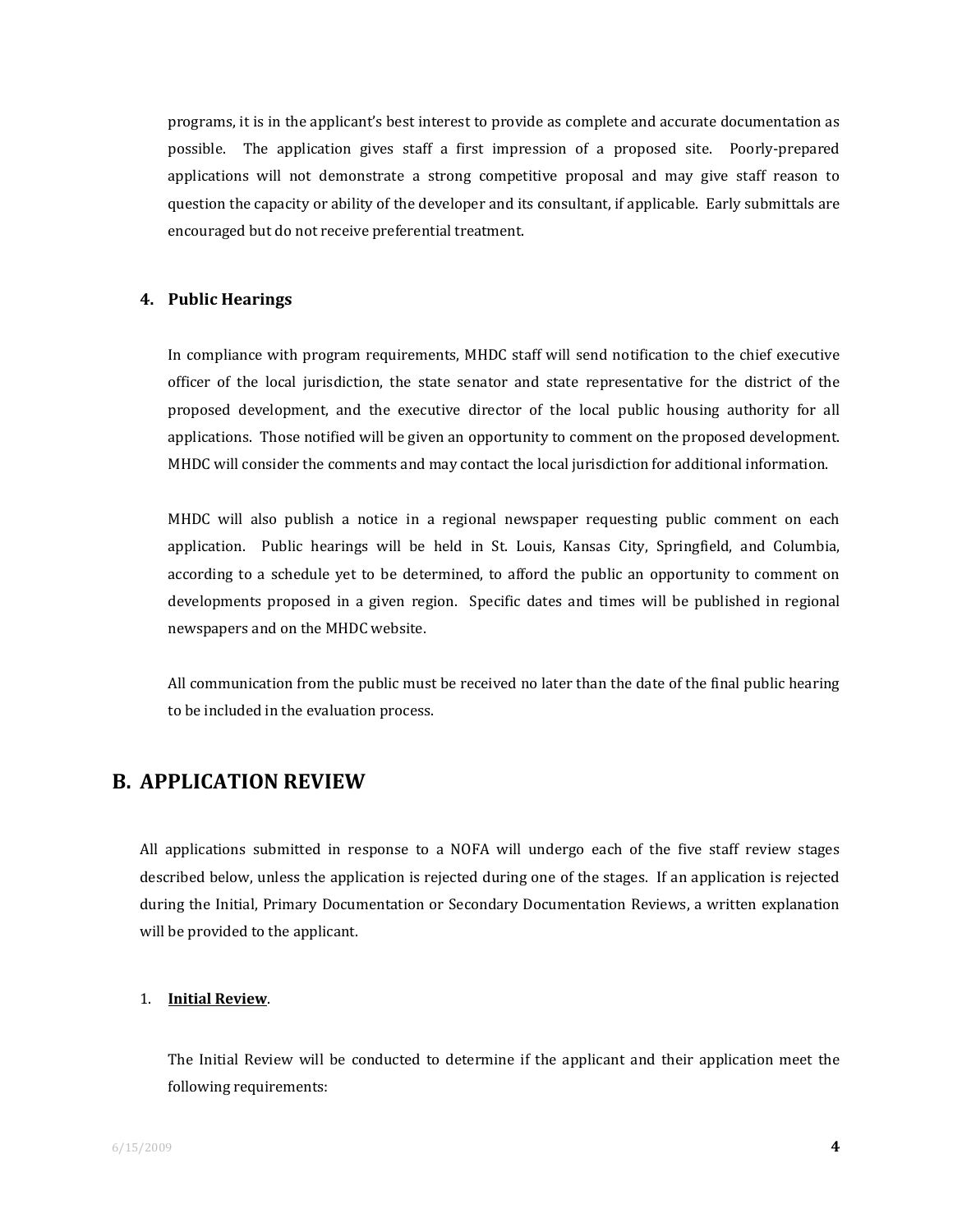- a. **Organized Application.** Applications must be submitted in three‐ring binders and organized with tabs according to the FIN-125 checklist. An application that is not organized in the manner described above will be rejected.
- b. **Good Standing with MHDC.** Any member of the development team that is the owner or general partner of a Section 42 development that is currently in noncompliance due to site audits or a failure to comply with the owner's reporting requirements will be denied participation in the NOFA. In addition, any development team member that is not in compliance or good standing with any other MHDC program will be similarly denied participation. If MHDC learns that any principal involved with a proposed development has serious and/or repeated non‐performance or non‐compliance issues in Missouri or any other state before or after the time of application, the application will be rejected. Prior performance considered might include, but is not limited to, progress made with previous tax credit reservations, development compliance and payment of fees, and/or violation of the MHDC Workforce Eligibility Policy.

Please contact MHDC prior to submittal if you plan to apply and you are unsure whether you or your development team members are in good standing.

- c. **Consistent with Section 42 Requirements.** The proposal must meet all the requirements set forth in the Code and all relevant U.S. Treasury regulations, notices and rulings.
- d. **Consistent with Fair Housing Requirements.** The submitted proposal must meet all the requirements of The Fair Housing Act of 1968, as amended.
- e. **Consistent with Internal Revenue Service Memorandum of Understanding.** MHDC and the IRS may execute a Memorandum of Understanding ("MOU") to improve the administration of the federal LIHTC. Under the terms of this MOU, all developers must complete IRS Form 8821 (Rev. 8‐2008), Tax Information Authorization, as a condition of consideration for an allocation of 9% Credit or 4% Credit. An executed IRS Form 8821 for the developer, owner and general partner entity must be included as part of the application.
- f. **Consistent with Tax Credit Accountability Act.** Under the provisions of the Tax Credit Accountability Act (R.S.Mo. sections 135.800 to 135.830) all developers/applicants must complete all necessary forms and reporting requirements during the reservation process, the allocation process and for a period of three years following the issuance of credits by MHDC, as the administering agent for the state LIHTC, to comply with the provisions of the act. All developers must complete MDOR Form 8821 (Rev. 11‐2007), Missouri Department of Revenue Authorization For Release of Confidential Information, as a consideration for the allocation of the state LIHTC. MHDC will obtain tax clearance regarding the developer/applicant from the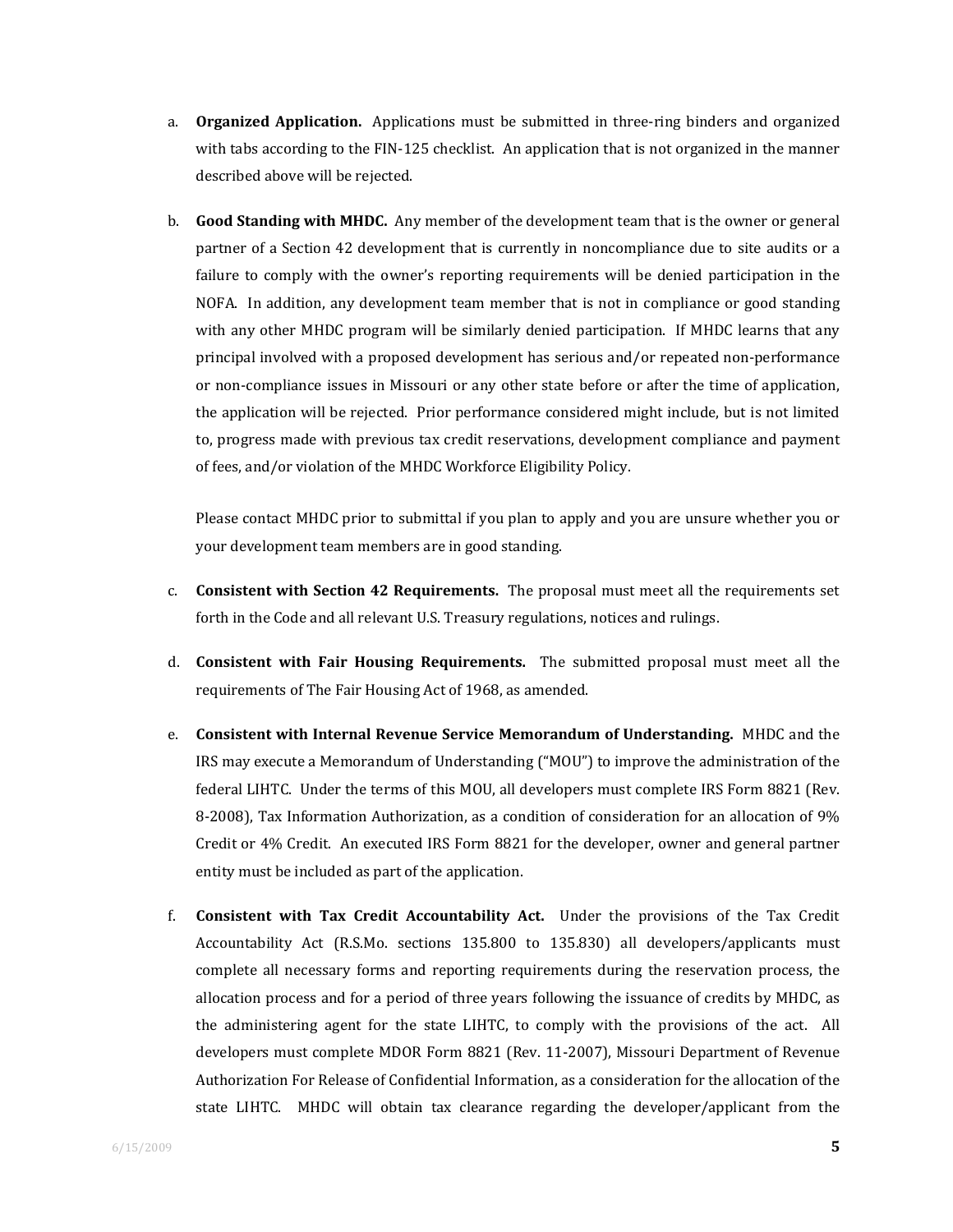Missouri Department of Revenue at the time of application. A state tax delinquency may result in an application being rejected.

The Initial Review will be performed in conjunction with the documentation review (described below). If at a later date it is discovered that an application does not meet one of the Initial Review requirements it will be rejected, or if funds have been reserved, that reservation may be terminated.

#### 2. **Primary Documentation Review.**

All primary documents must be complete and submitted by the application deadline. A missing primary document will result in the rejection of the application. An exact list of the documents can be found on the FIN‐125 and in the application exhibit discussion below.

MHDC may be forced to allow corrections to primary documentation, but this will be allowed only in rare circumstances. Any opportunity for correction will be afforded to all applicants, but applicants should expect that if they turn in an application missing primary documentation it will be rejected.

#### 3. **Secondary Documentation Review**.

All secondary documentation must be received in order for an application to receive further consideration. If secondary documentation is missing at the time the application is submitted, the applicant will be notified in writing of missing items and a date by which deficiencies must be cured ("Cure Date"). If there are missing or incomplete secondary exhibits, a fee of \$50 per incomplete/missing exhibit will be assessed. If there are six or more incomplete or missing secondary exhibits the application will be rejected. If the incomplete or missing secondary documentation and the fees for deficient items are not received by the Cure Date, the application will be rejected. The FIN-125 contains an exact list of the secondary documentation required and the application exhibit discussion below further explains the requirements.

It is expected, but not guaranteed, that notification regarding secondary documentation deficiencies and the Cure Date will be mailed within 10 business days of the application due date established in the NOFA.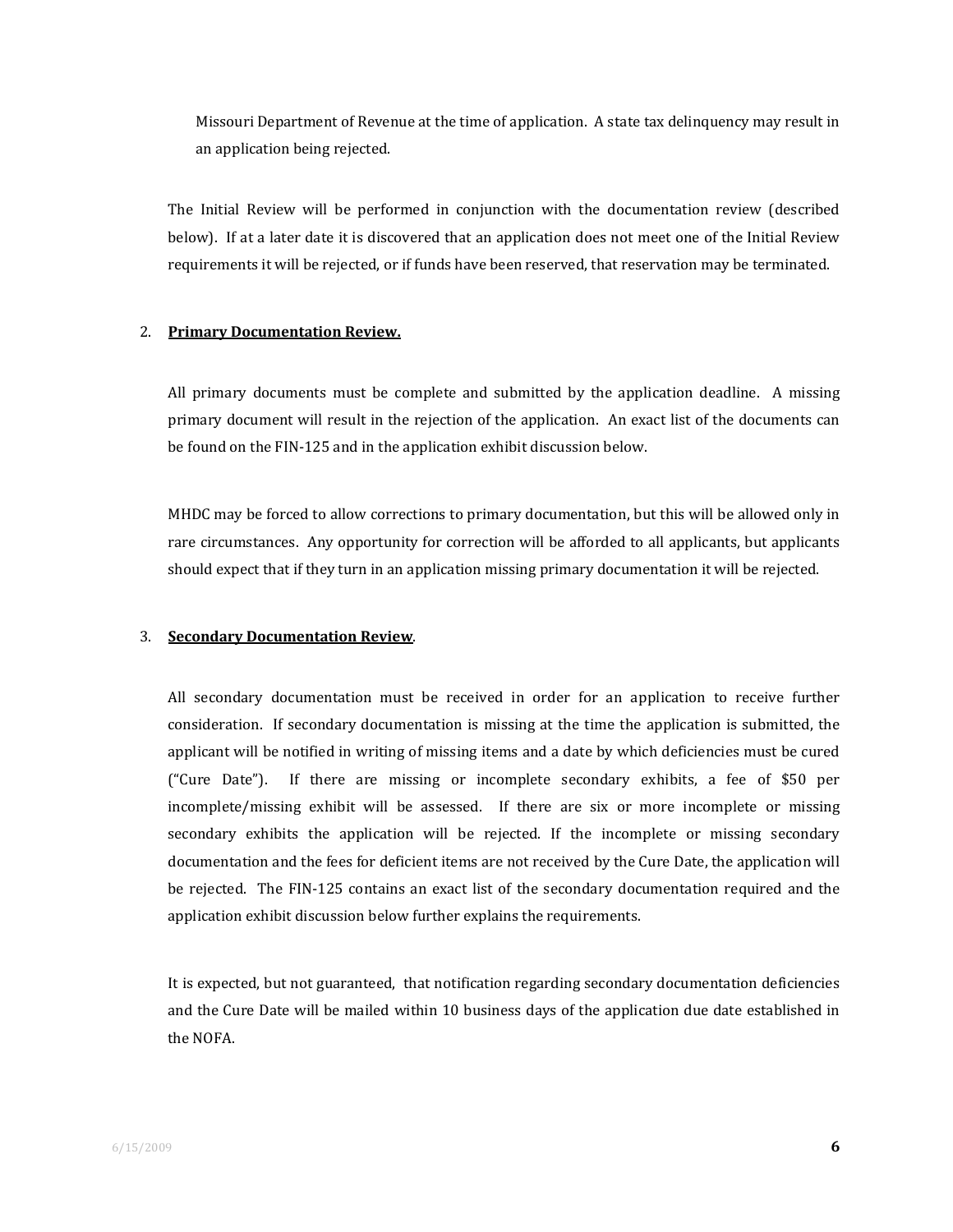If the Initial, Primary Documentation and Secondary Documentation reviews are successfully passed, an application is deemed complete and will be considered for further review.

#### 4. **Site Review.**

During the course of the application review process MHDC will conduct a review of the site(s) chosen for each proposal. The review will consist of a staff site visit and a determination regarding the feasibility, marketability, appropriateness of the site(s) for the intended population, and assessment of any perceived environmental issues. The results of the site review play an important role in the Competitive Review.

Vacant land presents a challenge in correctly identifying the location of a proposed site, particularly in rural areas and pre-construction phase subdivisions. MHDC encourages applicants to place a sign marking the location. Staff reserves the right to contact applicants to meet them at the site for a physical inspection subject to timing and availability. Contact with the applicant does not indicate either a favorable or negative response to the application or choice of a site.

#### 5. **Competitive Review.**

Once an application has gone through an Initial, Primary Documentation, Secondary Documentation and Site Review and is considered complete to MHDC's satisfaction, it will undergo a Competitive Review. The Competitive Review uses the established housing priorities, selection criteria, and underwriting standards to determine recommendations for funding. All factors are considered and those applications deemed to best meet the goals of MHDC will be recommended to the commission for formal approval.

## **C. HOUSING PRIORITIES**

MHDC has created the housing priorities found below to highlight and encourage the types of development that will best meet the commission's mission. The priorities are not a substitute for the selection criteria, and applications that qualify for one or more of the priorities are not assured funding. Applications are reviewed as a complete package and all selection criteria and review stages are considered. Applications that meet one or more of the housing priorities will be given extra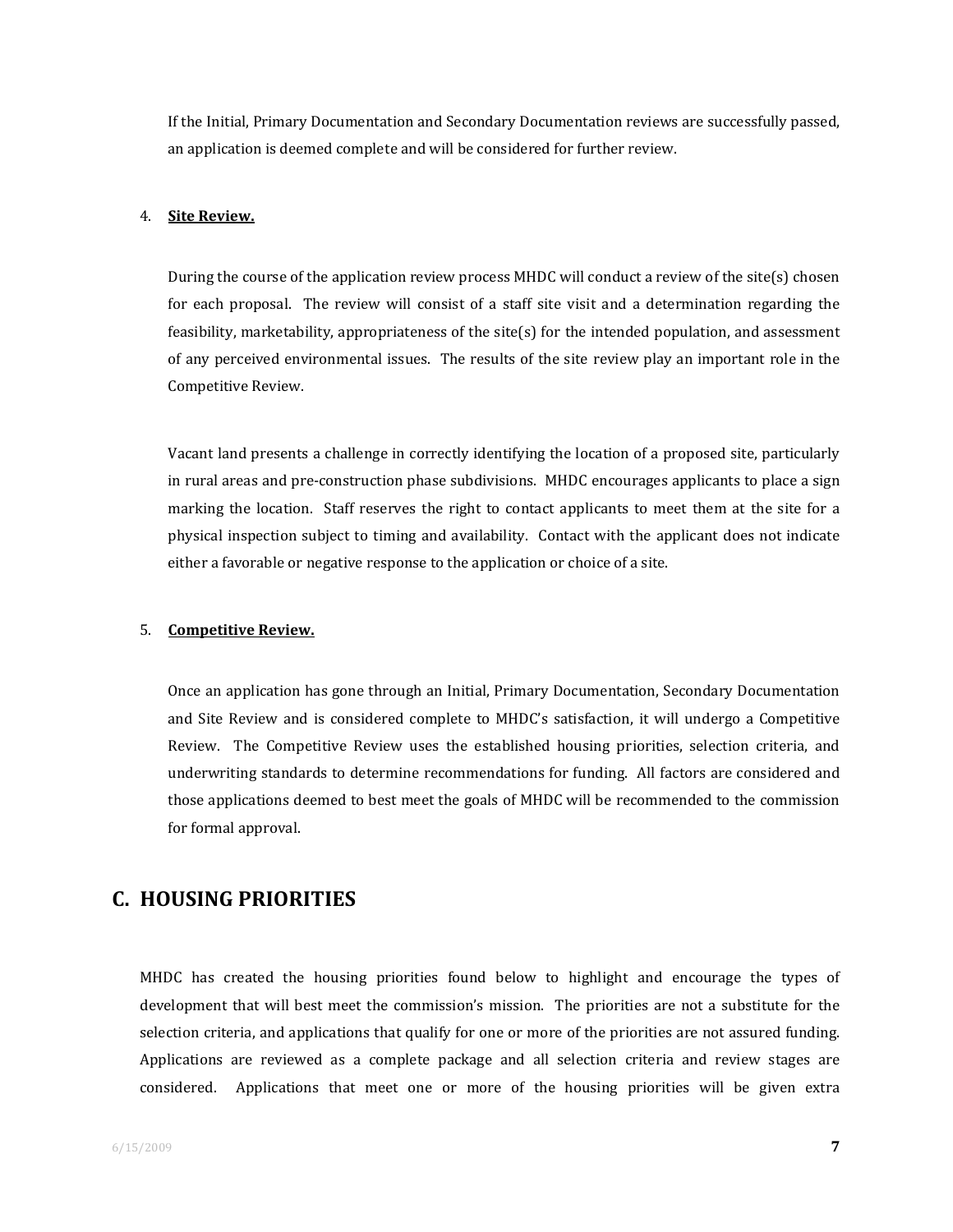consideration and are encouraged, but qualifying for a housing priority cannot overcome other deficiencies in the application, such as a weak market or poor feasibility.

Qualification for any of the priorities, except the Geographic Priority, is at the sole discretion of MHDC. Submitting the proper documentation will qualify an application for consideration for priority; however, the quality of that documentation will determine if the application meets one of the housing priorities.

#### **1. Geographic Priority**

- a. Disaster Housing Credits shall be allocated only to proposals located in the Midwestern Disaster Area which meet MHDC's standards and are deemed worthy following evaluation according to the selection criteria outlined in section III.B of the QAP. The Midwestern Disaster Area is defined as the counties designated by the Act to be eligible for Disaster Housing Credits, said counties being Adair, Andrew, Barry, Callaway, Cass, Chariton, Clark, Gentry, Greene, Harrison, Holt, Jasper, Johnson, Lewis, Lincoln, Linn, Livingston, Macon, Marion, Monroe, Newton, Nodaway, Pike, Putnam, Ralls, St. Charles, Stone, Taney, Vernon, and Webster.
- b. An attempt will be made to allocate the 9% credit across the state on a population proportionate basis adjusted annually, with the state divided into the following areas:
	- i. **St. Louis Region** ‐ **34%**: Franklin, Jefferson, St. Charles, St. Louis City and St. Louis counties.
	- ii. **Kansas City Region** ‐ **19%**: Cass, Clay, Jackson, Platte, and Ray counties.
	- iii. **Out State Region** ‐ **47%**: All other counties.

MHDC will make its best effort to reserve credits in the above listed manner, but given the needs of individual deals and the strength of applications in each region it may not be feasible for final approvals to achieve the exact geographic distribution listed. MHDC is not obligated to approve 100% of the federal credits available if it deems there are not enough worthy applications competing for the credits. In addition, the commission reserves the right to classify specific developments as serving "Special Needs Areas," which could allow for funding of said development(s) without regard to the targeted geographic set-aside. For example, any developments in the Midwestern Disaster Area may qualify as being in a Special Needs Area.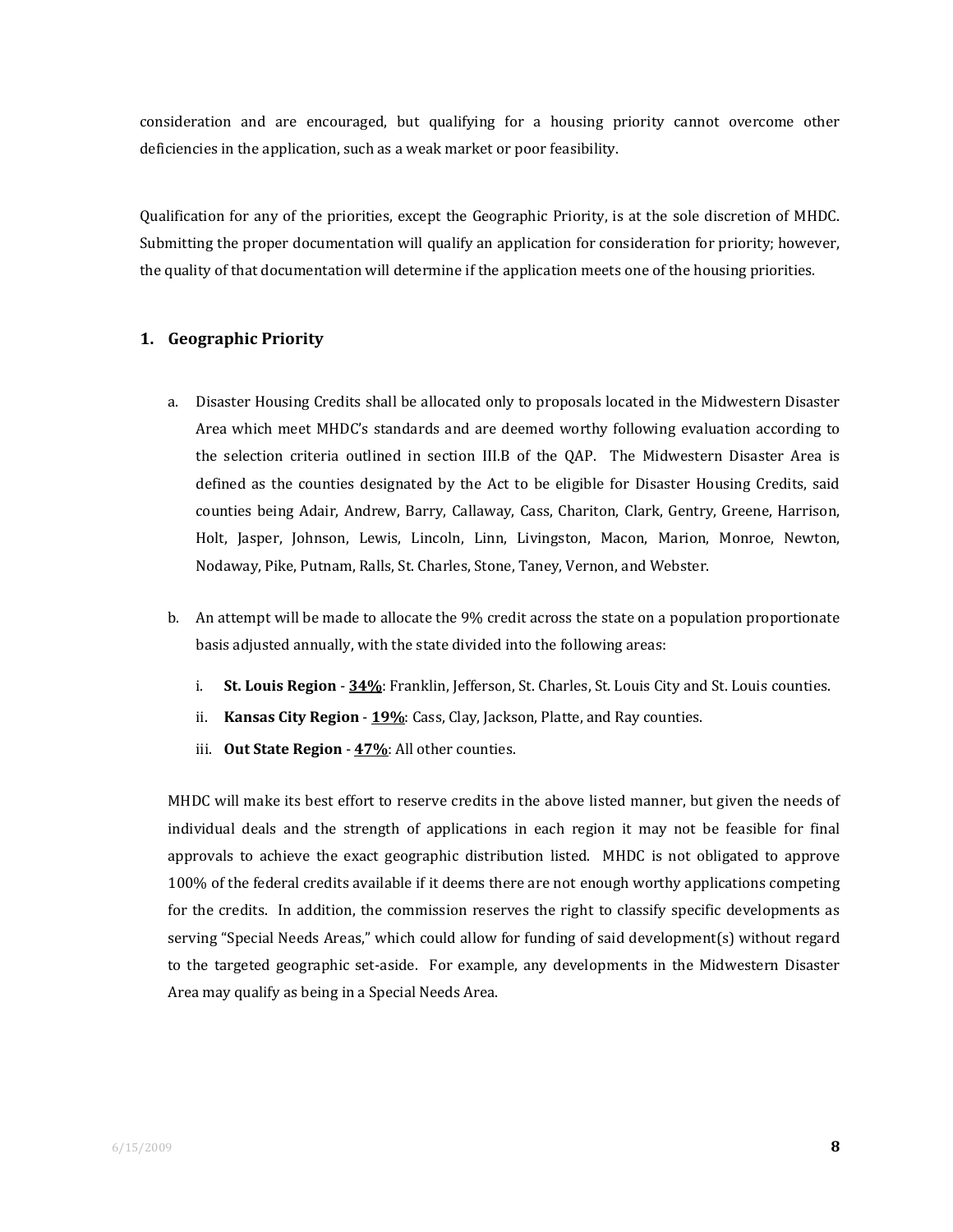The above percentages do not apply to bond developments seeking the 4% credit; however, MHDC does encourage and will give extra consideration to bond developments in the out state region that meet all the other requirements.

#### **2. NonProfit Involvement Priority**

Section 42(h)(5)(A) states that not more than 90% of the state housing credit ceiling can be allocated to developments that do not involve a qualified non‐profit organization. This is commonly known as the "non-profit set-aside" and applies only to the 9% low-income housing tax credit. MHDC will give priority to applications that involve a qualified non-profit until the 10% requirement has been met. At its discretion, MHDC may continue to give priority to proposals that involve qualified non‐profits after the 10% requirement has been met.

Section 42(h)(5)(C) of the Code defines a qualified non-profit organization as:

- a.  $A\ 501(c)(3)$  or  $(c)(4)$  non-profit organization; and
- b. Having an expressed purpose of fostering low‐income housing; (This purpose must be expressed in the organization's by-laws, if they are not, the development will not be considered for this priority.) and
- c. One that will own an interest in the development and materially participate in the development and operation of the development throughout the compliance period; (Material participation is defined in Section 469(h) of the Code as "involved in the operations of the activity on a basis which is regular, continuous and substantial.") and
- d. Is not affiliated with, nor controlled by, a for‐profit organization.

HOME regulations dictate that 15% of HOME funds be loaned or granted to qualified Community Housing Development Organizations ("CHDO"). Certain legal, organizational, and other requirements apply for a non‐profit organization to qualify for CHDO status (24 CFR Part 92.2). If the development is seeking HOME under the CHDO set-aside the non-profit entity must be the controlling general partner of the ownership entity to qualify.

Developments that wish to be considered for the non-profit involvement priority under either the tax credit non‐profit set‐aside or the CHDO set‐aside must fully complete the applicable sections of the FIN-100 and provide the following items with their application: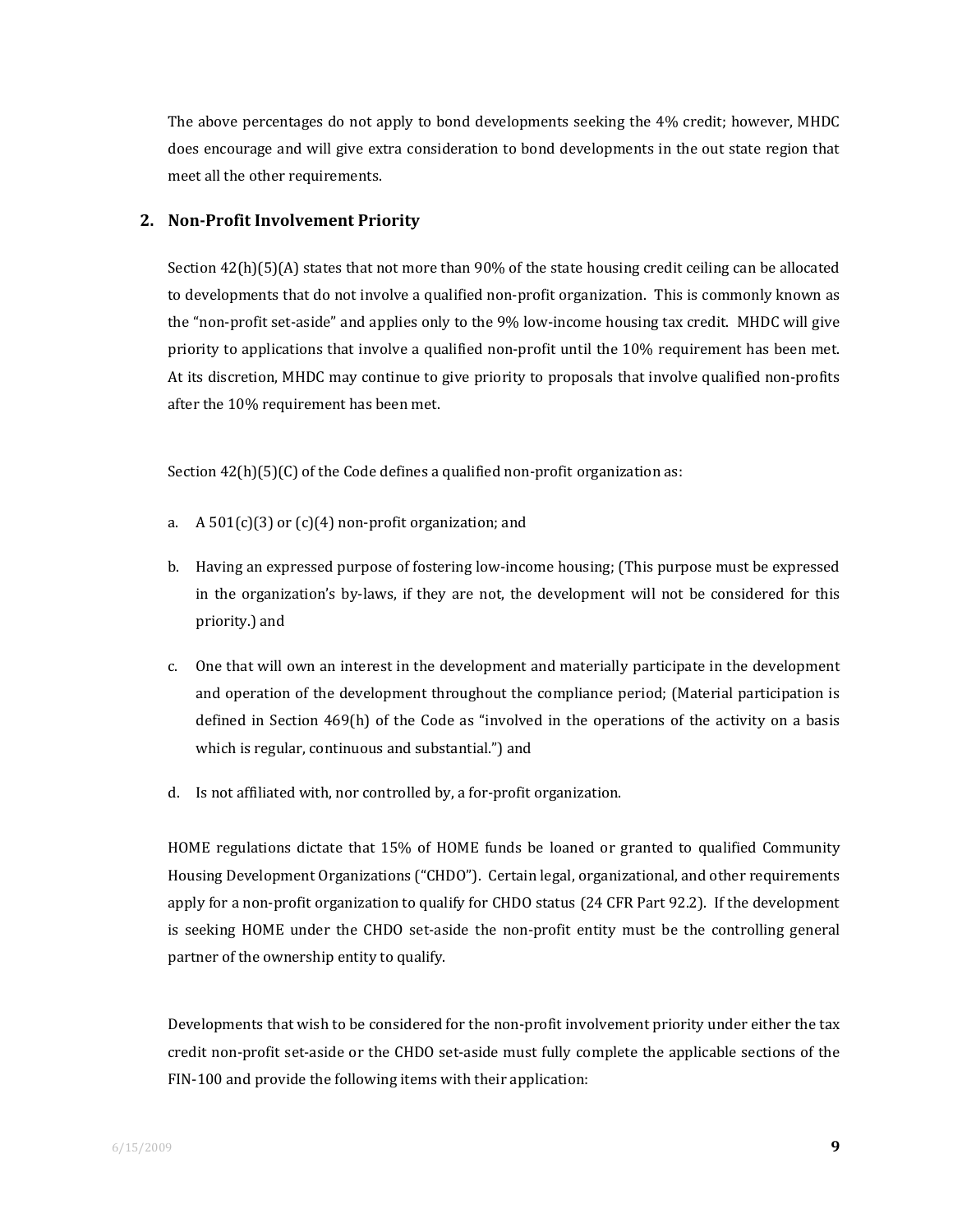- i. Non‐Profit Organization's Certificate of Incorporation;
- ii. Articles of Incorporation and By‐Laws;

The articles of incorporation and by-laws must include any and all amendments and should have the portion describing the organization's purpose of fostering low‐income housing highlighted.

- iii. Certificate of Good Standing; The certificate of good standing must be dated within 30 days of the application due date.
- iv. IRS Letter Evidencing Non‐Profit Status; and
- v. Non‐Profit Questionnaire. The non‐profit questionnaire must be completed, executed and include all relevant attachments, such as a list of the board members and the most recent audited financial statement.
- vi. CHDO Recertification Form R‐100. The CHDO recertification form is required for all non‐profit applicants requesting HOME funds from the CHDO set‐aside. All the attachments requested in the R‐100 must be included.

The non-profit must be involved in the ownership as either a general partner or co-general partner.

#### **3. Serviceenriched Housing Priority**

Developments that offer more than housing are strongly encouraged. Proposals that offer significant services tailored to the tenant population are a priority for MHDC.

To be considered under this priority a development must target a specific population. Examples include but are not limited to:

- a. Elderly households;
- b. Individuals with children;
- c. Formerly homeless individuals and families; or
- d. Individuals with physical and/or developmental disabilities.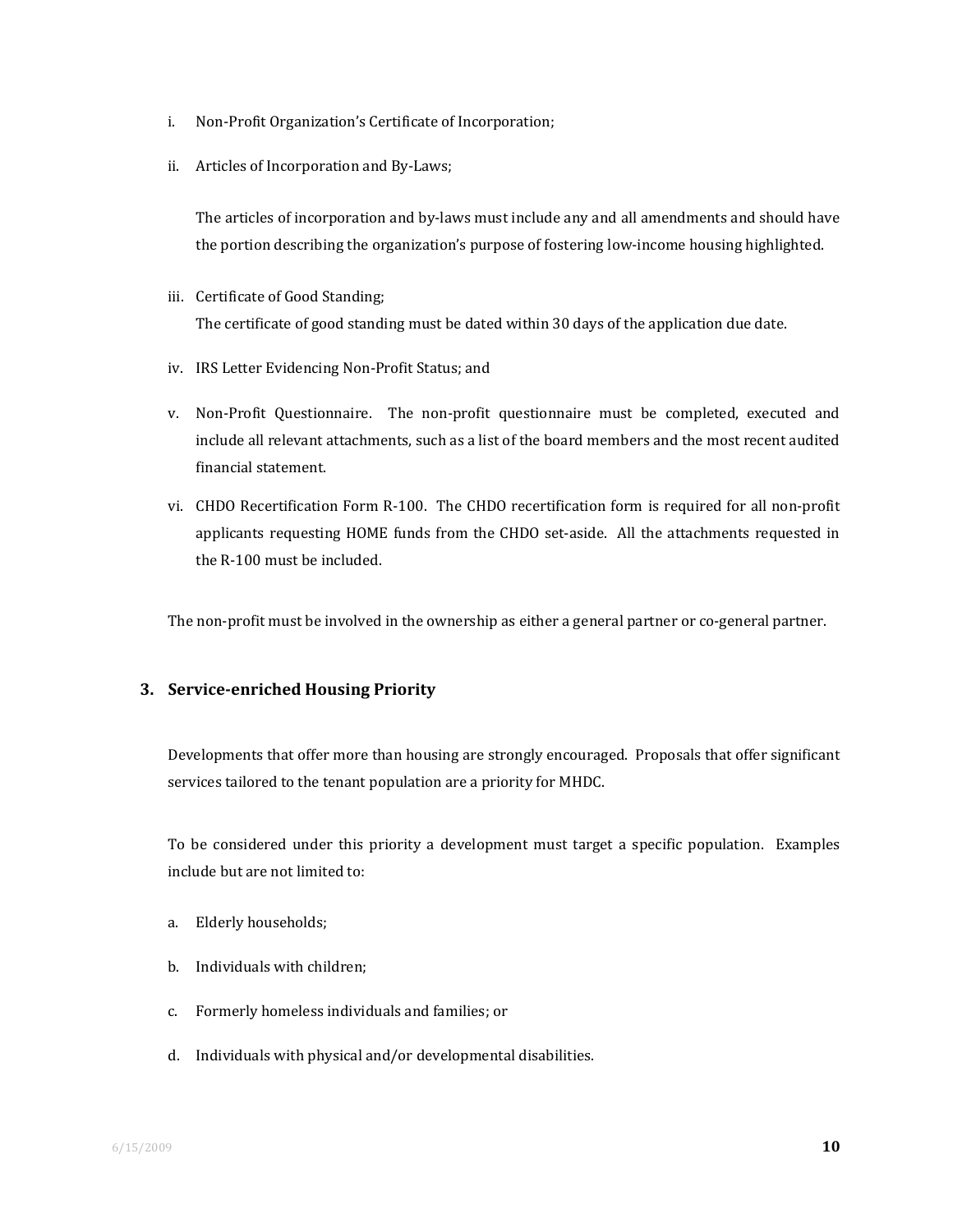The applicant should demonstrate that they have experience with the population in question. If the applicant does not have experience with the specified population, they should have a commitment(s) from a service provider(s) who does have the necessary experience. Any commitments should be for the entire 15‐year compliance period.

Developments that wish to be considered under this priority must fully complete the applicable sections of the FIN-100 and provide the following with their application:

- i. A detailed supportive services plan which explains the type of services that will be provided, who will provide them, how they will be provided and how they will be funded;
- ii. A services budget which includes a breakdown of both sources and uses; and
- iii. Letters of intent from service providers anticipated to participate in the development's services program.

Depending on the population served, additional information will be required. Please see Exhibit 1 of this guide which shows further requirements for certain population types. MHDC reserves the right to request further documentation before determining if a particular application qualifies for the service-enriched housing priority.

To qualify for the service priority a proposal must have a defined population, demonstrate that the services are adequate for the population and have a source of funding. Services need to be substantial and not typical of a standard development. For example, an elderly development which offers transportation to residents for shopping once a week is encouraged, but it is not sufficient to qualify for the priority if it is the only service offered.

The service‐enriched housing priority designation will be determined by the sole opinion of MHDC. The expectations and level of services necessary for qualification for the priority are high. However, MHDC encourages services be provided to tenants of all developments. Population appropriate services indicate a commitment by the owner to the tenants that is viewed favorably.

Developments that are recommended because they qualify as service-enriched housing will be required to demonstrate that the services promised are delivered throughout the compliance period. Failure to deliver upon expectations will impact future funding decisions and could result in termination of reservations or commitments.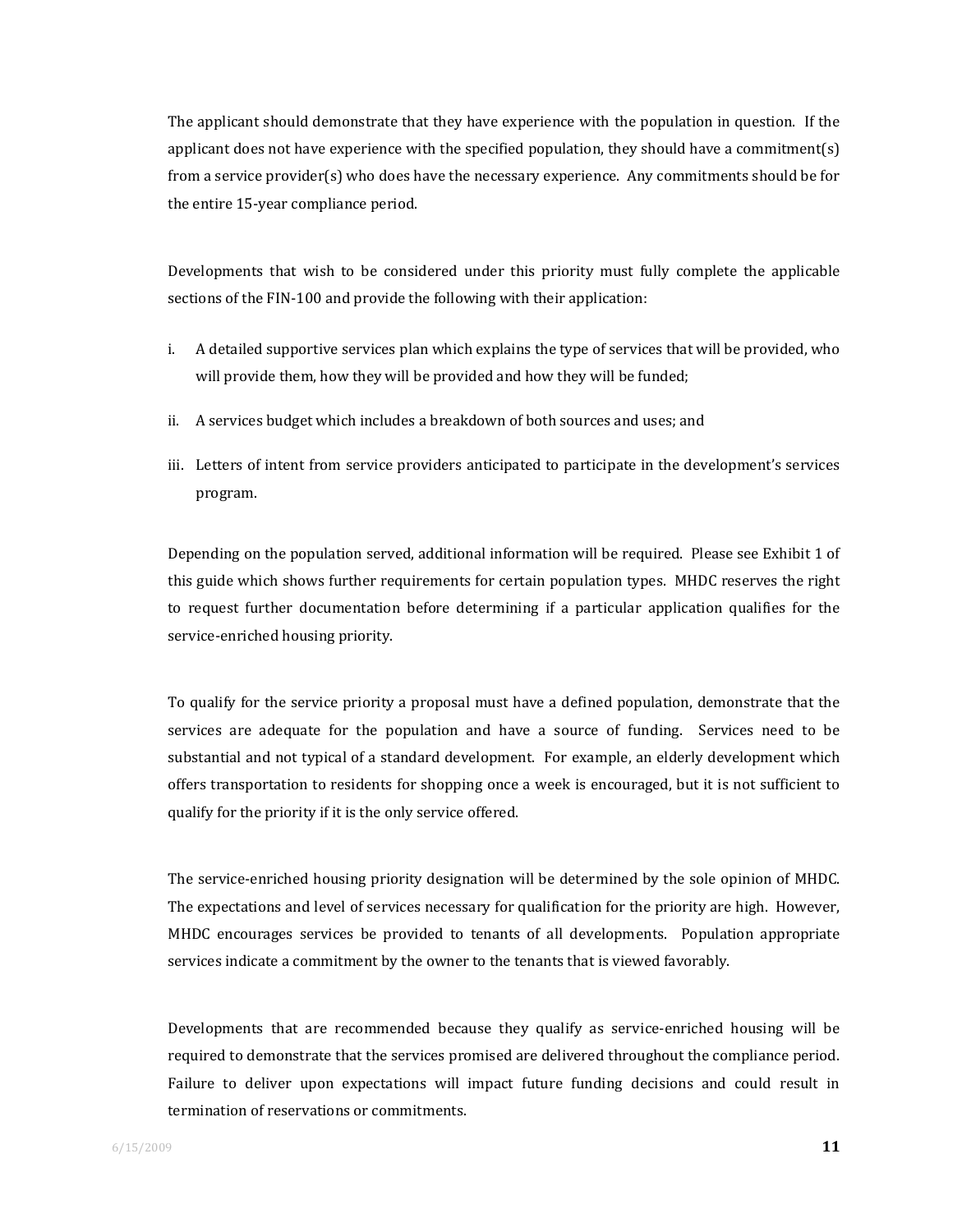9% developments that qualify for the service‐enriched housing priority are eligible for designation as a difficult‐to‐develop area. This designation allows an increase in qualified basis up to 30%. Please see the discussion of difficult development areas below. The designation will only be made if necessary for financial feasibility and within all requirements of the QAP and Section 42 of the Internal Revenue Code.

#### **4. Sustainable Housing Priority**

MHDC encourages developments that use sustainable building techniques and materials to produce quality affordable and healthy housing for both tenants and the community.

To be considered for this priority a development must:

- a. Utilize one of the following green building rating systems: Enterprise Green Communities, any of the current LEED rating systems, Green Globes, or the NAHB National Green Building Program. Please note that becoming Energy Star certified no longer qualifies for the sustainable housing priority, but is given extra consideration in the review process.
- b. Have at least one development team member who is an accredited green building professional with proven experience in sustainable design and/or construction. To qualify the team member must be a LEED AP®, LEED Green Associate ™ or a Certified Green Professional ™.
- c. Demonstrate how sustainability will be achieved from the pre‐development period through development operations.

Developments that wish to be considered for this priority must include the following with their application:

- i. A description of the rating system to be utilized and a thorough explanation of the features of that rating system that are going to be utilized in the design of the development. If the system you have chosen has a checklist it should be included;
- ii. A resume for development team members with sustainable development experience and a thorough description of the developments they have worked on and their role in the process; and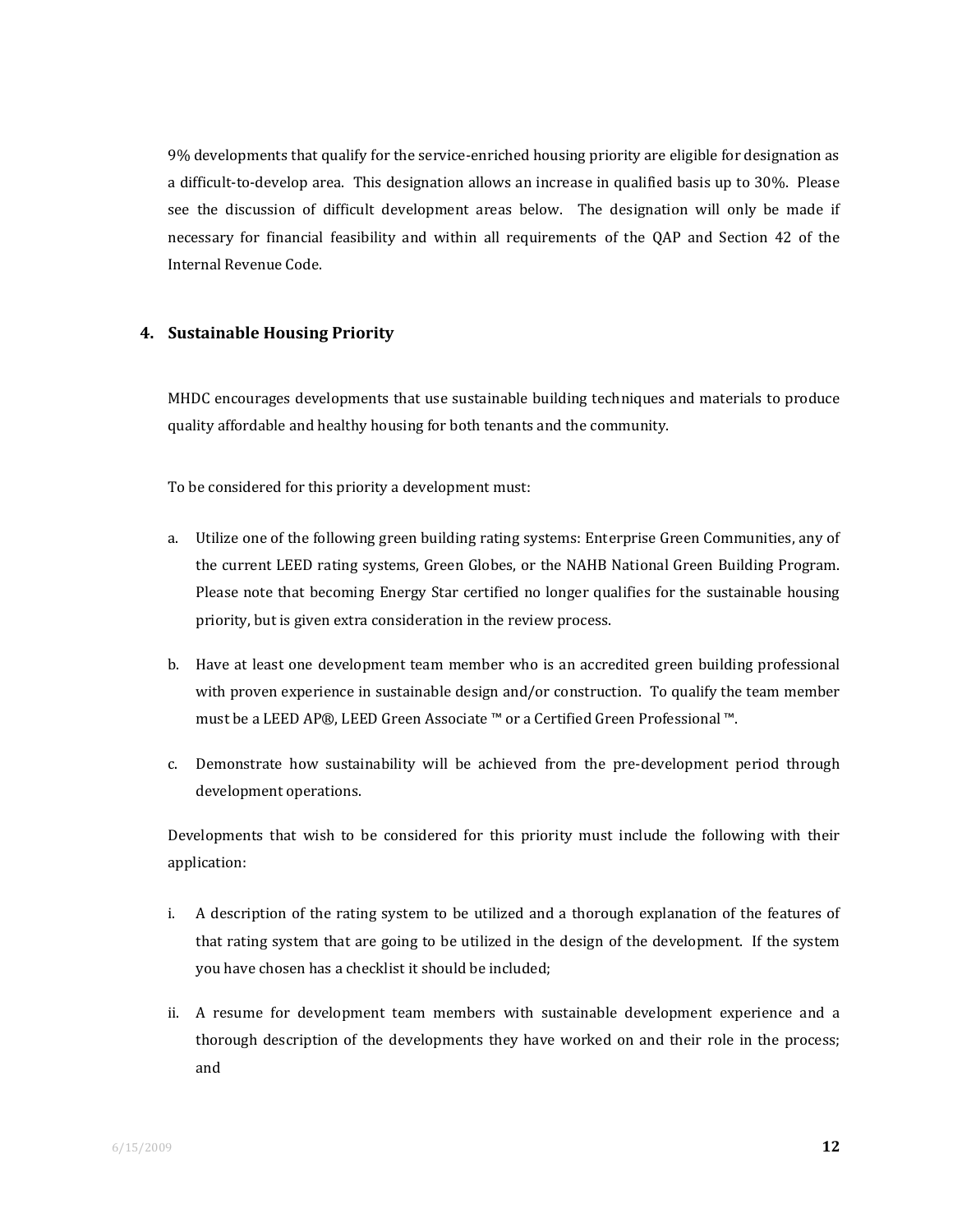iii. A pre-development, development and operations plan that explains how sustainability will be addressed and what education will be given to employees and residents of the development. The plan does not need to go into great detail, but should make it clear that thought has been given to how sustainability will be addressed at each stage of the development process.

Successful cost‐effective sustainable development requires considerable expertise and planning from the earliest stages of the development process. MHDC encourages developments interested in pursuing this priority to talk with the appropriate design professionals prior to submitting their application.

MHDC will verify at certain stages of the application and development process that any sustainable housing features promised are delivered. Failure to provide the sustainable housing promised at the time of application, may result in the recapture of funding and will reflect poorly on future applications.

9% developments that are certified by one of the rating systems mentioned above are eligible for designation as a difficult‐to‐develop area. This designation allows an increase in qualified basis up to 30%. Please see the discussion of difficult development areas below. The designation will only be made if necessary for financial feasibility and within all requirements of the QAP and Section 42 of the Internal Revenue Code.

Certification generally requires third‐party verification, which can be time consuming and costly. If an applicant is interested in getting the 30% increase in qualified basis, they should look into the requirements and costs of certification before submitting an application. Failure to receive certification may result in disqualification for the 30% increase. A development can receive the priority without certification but cannot receive the qualified basis increase. A development just looking for the priority, but not the qualified basis increase, must demonstrate that the development has been designed to meet certification under the chosen system, and should it continue with all the requirements for certification, could be certified. The development will also be reviewed to assure that the development was constructed in accordance with the plans and specs as approved by MHDC. Failure to do so may result in recapture of any funding or cause the development team members to lose their status of good standing with MHDC.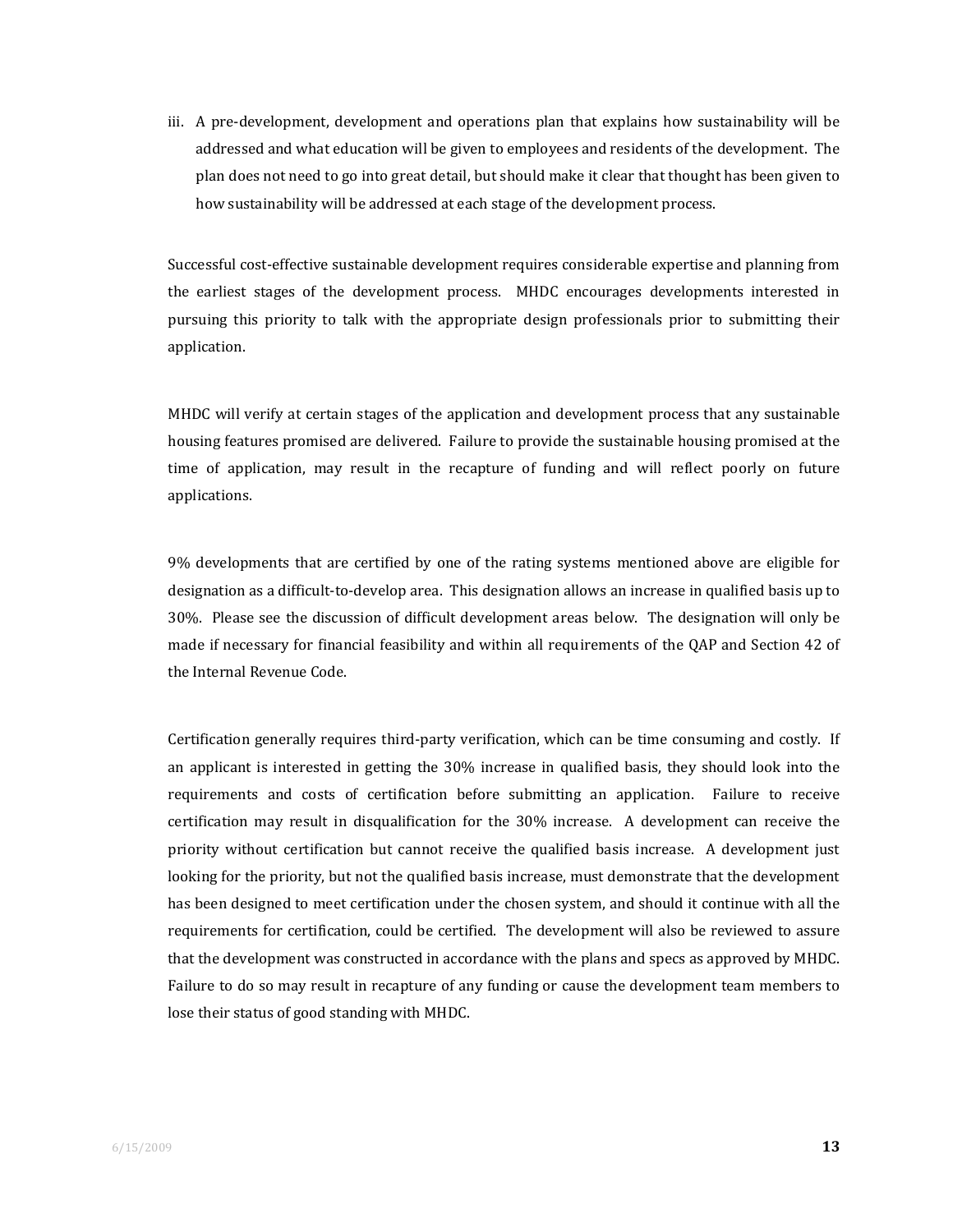#### **5. Preservation Priority**

The preservation of existing affordable housing is strongly encouraged by MHDC.

To qualify for the preservation priority a development must meet at least one of the following:

- a. Have, and continue to use if possible, project-based rental assistance and/or operating subsidy;
- b. Have a loan made prior to 1985 from any of the following loan programs: HUD 202/811, 221(d)3 or (d)4, 236 or USDA RD 515;
- c. Participate in HUD's Mark‐to‐Market restructuring program; or
- d. Have a previous allocation of low‐income housing tax credits in which the first year of the credit period was 1995 or earlier.

To be considered under this priority the following must be included with the application:

- i. Copies of all loan notes and regulatory agreements that encumber the property;
- ii. A copy of any project-based income or operating subsidy agreements and rent schedules;
- iii. The most recent audited financial statement for the development; and
- iv. A letter from HUD, RD or MHDC (for developments without HUD or RD financing) indicating the need for preservation.

If a development does not have a HUD or RD loan or project‐based rental assistance and requires a letter from MHDC indicating the need for preservation, a letter will be granted only after an inspection of the property by MHDC. Requests for the letter and inspection must be made to the Director of Asset Management.

Developments that are not considered for the preservation priority, but that do contemplate the acquisition and rehabilitation of existing housing are encouraged and given extra consideration.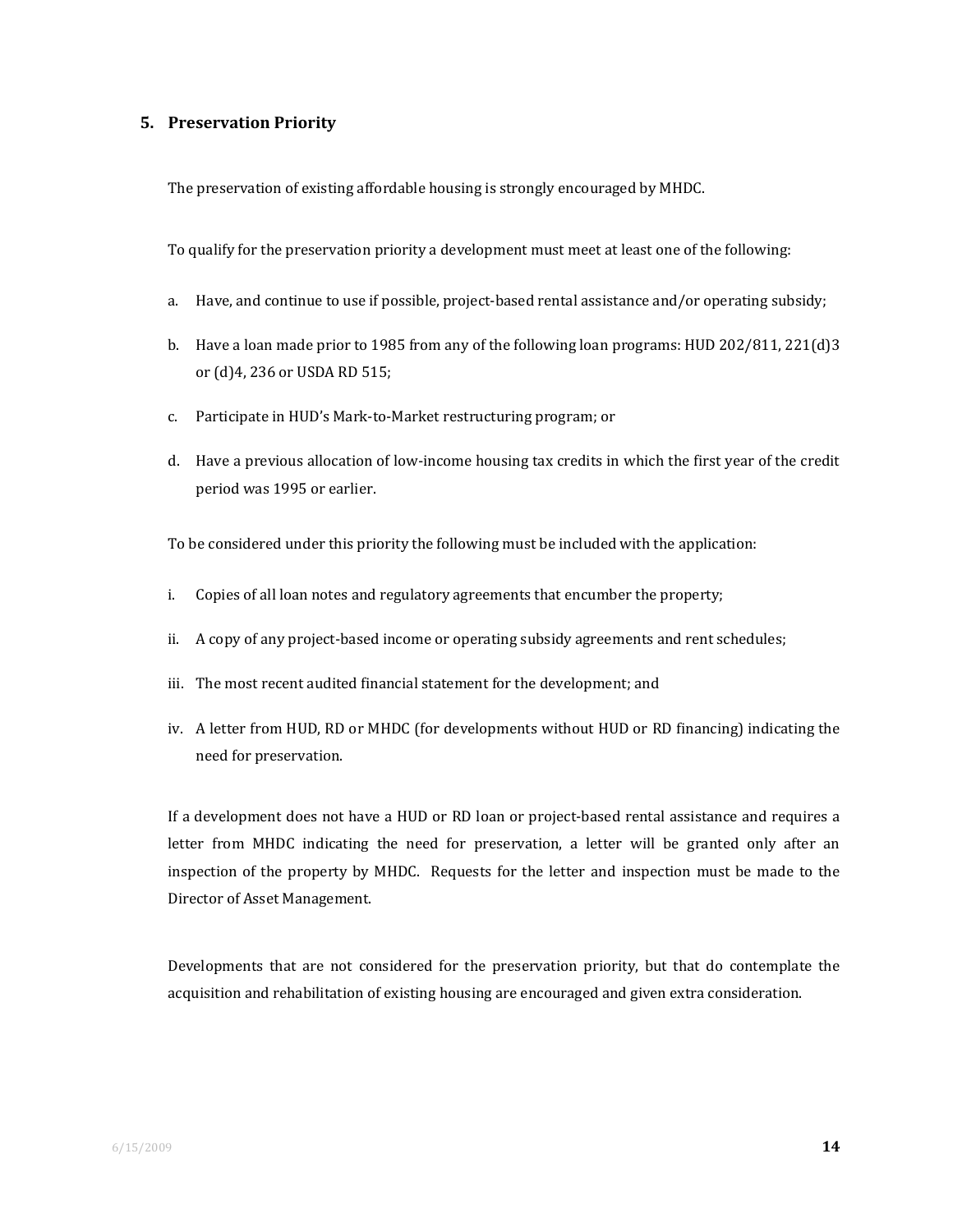## **D. SELECTION CRITERIA**

While the housing priorities above list the types of housing that are of the most importance to MHDC, the selection criteria below indicate what factors are used in making funding recommendations for each application. The selection criteria incorporate both MHDC preferences and the federal preferences and selection criteria described in Section  $42(m)(1)(B)(ii)$  and  $42(m)(1)(C)$  of the Internal Revenue Code. Because not every development fits into the same category or serves the same population, certain characteristics have different meanings and have different influence on the overall evaluation of each proposal. Despite this inherent difficulty presented by the varied applications received, MHDC strives to apply the selection criteria in the most consistent and rational way possible.

#### **1. Development Characteristics**

The following characteristics will be reviewed closely:

#### **a. Tenant Population**

It is important that MHDC fund developments that offer quality affordable housing to the populations that need it in the locations where it is needed. Items that will be given consideration with regard to the intended tenants include:

i. Tenant populations with special housing needs such as persons with physical and/or developmental disabilities, homeless individuals and families, the elderly and other under‐ served and/or at-risk populations.

This is by no means an exhaustive list of special needs populations. Applicants that feel they are serving a tenant population that is special should explain so in their development narrative.

- ii. Individuals on public housing waiting lists.
- iii. Tenant populations of individuals with children.
- iv. Developments that serve the lowest income tenants.
- v. The quantity, quality and suitability of services provided or offered to the tenants.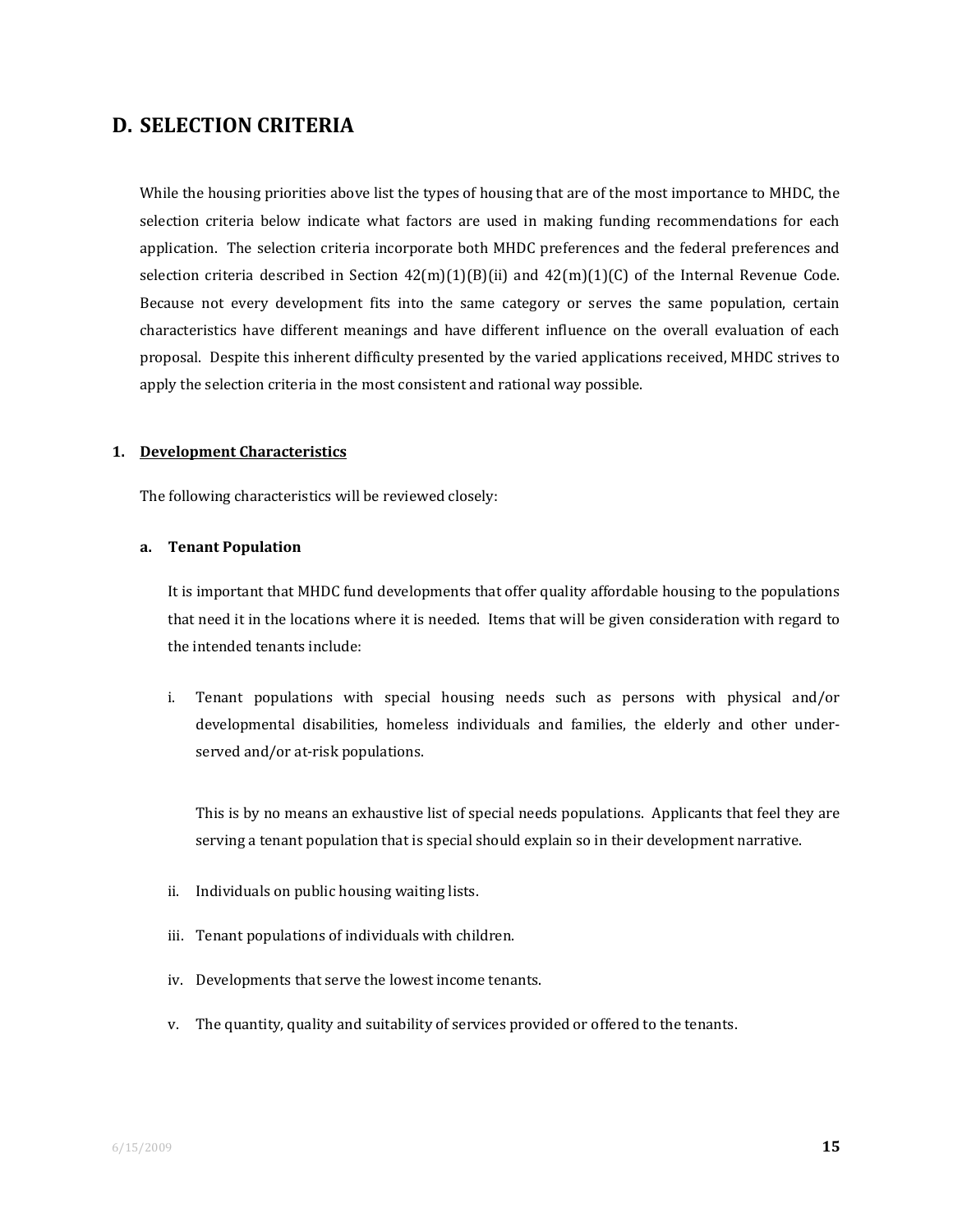Services need to be population‐appropriate and applicants should make clear what services will be offered.

It is important that the rest of the development's characteristics are appropriate for the intended tenant population. The intended population will impact how the other selection criteria are evaluated and should always be kept in mind when structuring any MHDC development.

#### **b. Type**

The type of development being proposed is an important characteristic and affects how the other selection criteria are applied. Developments will be evaluated on how they contribute to the goal of the QAP and the mission of MHDC. Developments fall into at least one of the following types:

- i. New construction
- ii. Historic rehabilitation/adaptive reuse

Any development that will utilize the federal and/or state historic rehabilitation credit will be considered to be a historic deal. Developments that will use the historic credit and are currently being used as housing will be considered both historic deals and acquisition/rehabs. Developments that feature historic rehabilitation and some additional new construction will generally be considered historic deals but will be evaluated on a case‐by‐case basis.

iii. Acquisition/rehabilitation of existing housing

Acquisition/rehabilitation includes both preservation developments and any other housing development that features existing tenants.

iv. Developments intended for eventual tenant ownership

For the purposes of this guide and the 2010 NOFA, the preference for developments intended for eventual tenant ownership applies exclusively to single‐family homes.

Regardless of type, developments that obligate themselves to serve qualified tenants for the longest period are given extra consideration.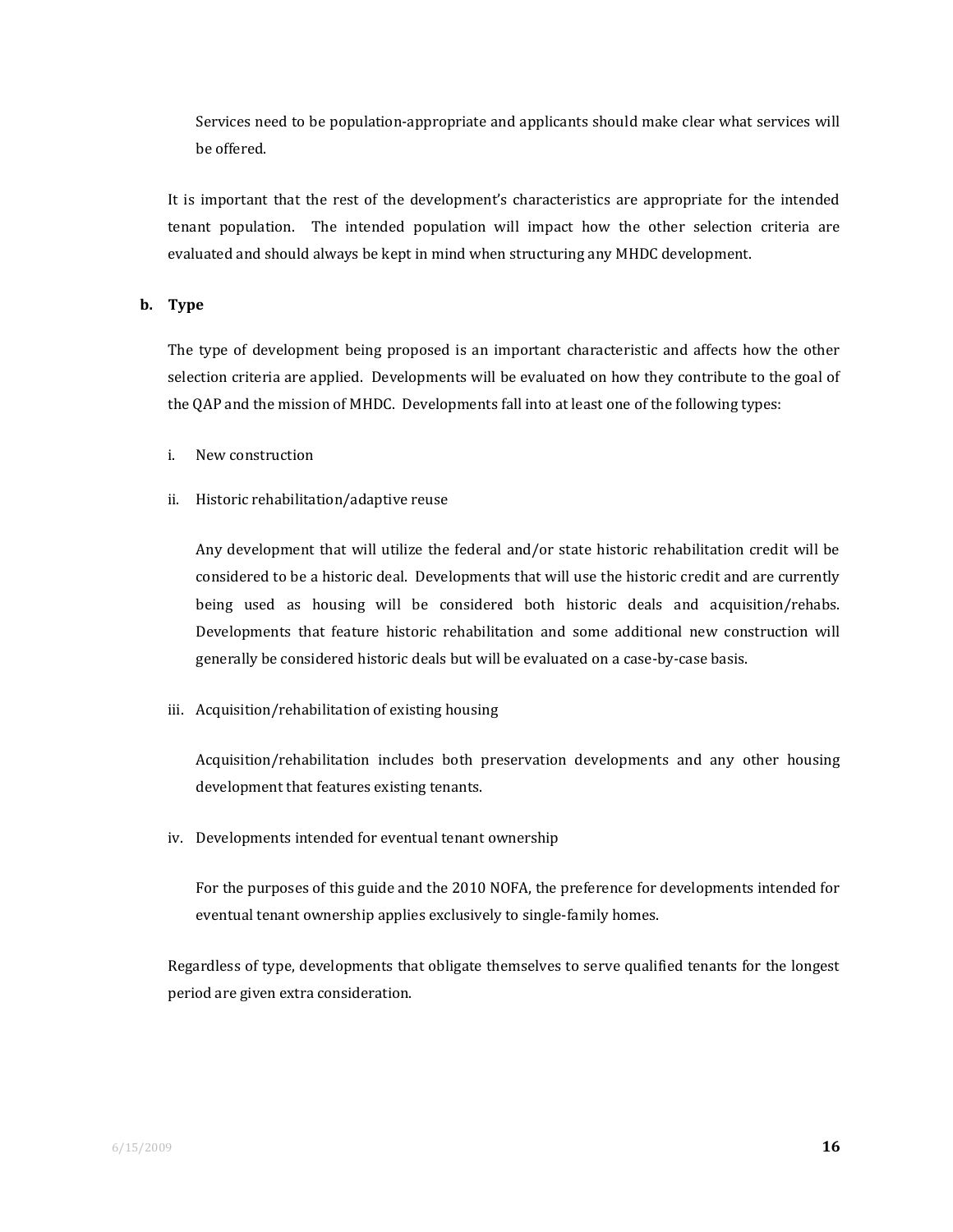#### **c. Site**

Each site will be reviewed by MHDC staff to determine the overall suitability of the site for affordable housing and for the intended population. Sites reviews will consider:

- i. Marketability;
- ii. Presence of environmental issues and concerns;
- iii. Neighborhood characteristics and land uses; and
- iv. Proximity to appropriate amenities and services.

#### **d. Design**

The design of each development will be examined closely to assess its appropriateness for the site, the market and the population being served. The following will be taken into account when evaluating the application:

- i. Access into and out of the site and parking for residents and employees;
- ii. Placement of buildings on the site;
- iii. Development amenities;
- iv. Type and quality of materials to be used;
- v. Energy efficiency and overall sustainability;
- vi. Condition and suitability of structures being reused;
- vii. Scope of work for rehabilitation or renovation; and
- viii. Design features that are population‐appropriate, for example, universal design features, common space, storage space, accessibility, adaptability, etc.

#### **2. Market Characteristics**

The following will be analyzed for each proposal: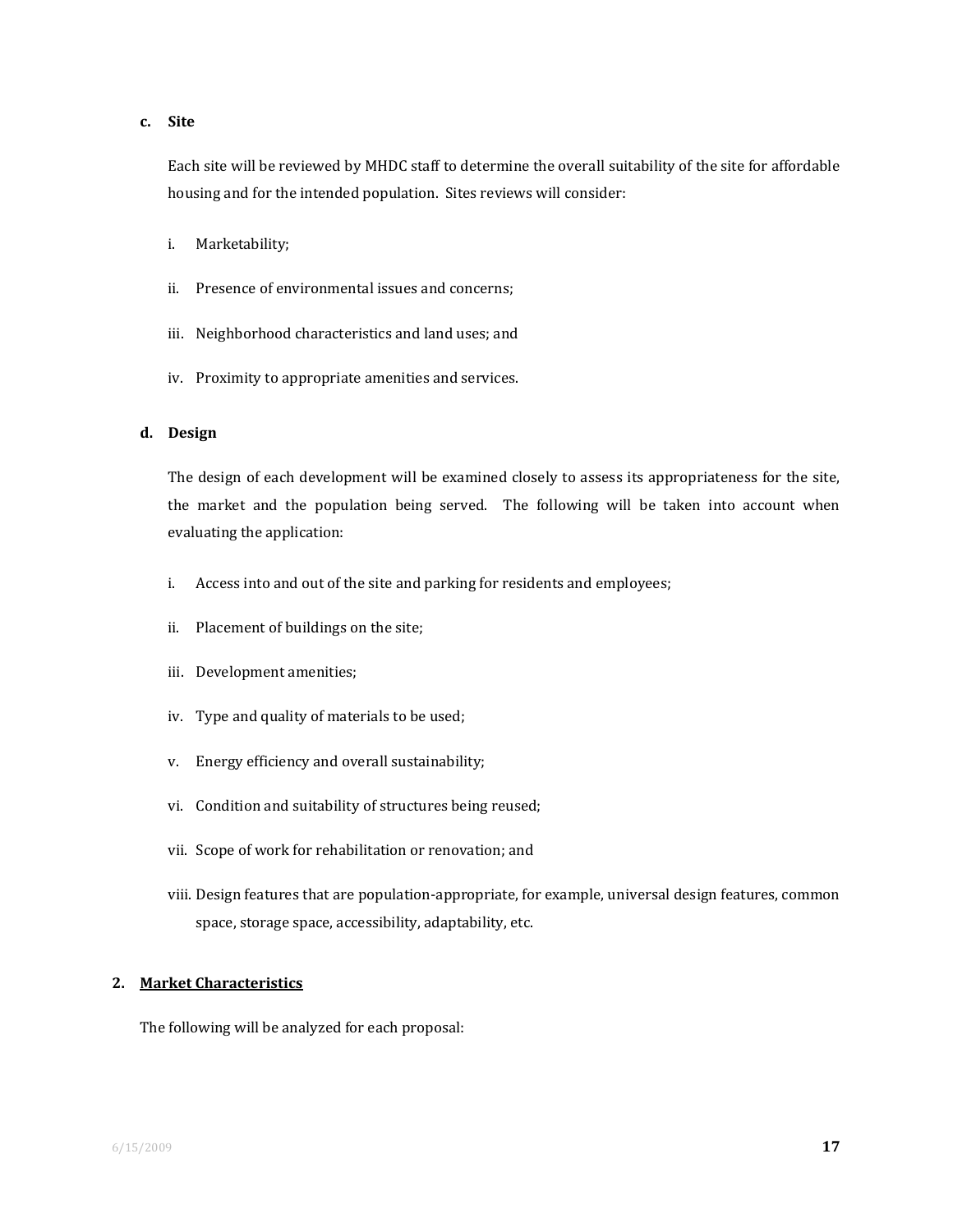#### **a. Development Location**

Where a development is located affects almost all of the other selection criteria. Important considerations for location include:

- i. Location in a qualified census tract that will contribute to a concerted community revitalization plan;
- ii. Whether existing housing is used as part of a community revitalization plan;
- iii. Location in a community with demonstrated new employment opportunities and a proven need for workforce housing;
- iv. An area designated as a DREAM Initiative community; or
- v. Infill of existing stable neighborhoods.
- vi. A county designated as part of the Midwestern Disaster Area.

#### **b. Housing Needs**

Developments must address the affordable housing needs of the state, region and locality where they will be located. Important considerations regarding market need include:

- i. Number and growth of the intended tenant population in the market area;
- ii. Presence, condition, occupancy and comparability of other affordable housing developments in the market area;
- iii. Presence, condition, occupancy and comparability of market rate housing in the market area; and
- iv. Capture rates for the proposed development.

Regardless of a proposal's eligibility to be considered for Disaster Housing Credits due to its location in the Midwestern Disaster Area, no application proposing the delivery of new units will be approved if it is deemed by MHDC to adversely impact any existing MHDC developments, exist in a questionable market, or create excessive concentration of multifamily units.

#### **3. Development Team Characteristics**

The following development team members will be evaluated: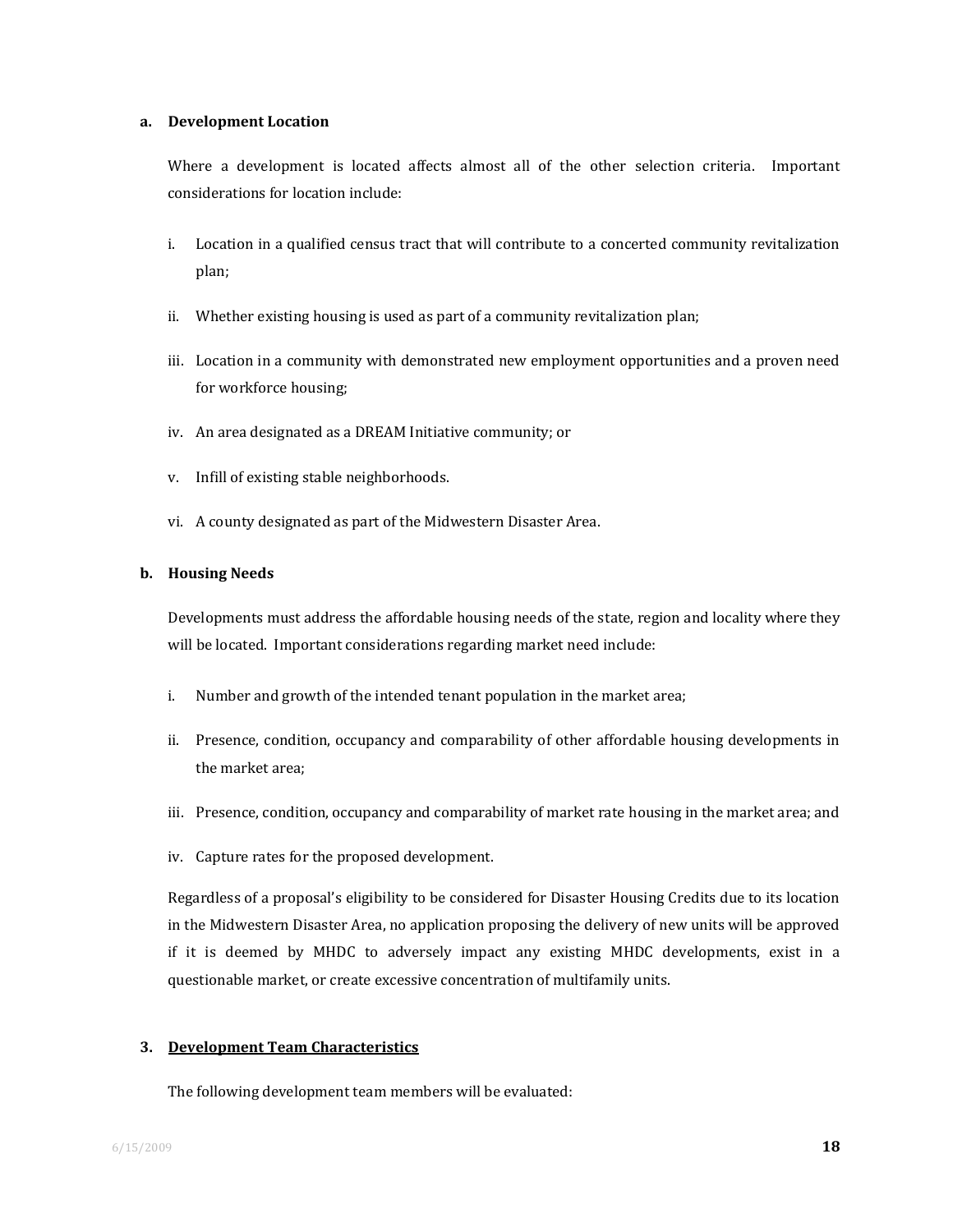- a. Developer
- b. General Partner(s)
- c. Management Agent
- d. Syndicator(s)/Investor(s)
- e. Contractor
- f. Architect
- g. Consultants

Evaluations will assess the experience, performance, financial strength and capacity to complete the proposed development in a timely and efficient manner. A development team's experience with affordable housing, MHDC and the type of development being proposed is important.

Items considered will include, but are not limited to:

- i. Number of affordable developments completed;
- ii. Occupancy of developments owned and/or managed;
- iii. Number of developments in the planning and development stages;
- iv. Quality and condition of previously-completed developments;
- v. Previous and outstanding compliance issues;
- vi. Performance of previously‐completed developments;
- vii. Performance regarding MHDC deadlines for previous funding awards; and
- viii. Performance of investor limited partners on their previous MHDC developments.

The general partner, developer, and general contractor that are proposed as the development team shall be assessed for their capacity to successfully manage the predevelopment, closing, construction, and lease-up of the proposed development in addition to previously-approved developments that are currently in those stages of development.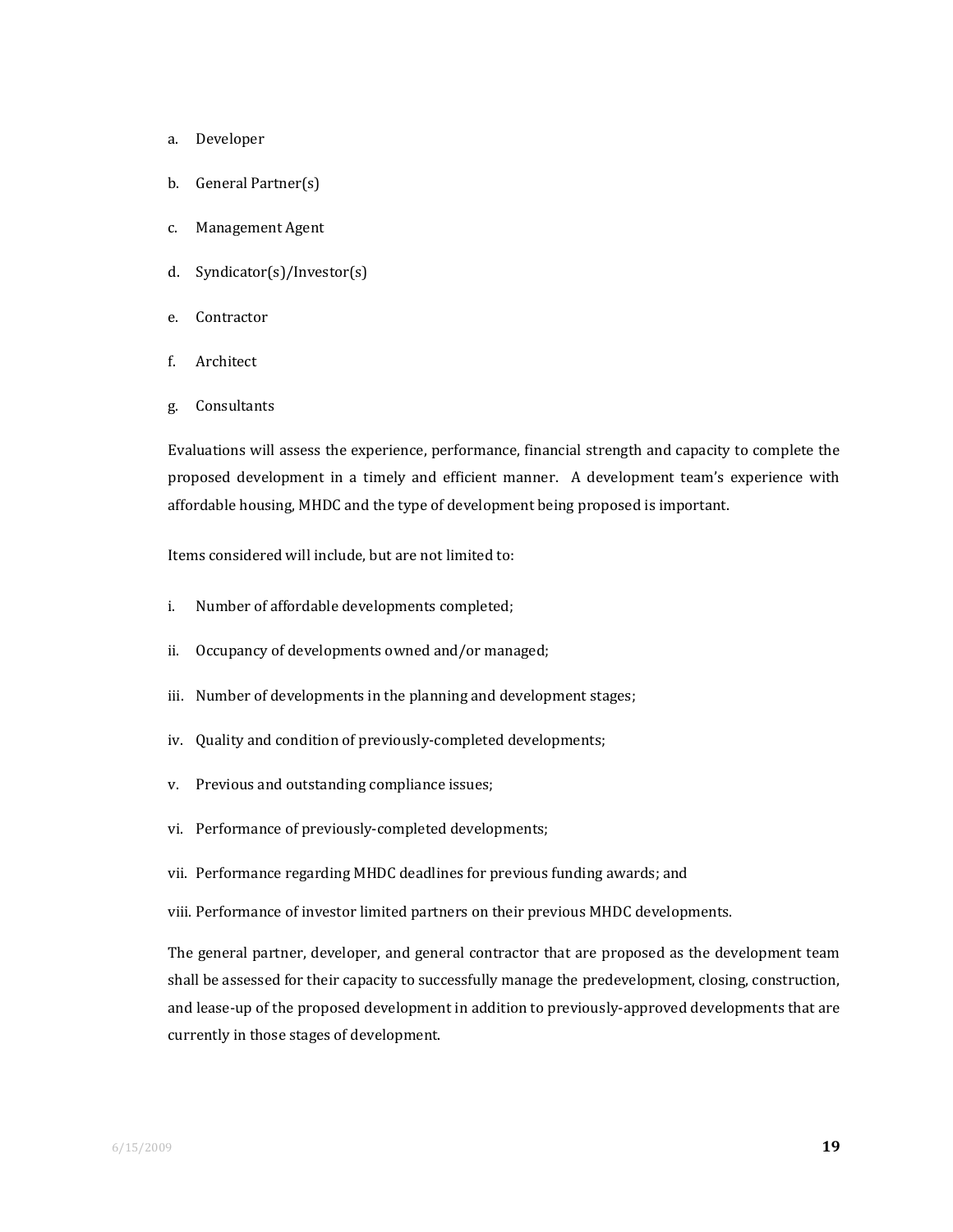Development team members that are not in good standing with MHDC or its programs will not be approved for funding or will not be allowed to participate on a funded development. All identities of interest between members of the development team must be documented to MHDC's satisfaction. This includes, but is not limited to, identities of interest between any two or more development team members such as developer, general partner(s), syndicator(s), investor(s), lender(s), architect(s), general contractor, sub contractor(s), attorney(s), management agent, etc.

#### **4. Feasibility**

Applications will be evaluated to determine feasibility and viability throughout the credit period using the assumptions provided by the applicant. MHDC will evaluate:

#### **a. Sources**

All developments must demonstrate that sufficient sources are available to the project to assure feasibility. Non‐MHDC sources must have a commitment letter from the proposed provider included with the application. The type of financing and the source of all financing will be taken into consideration.

#### **b. Uses**

Development costs must be reasonable for the type of development and location being proposed. Sources must equal uses.

#### **c. Income**

Rents should be appropriate for the market and affordable for the intended population. Other sources of income that are undocumented will not be used to determine feasibility or the size of MHDC debt.

#### **d. Expenses**

Operating expenses must be adequate, reasonable and appropriate for the market and type of development being proposed.

#### **e. LongTerm Viability**

Operating projections must indicate that the development is viable for the greater of the entire credit period or the term of any MHDC financing.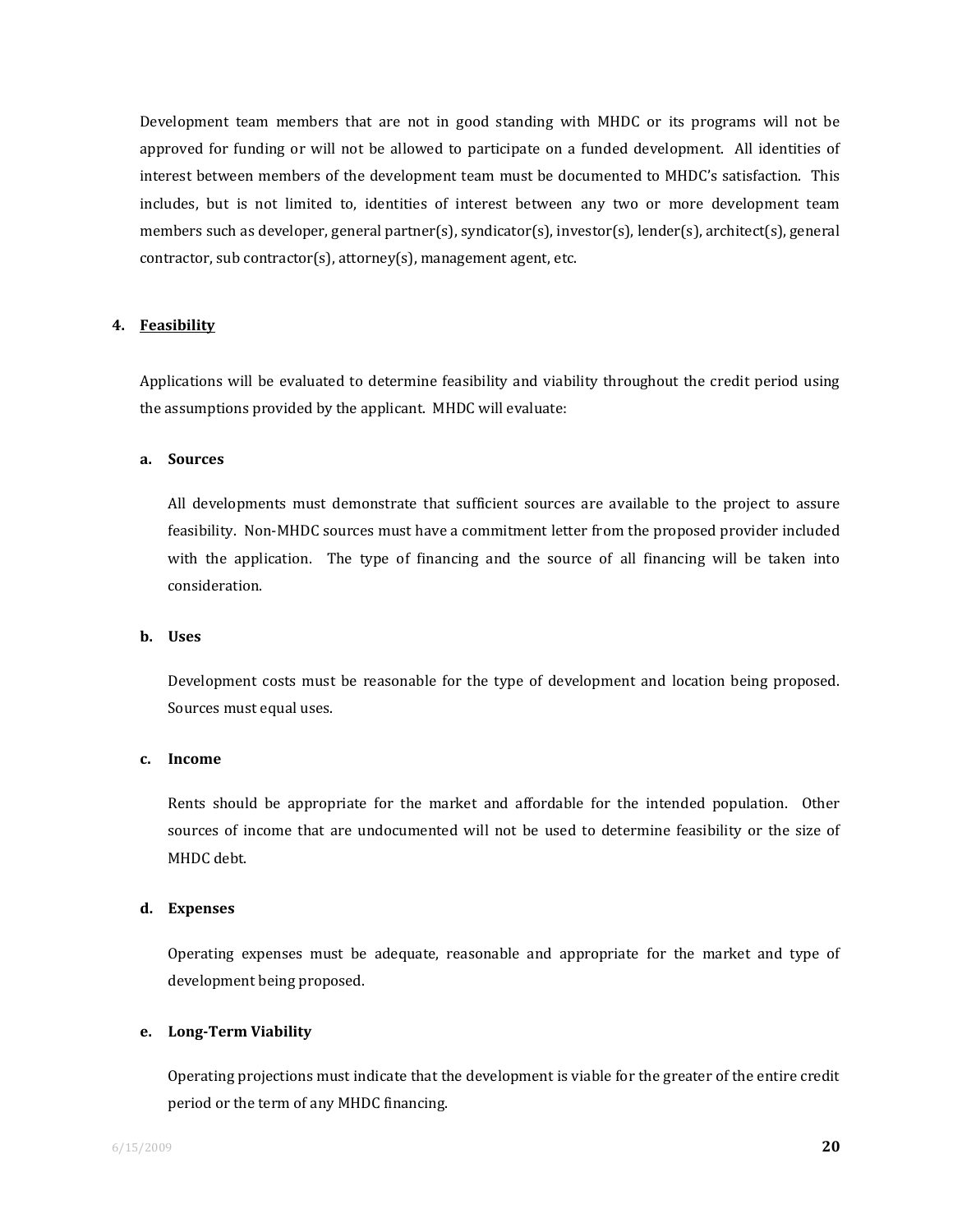#### **f. Timing**

The timing of due diligence, financing commitments and regulatory approvals will be considered when assessing an applicant's ability to proceed. Consideration will be given to applicants that demonstrate they can proceed in a timeframe consistent with the requirements of the Code or, for tax‐exempt bond‐financed proposals, the allocation process established by the Department of Economic Development.

#### **g. Investment Potential**

Proposals will be evaluated for their potential to attract investors for the federal tax credit based upon the potential amount of federal credits, the size of the proposed development, the market, the experience and strength of the development team, and financial feasibility. The strength and previous performance of all limited partner investors will be taken into consideration during the feasibility review.

MHDC will not allocate a credit amount that exceeds the amount necessary to assure development feasibility. Guidance for what may be considered appropriate can be found in the underwriting standards below.

#### **5. Community Impact**

MHDC seeks to allocate funding to developments that appropriately and efficiently improve their communities. Impact will be influenced by:

#### **a. Community Support**

Support from elected officials and community members is important. Community support should highlight the importance of the development to the community and the impact it will have.

#### **b. Catalytic Effect**

There is a preference for developments that will successfully encourage further development or redevelopment in the community. Developments that are part of a larger community redevelopment effort or part of a concerted community revitalization plan will also receive extra consideration.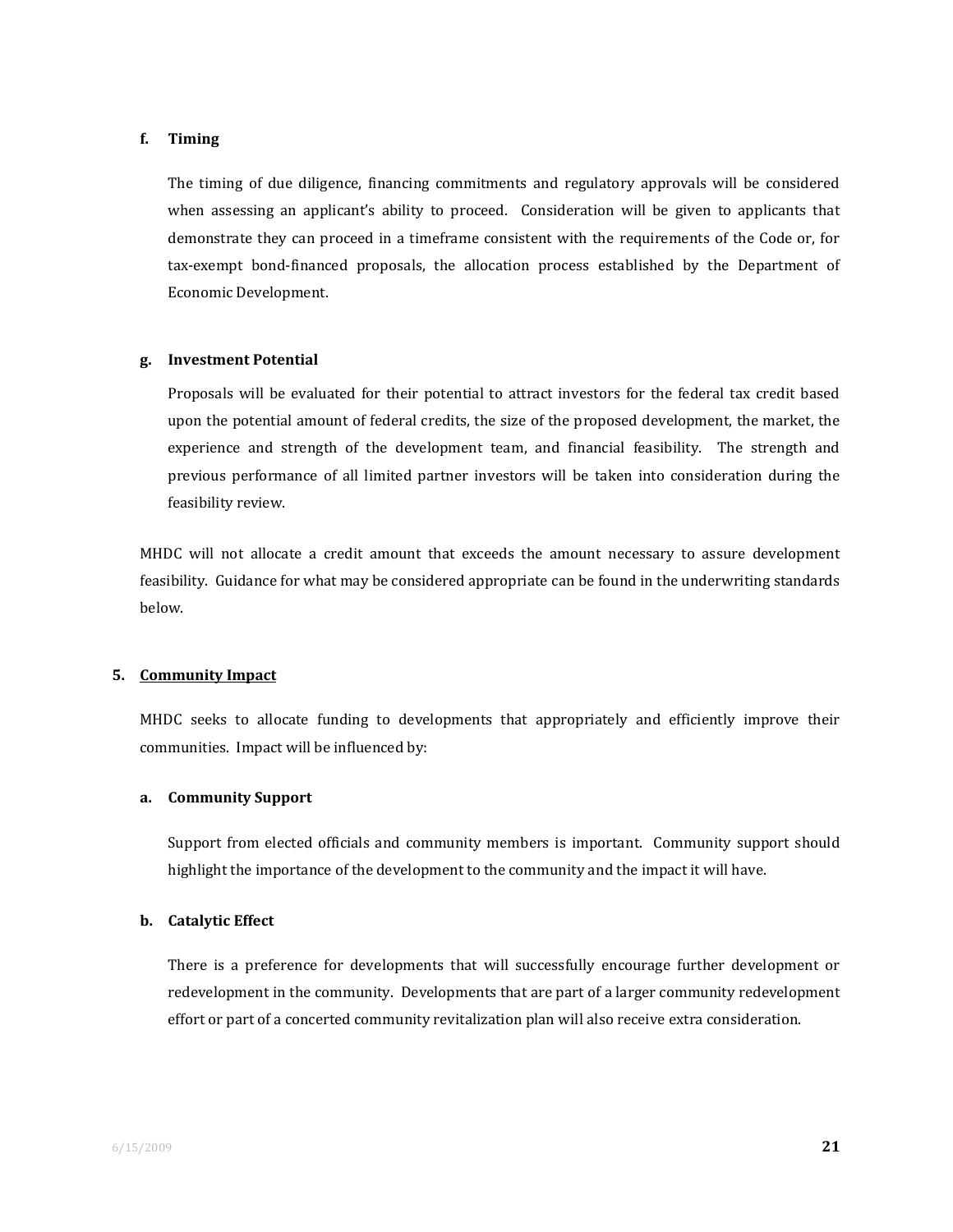#### **c. Community Needs**

How a proposal will address the needs of the population it intends to serve and the community it will serve is important. The existing stock of affordable housing and demographic trends in the area will influence the needs of the community and the ability of the proposal to meet those needs. Applications that most clearly and adequately meet those needs will receive preference.

## **E. APPLICATION UNDERWRITING STANDARDS**

In order to conduct the feasibility evaluation described above and in accordance with the QAP, Section 42 of the Internal Revenue Code, Missouri state law and other applicable federal laws, MHDC has created the underwriting standards listed below. The standards are based upon recognized underwriting practices and MHDC's own experience with the various affordable housing programs and developments. Due to the changing economic and market dynamics of the affordable housing industry, MHDC reserves the right to deviate from these standards when appropriate and reasonable. MHDC recognizes the unique nature of each application and will consider a development's individual situation but will not apply the standards in a capricious manner.

#### **1. Sources**

When reviewing the sources contemplated by any application MHDC will compare to or apply the following standards:

#### **a. Debt**

All sources of debt, with the exception of MHDC debt, must have a commitment letter. Please see the application exhibit section below for more information. Due to the fluid availability and types of resources offered by MHDC, we will post term sheets for all available MHDC resources on our website. Please consult www.mhdc.com for the latest information.

i. Debt Service Coverage: All hard MHDC debt must show initial debt service coverage (DSC) between **1.20** and **2.00**. If the DSC falls below 1.15 during the 15 year compliance period, the applicant must explain how deficits will be dealt with. For projects utilizing non‐MHDC debt, MHDC will use the DSC ratio indicated by the lender in their preliminary financial commitment. If the DSC falls below their standard during the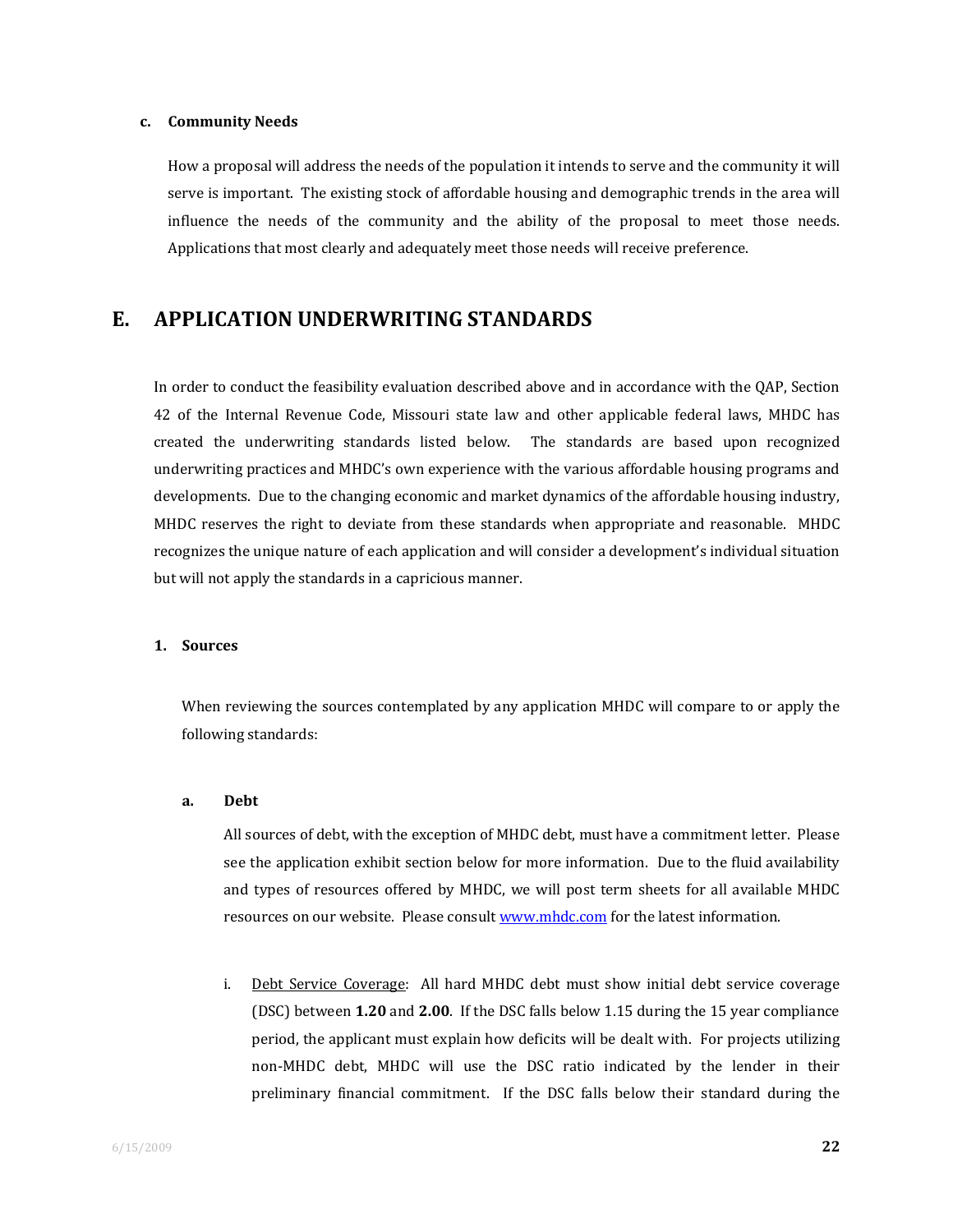compliance period, the applicant, or their lender, must explain how deficits will be dealt with. MHDC reserves the right to underwrite to the standard for MHDC debt regardless of source. If no explanation is provided for DSC ratios below the standards listed, MHDC will underwrite a debt-service reserve into the development.

If a development does not have a loan or only has cash-flow contingent loans, the development must demonstrate that the ratio between income and expenses is greater than 1.00 for the entire 15 year compliance period. If the development does not meet the 1.00 standard an explanation is required or an increased operating reserve will be required.

ii. Interest Rate: For MHDC debt the appropriate rate for the applicable funding source will be used. Please consult the latest MHDC term sheets for the appropriate rates on MHDC debt.

For non‐MHDC debt the interest rate described in the lender's preliminary commitment will be used.

iii. Term: For MHDC debt the following terms will be used. Terms may be changed during underwriting to better suit the needs of the development and MHDC.

#### *Construction Loans:*

If the loan is a HOME loan in second position during construction, the term will be equal to that of the first position construction loan. If the HOME loan is the only construction loan, the term will be determined at firm commitment, but will not exceed 18 months.

If the loan is a participation loan the loan term will be 18 months. A development may request in their application a construction loan term of 24 months for participation loans. A 24 month term will increase the construction period interest rate. Such a request must be made in writing, and is most appropriately made in the development's narrative.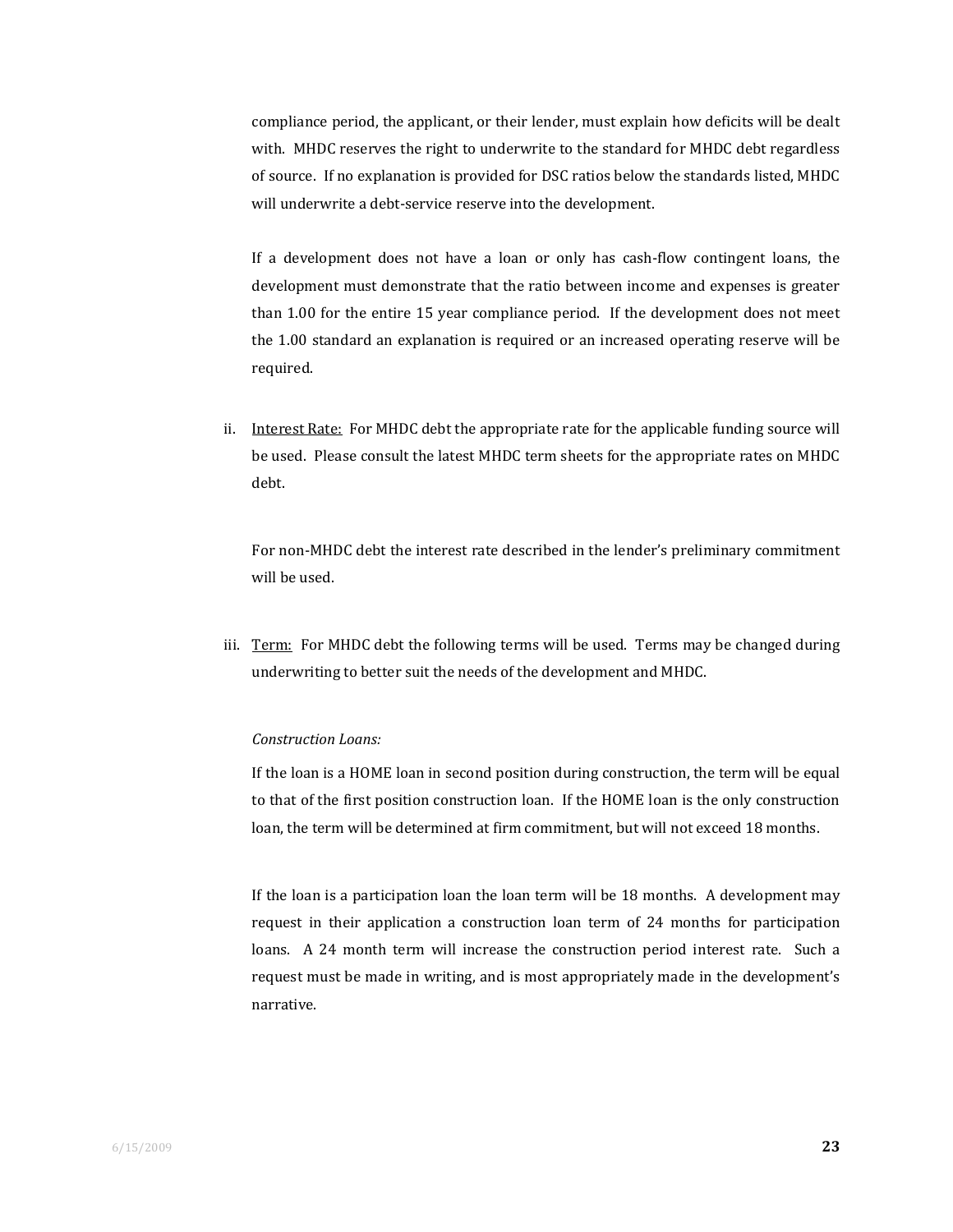#### *Permanent Loans:*

Hard permanent loans will feature a 20-year term, with the exception of loans for singlefamily homeownership projects which will feature an  $18$ -year term. Soft loans from MHDC will generally have the same term as the hard first mortgage; if there is no hard first mortgage, they will have a 30‐year term.

Non-MHDC debt will be underwritten with the term described in the preliminary commitment letter.

- iv. Amortization: Hard permanent loans from MHDC will amortize over thirty (30) years for all deals except single-family homeownership developments, which will amortize over twenty-five (25) years. Soft loans will not amortize but will require an annual payment equal to 50% of available cash-flow. MHDC considers annual payments on cash-flow notes to take priority over the payment of deferred developer fee. The definition of "cash‐flow" and the priority of payment will be determined in the firm commitment. Non‐MHDC loans will be underwritten with the amortization described in the preliminary commitment letter.
- v. Deferred Developer Fee: In cases where MHDC is providing a loan that is dependent upon cash flow for repayment, deferred developer fee should be structured as a note and its position in the distribution of cash flow clearly indicated. MHDC reserves the right to create, eliminate or adjust deferred developer fee in order to efficiently utilize resources and appropriately underwrite each deal. Deferred developer fee in excess of 50% of the total developer fee should be avoided, and will be allowed only in rare circumstances. It must be demonstrated that any developer fee can be paid back from cash‐flow. Preferably this repayment will take place within the first 10 years, but in no event can the repayment projection take longer than 15 years. MHDC reserves the right to reduce developer fee in order to facilitate development fee repayment.

#### **b. Equity**

i. Eligible Basis*:* It is important to note that certain basis‐eligible line items of the development budget may not be underwritten as 100% eligible. These line items include construction loan interest, relocation and bond related costs. If you include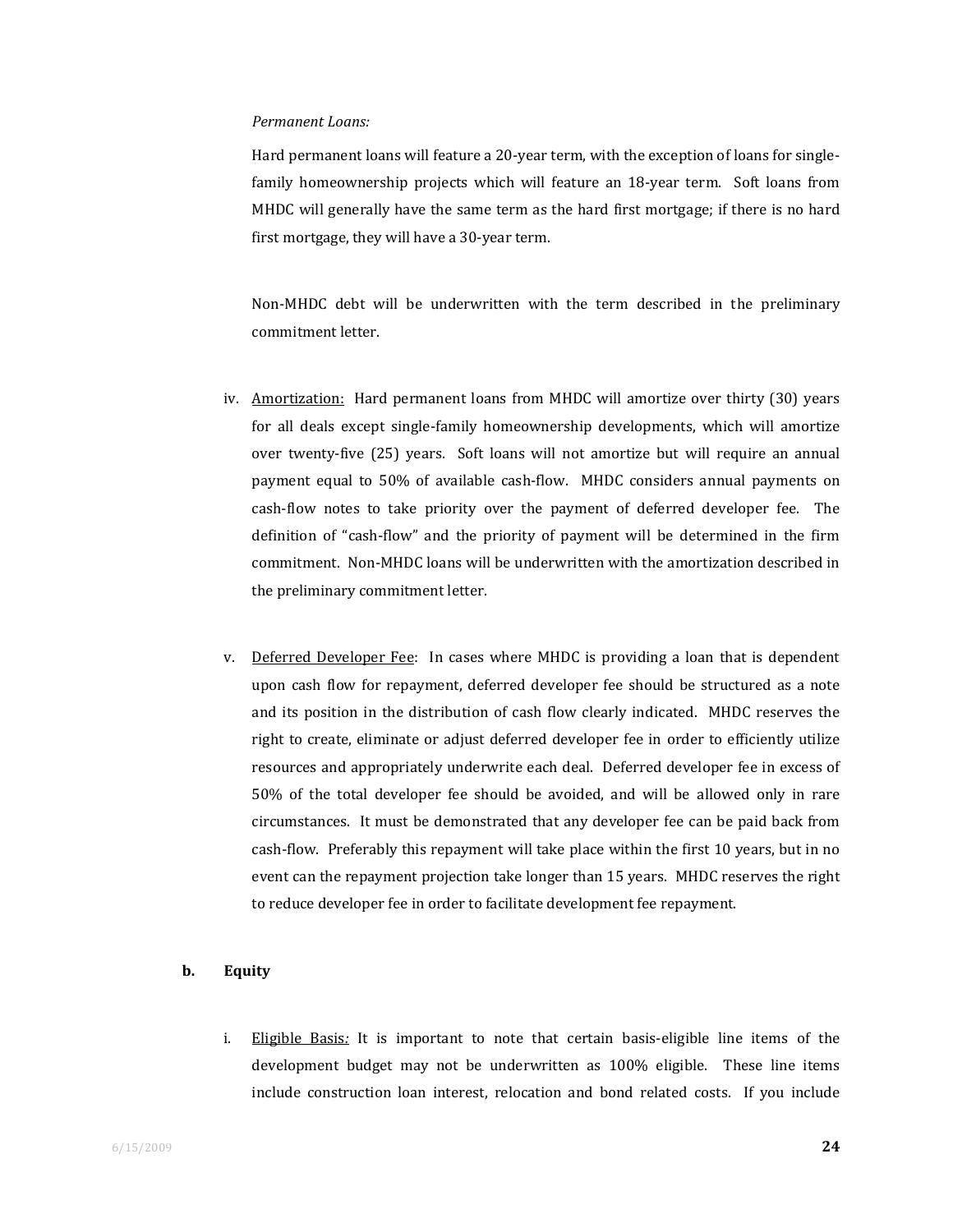100% of these line items in eligible basis, you must provide a reason why, or a calculation of how, you arrived at 100% of the cost being eligible.

To calculate the maximum amount of credits for which the proposed development is eligible, utilize 9.00% for the 9% credit and the IRS‐issued applicable percentage in effect at the time of application for the 4% credit. MHDC staff has the right to adjust the applicable percentage to a rate in effect for subsequent months during the underwriting process.

 Developments located in a qualified census tract or difficult development area, as defined by HUD, are eligible for a 30% increase in qualified basis. Additionally,  $42(d)(5)(B)(v)$  of the Internal Revenue Code allows MHDC to establish other areas or development types eligible for a 30% increase in qualified basis. For 2010 MHDC has established the following as eligible for the increase in qualified basis:

- Midwestern Disaster Area: A 9% development located in one of the disaster counties listed above in  $(C)(1)(a)$  is eligible for the 30% increase.
- Preservation Priority: A 9% development that qualifies for the preservation priority is eligible for the 30% increase. This increase should facilitate better rehab in both scope and quality than what could be accomplished without the increase. The increase is not intended to result in a higher acquisition cost. All acquisitions will be required to submit an appraisal with their firm submission package.
- Service‐Enriched Housing Priority: A 9% development that is deemed to meet the requirements of the service‐enriched housing priority, in the sole opinion of MHDC, is eligible for the 30% increase. The services provided must be significant and available for the entire compliance period.
- Green Building Certification: A development that receives certification from one of the rating systems indicated in the sustainable housing priority is eligible for the 30% increase. Evidence of the certification will be required prior to issuance of the 8609s. You do not need certification for the sustainable housing priority, but you do for the 30% increase. The intention is that the increased equity generated will cover the additional cost of certification, such as commissioning and application fees. If you plan to achieve certification you should engage professionals who are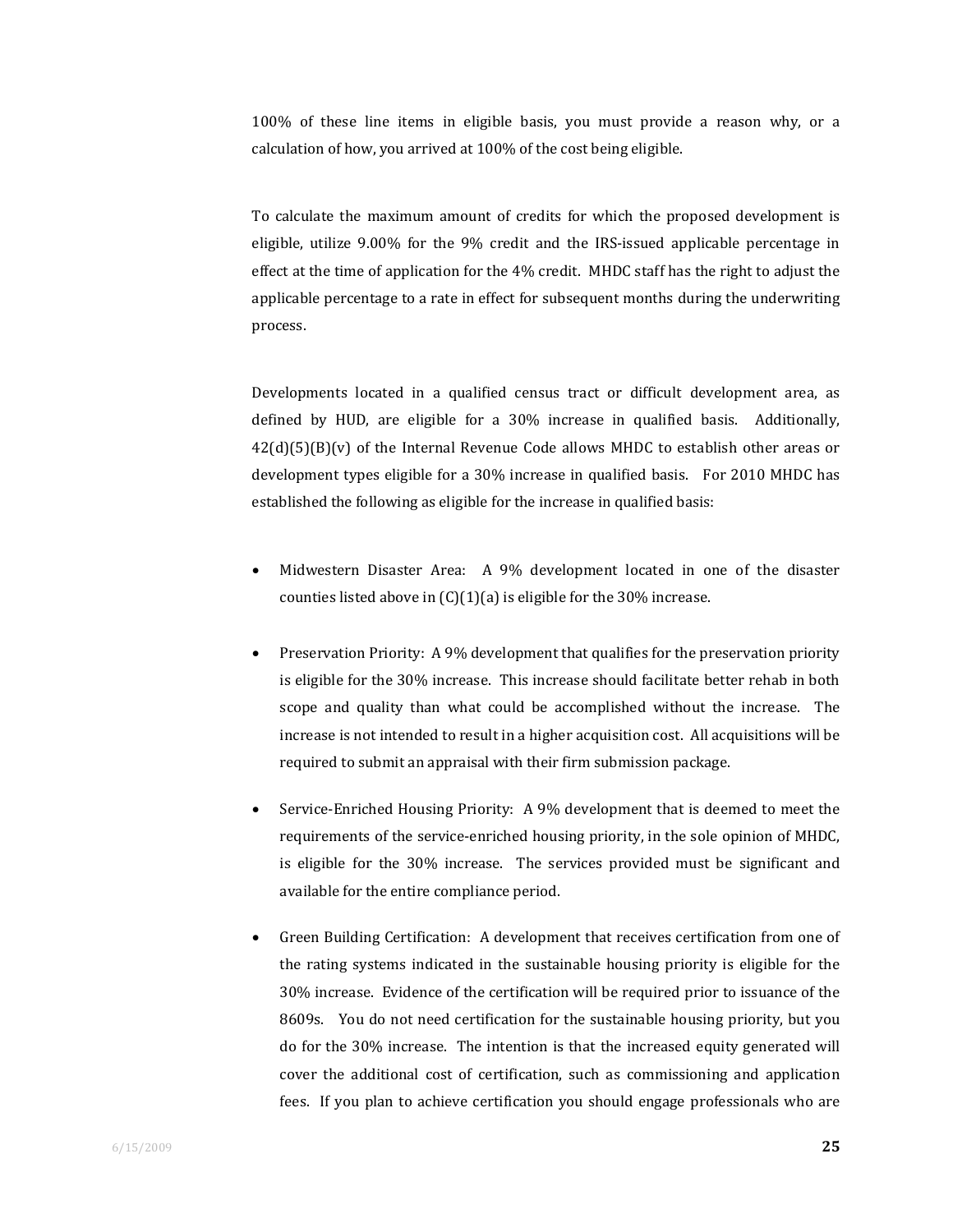experienced in the rating system you have chosen and who have successfully certified projects in the past.

- Below Statewide Median Income County: Developments located in counties that have a median income less than the statewide median income of \$58,300 are eligible for the 30% increase, provided that 20% of the total units in the development are set-aside for households between 60% and 80% of the area median income. The rents in the 60%‐80% units should not be different than similar tax credit units in the development. The intent is to capture the households that are just over the tax credit income limits, but who still have a need for quality affordable housing. The increase in qualified basis should off-set the reduced eligible basis generated by fewer tax credit units. The published income limits for each development's county still apply and must be used for determining resident eligibility.
- Mixed‐Use Economic Development Area: The development must be part of a larger mixed-use economic development area. For a development to qualify as part of a mixed‐use economic development area, it must:

Be part of a mixed-use economic development area that includes different housing types for different household income levels, new retail/office/light industrial space that creates new permanent jobs, and new public space or activity centers designed for users of the area; or

Be part of a Transit Oriented Development ("TOD") plan. The TOD plan must be centered around and integrated with a transit stop. The plan must be mixed‐use, mixed‐income, pedestrian friendly and of appropriate density for a TOD.

MHDC will decide, in its sole discretion, what evidence and what types of development will qualify for the 30% increase in qualified basis for mixed‐use economic development areas. An important factor is that the MHDC development is not the only development taking place and that it will enhance the overall plan, rather than be the overall plan. It is expected that the plan, of which the MHDC development is a part, contemplates the development of multiple buildings over an area of reasonable size. This will not apply to a singular structure, regardless of location.

ii. Credit Pricing*:* MHDC may use the price outlined in the preliminary financial commitment, provided that price reasonably reflects current market conditions. MHDC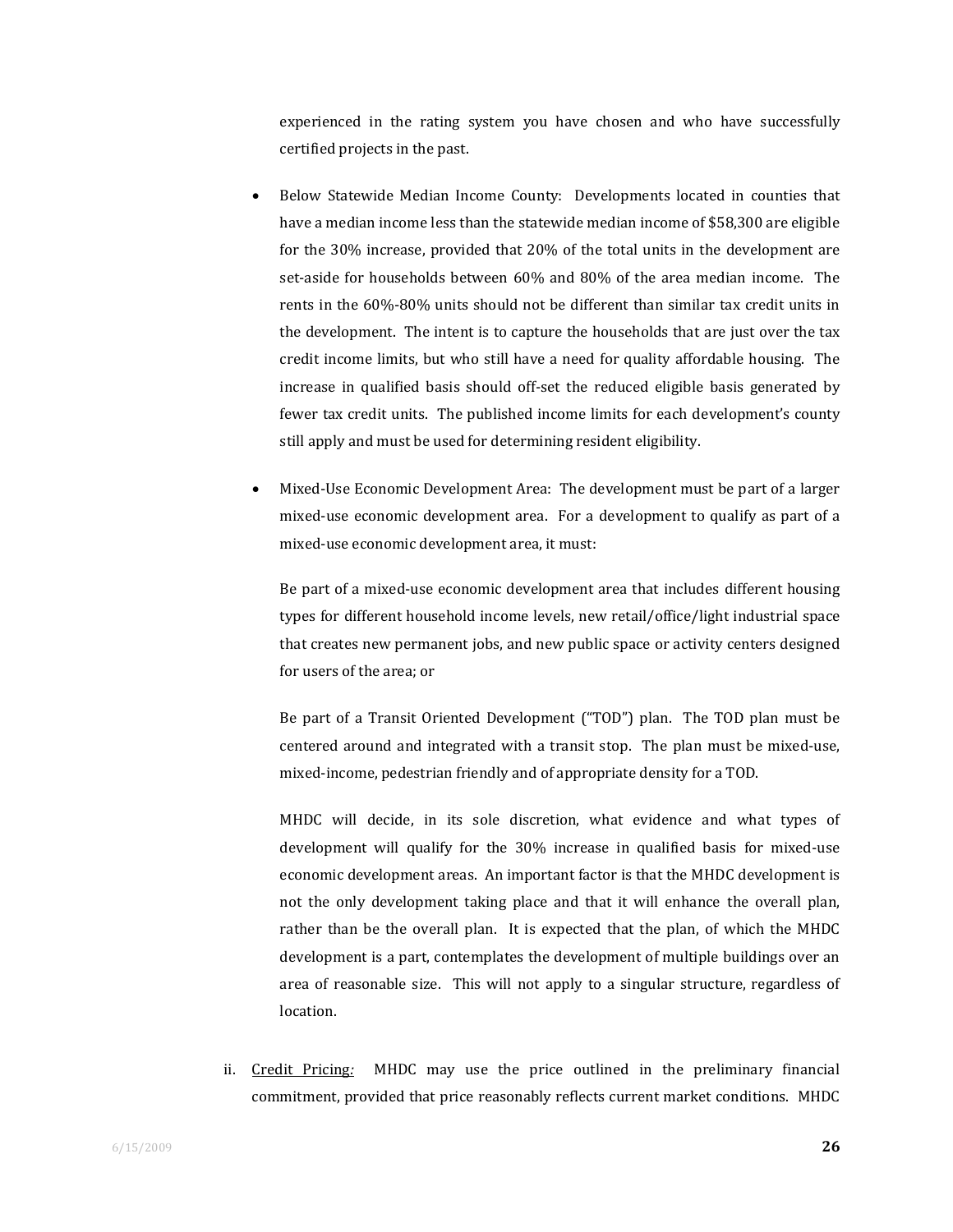reserves the right to underwrite developments at credit prices different than outlined in the preliminary financing commitment.

MHDC will underwrite with a price floor of \$0.38 per credit on the state low-income housing tax credit. Given the changing landscape of the federal low‐income housing tax credit equity market, MHDC will determine a reasonable floor for the federal tax credit at the time of application review. MHDC reserves the right to adjust and update how equity pricing is underwritten.

 MHDC reserves the right to contact any person or entity that has provided a preliminary financing commitment for tax credit equity to discuss your development and/or their level of activity and/or interest in investing in Missouri.

- iii. Historic Credits: Please indicate on the FIN-100 whether a master tenant/lease passthrough structure will be utilized on historic developments. Failure to indicate such will result in MHDC assuming that no such structure is being utilized and the historic credit will be deducted from eligible basis.
- iv. AHAP Credits: If an applicant is planning to use the AHAP credit, be sure to indicate whether the donation will be structured as a loan, an equity contribution or some other method. If it will be a loan, the terms must be spelled out in the commitment letter.

#### **2. Uses**

When determining appropriate numbers for development budget line items please refer to the standards listed below.

**a. Total Replacement Cost** ‐ The maximum total replacement cost for a development cannot exceed the total replacement cost calculated using the most recent HUD 221(d)(3) limits. A variance of 125% is allowed for the eight Missouri Metropolitan Statistical Areas (MSA) (Jefferson City MO, Columbia MO, St. Louis MO‐IL, Springfield MO, Fayetteville‐Springdale‐ Rogers AR‐MO (McDonald County), Kansas City MO‐KS, St. Joseph MO‐KS, Joplin MO) and for all historic rehabilitation developments. Historic rehabilitation developments are also allowed to add the residential portion of the federal historic rehabilitation credit to the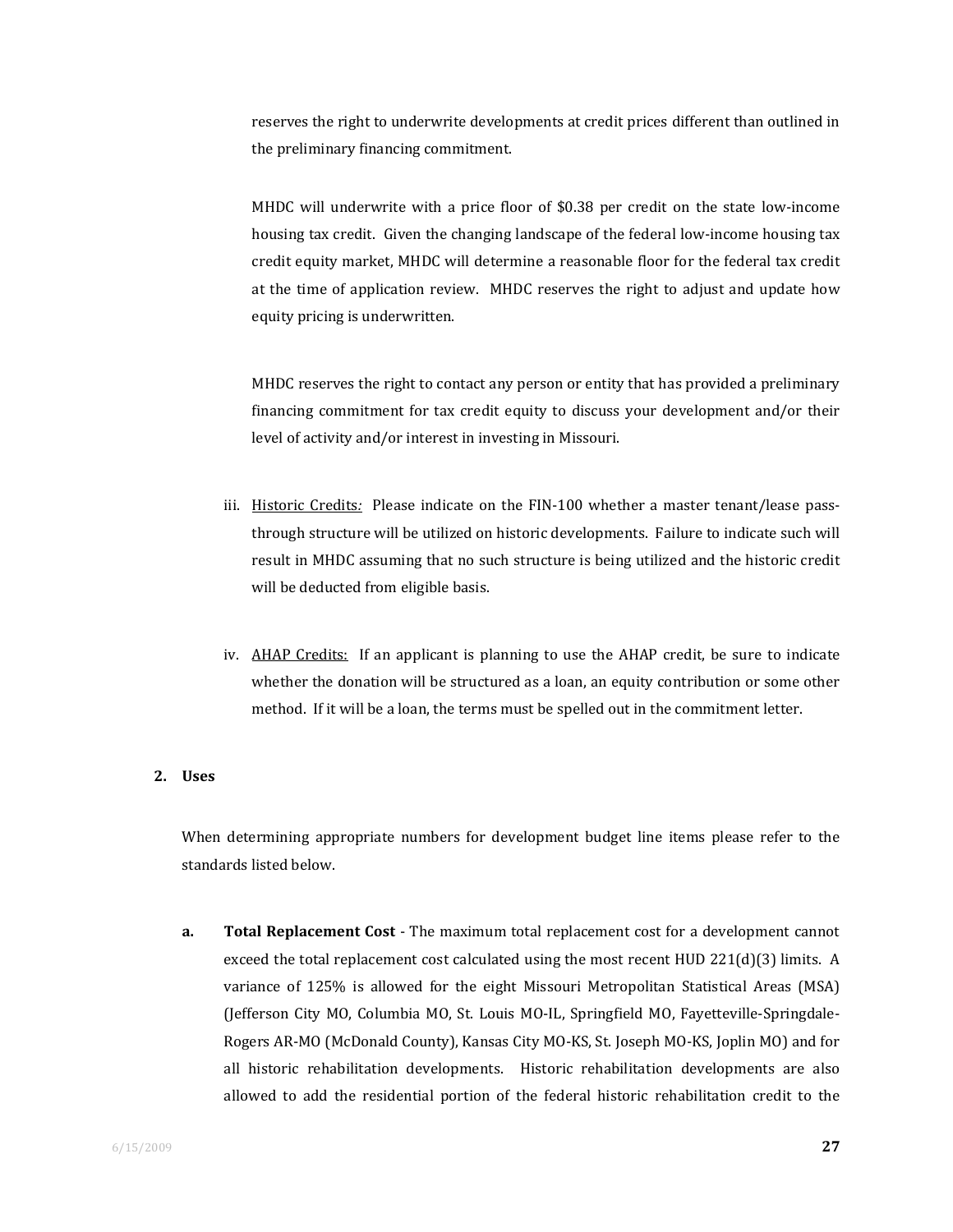125% 221(d)(3) limit calculated. The total replacement cost for historic deals cannot exceed this sum. MHDC reserves the right to, on rare occasion, allow exceptions to the cost limit on a case‐by‐case basis if unique development characteristics that meet or exceed the standards and goals of the QAP are to be incorporated into the proposal.

- **b. Contractor Fees** ‐ MHDC will limit contractor fees to the following:
	- i. Aggregate Contractor Fees (defined as builder's profit, builder's overhead and general requirements) may not exceed 16% of total construction contract costs minus builder's profit, overhead, and general requirements. General requirements must include the cost of builder's risk insurance and all bonding costs.
	- ii. Builder's profit may not exceed 8% of total construction contract costs minus builder's profit, overhead, and general requirements.
- **c. Developer + Consultant Fees** ‐ MHDC will limit the fee to the developer and to consultants performing work typically completed by the developer.

 Please note that the development fee approved at the time of conditional reservation will not be increased without commission approval.

- i. New Construction Developments: are limited to the lesser of: (a) 15% of the first \$4,000,000 of total replacement costs plus 10% of any total replacement costs over \$4,000,000; or (b) the per-unit calculation from the chart below.
- ii. Acquisition/Rehab and Historic Preservation Developments: are limited to the lesser of: (a) the sum of 8% of acquisition costs for the first \$2,000,000 of acquisition costs, 6% of any additional acquisition costs, 15% of the first \$4,000,000 of non-acquisition total replacement costs and 10% of any additional non‐acquisition total replacement costs, or (b) the per-unit calculation from the chart below.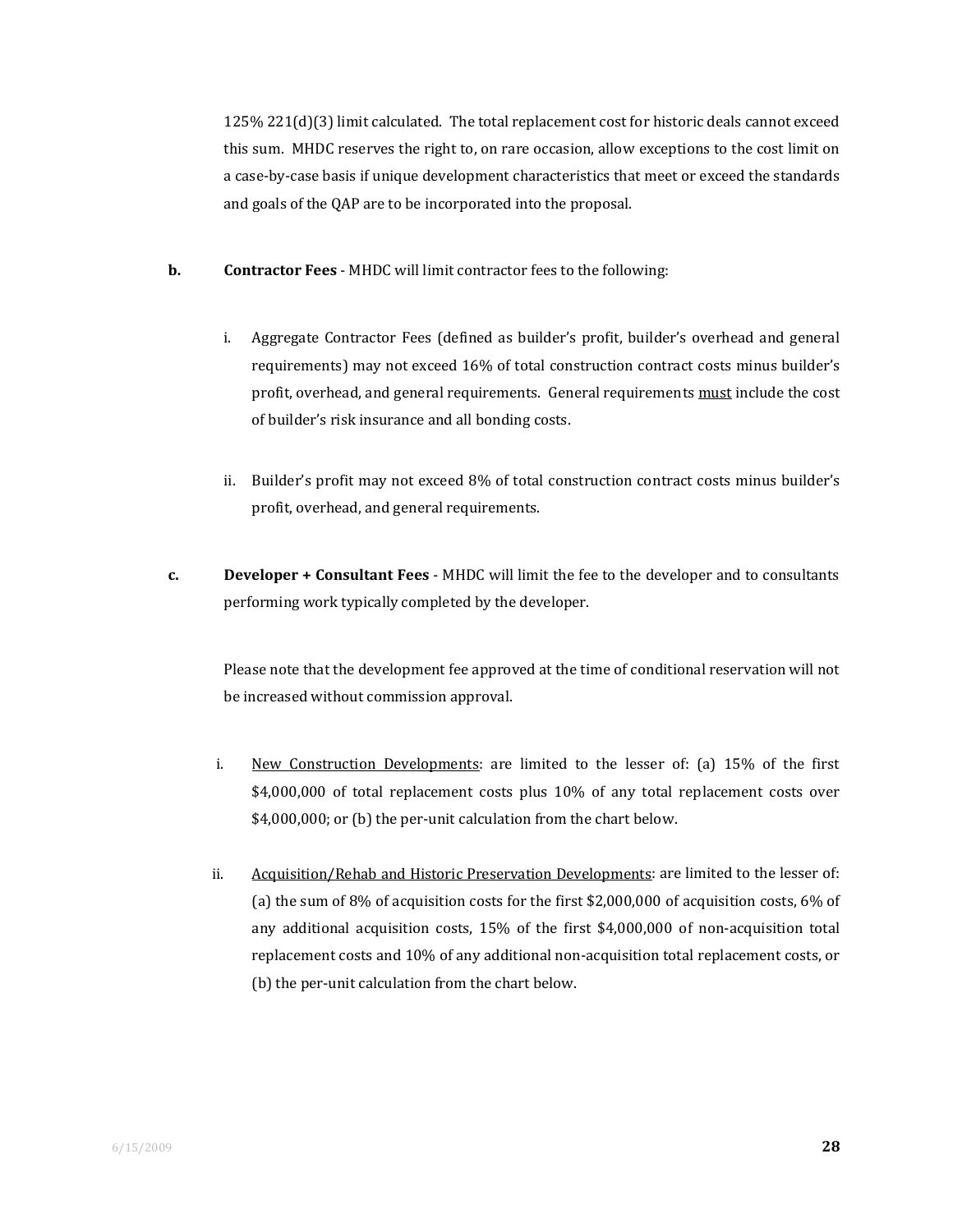| Per Unit Developer Fee Maximum |                       |  |
|--------------------------------|-----------------------|--|
| <b>Total Units</b>             | <b>Per Unit Limit</b> |  |
| First 40 Units                 | \$20,000              |  |
| Units 41-100                   | \$17,500              |  |
| Units 101-150                  | \$15,000              |  |
| Units $151+$                   | \$12.500              |  |

*Example 1:*

A 50 unit new construction deal with total replacement costs of \$8,250,000 would be eligible for the lesser of:

Per Unit =  $(40 \times $20,000) + (10 \times $17,500) = $975,000$ 

Cost Calculation =  $$4,000,000 \times 15\% = $600,000 + $4,250,000 \times 10\% = $425,000 = $1,025,000$ 

Therefore, the maximum allowable developer + consulting fee = **\$975,000**

*Example 2:*

A 120 unit rehab deal with acquisition costs of \$3,000,000 and non‐acquisition total replacement costs of \$4,200,000 would be eligible for the lesser of:

Per Unit = (40 x \$20,000) + (60 x \$17,500) + (20 x \$15,000) = \$2,150,000

Cost Calculation = (\$2,000,000 x 8%) + (\$1,000,000 x 6%) + (\$4,000,000 x 15%) + (\$200,000 x 10%) = \$840,000

Therefore, the maximum eligible developer + consulting fee = **\$840,000**

**d. MHDC Loan Fees** ‐ MHDC fees vary by the type of loan being issued; the following is a rough estimate, subject to change. Please consult the latest MHDC term sheet for fee amounts and resource availability:

| MHDC Fund Balance Loan Permanent Loan: | 1% of principal amount  |
|----------------------------------------|-------------------------|
| <b>HOME Loans:</b>                     | No fee is charged       |
| Participation Loans Construction:      | .5% of principal amount |
| Participation Loans Permanent:         | .5% of principal amount |
| Risk Share (Tax-Exempt Bonds Only)     | 1% of principal amount  |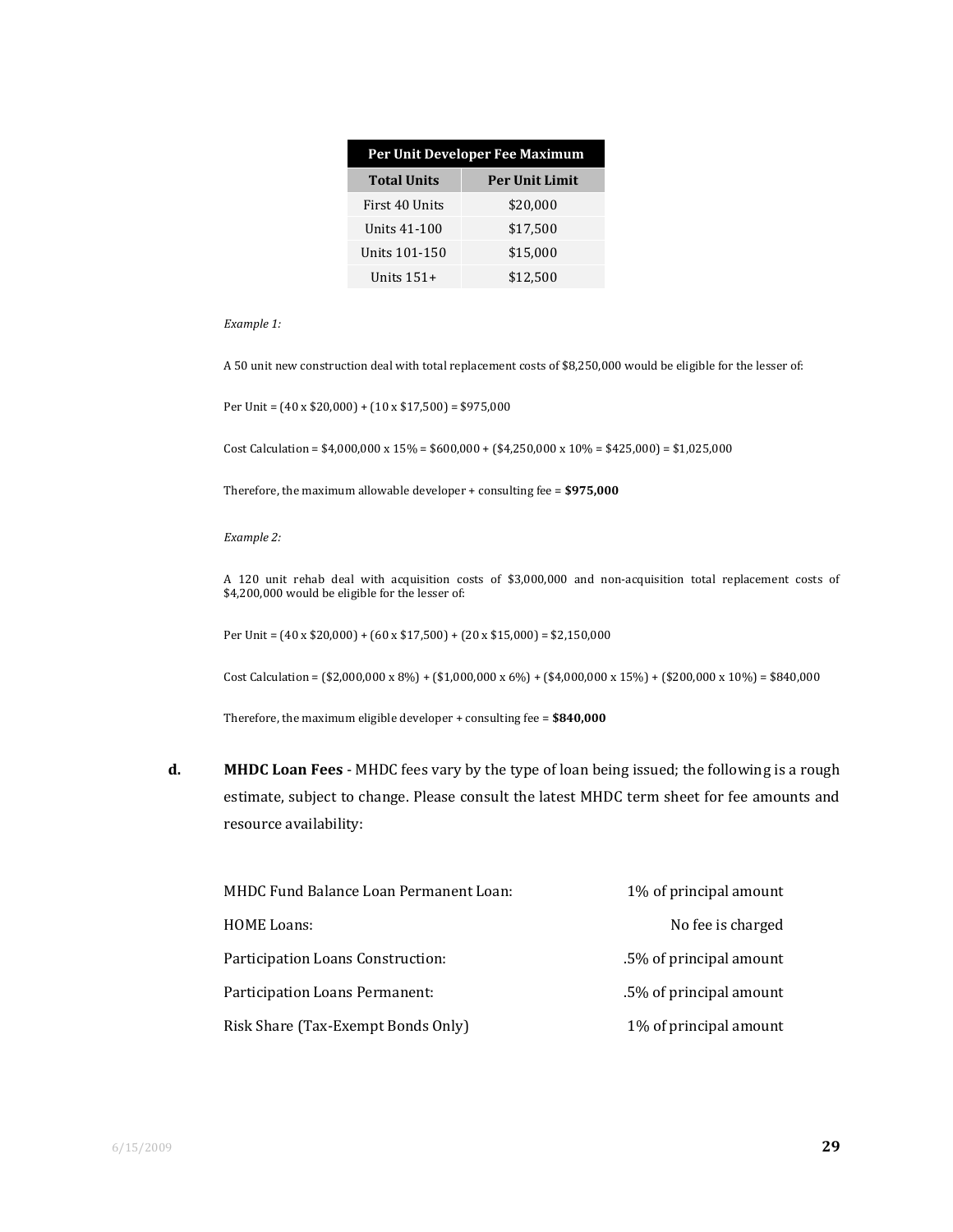- **e. Construction Inspection Fee** ‐ MHDC will charge a fee to perform, or hire a third‐party to perform, periodic inspections of the construction progress for all MHDC developments. The fee may vary depending on the length of the construction period, but in almost all cases the fee will be \$7,500. The fee will be determined at firm commitment and will be due at closing. For application purposes all developments should use \$7,500.
- **f. Construction Loan Interest**‐ The amount of construction loan interest calculated and the amount included in eligible basis should be carefully considered, and you should be able to explain how you arrived at it. MHDC will underwrite a reasonable construction loan into any application that shows tax credit equity as its only significant source during construction.
- **g. Contingency** ‐ Contingency should be 5%‐7.5% of the total construction costs for new construction and 7.5% to 10% for acquisition/rehabs. Numbers outside of those ranges require an explanation for the variance. MHDC does not distinguish between hard cost contingency and soft cost contingency. If you have soft cost contingency that you feel does not belong in eligible basis, please make sure you show it that way on your FIN‐100.
- **h. Tax** Credit Fee The fee will be equal to 7% of the annual federal tax credit amount awarded to the project.
- **i. Tax Credit Monitoring Fee** ‐ The fee is equal to \$300 per tax credit unit.
- **j. AHAP** Fee The AHAP fee is equal to 0.5% of the AHAP credit amount plus the \$100 application fee.
- **k. Syndication Costs** ‐ The fees paid by the developer for syndication related expenses will be reviewed for reasonableness. Investor due diligence, including architectural review, and fund bridge loan fees and interest should not be reflected in the development budget. An explanation of the nature of the syndication costs is required to be completed on the FIN-100.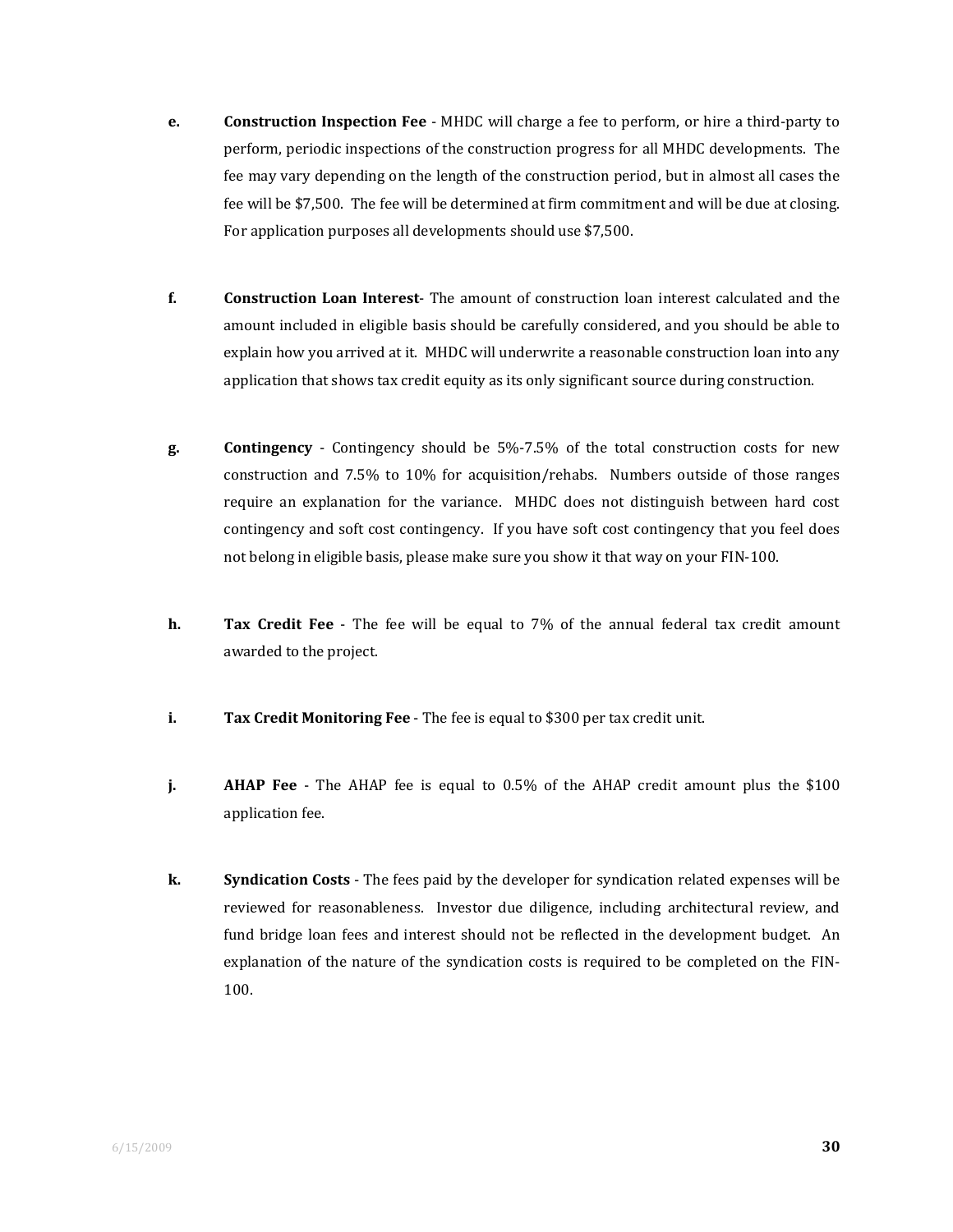- **l. Operating Reserve** The operating reserve must reflect at least six months of operating expenses and debt service. Amounts less than six months must be accompanied by an explanation.
- **m. Replacement Reserve** ‐ The initial replacement reserve should be for \$600 dollars per unit. Any other amounts require an explanation.
- **n. Debt-Service Reserve** If the development cannot maintain the debt-service requirements described above, a debt-service reserve in addition to the operating reserve will be required.
- **o. Other Uses** All uses will be examined for their reasonableness and may be questioned during the review of the application. You should be able to explain how you arrived at any particular line item, but it will be in the sole discretion of MHDC whether to accept an explanation or the cost for any line item.

#### **3. Income**

The following standards should be considered when structuring the project and completing the application.

- **a. Rents** Rents must be at or below the rents contemplated by the market study. Rents must be appropriate for the project area, project type and population being served. Rents must meet all applicable IRS, HUD, USDA and State of Missouri requirements.
- **b. Other/Commercial Income** All other income must be fully explained. MHDC, at its sole discretion, will determine the amount of other/commercial income that will be recognized. Other/commercial income may or not be recognized for tax credit amount and/or loan sizing purposes.
- **c. Income Trending** For purposes of the 15-year pro forma MHDC will use a 2% inflation factor for all sources of income.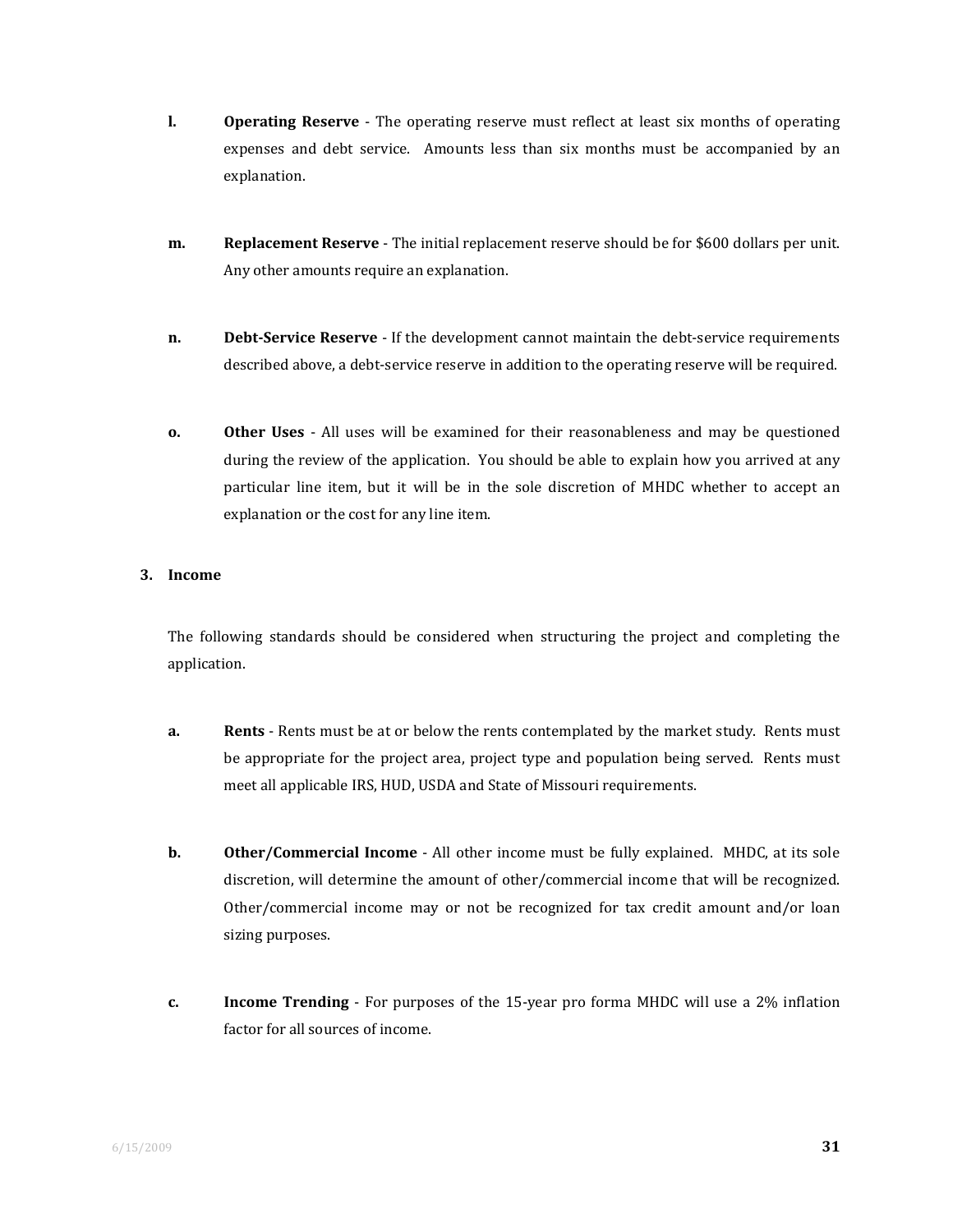**d. Vacancy**‐ Family developments will be underwritten with a rental income vacancy factor of 7%. Elderly developments will use a rental income vacancy factor of 5%. Recognized commercial income may use a lower vacancy rate depending on the type of income. MHDC will also look at how higher vacancy rates affect the development and what the break‐even vacancy rate is.

#### **4. Operating Expenses**

Due to the different types of projects and the variances in operating costs found in the different regions of the state, MHDC will not provide minimum or maximum operating expense requirements, with the exception of replacement reserves. Each project will undergo a detailed review and will be compared with existing properties of similar type, location, and design. MHDC is interested in funding proposals that demonstrate feasible, yet reasonable, expenses that will assure long-term operating stability and quality. The presence of a full‐time manager is strongly encouraged.

- **a. Expense Trending** For purposes of the 15‐year pro forma MHDC will use a 3% inflation factor for annual increases in operating expenses.
- **b. Replacement Reserves** MHDC requires that all projects fund an annual replacement reserve equal to \$300 per unit, increased annually by 3%. If a different amount is required by a lender or syndicator, please clearly indicate so in your application. Such indication will not necessarily result in MHDC waiving its stated policy.

## **F. APPLICATION EXHIBITS**

Each applicant is required to submit the exhibits applicable to the type of development they are proposing. Questions as to whether an exhibit is applicable to a specific application must be asked prior to the application deadline. MHDC‐required forms may be found at http://www.mhdc.com.

If you have questions about the application exhibits, especially if you are not sure whether an exhibit applies to your particular development, please contact the Director of Rental Production or the Chief Underwriter.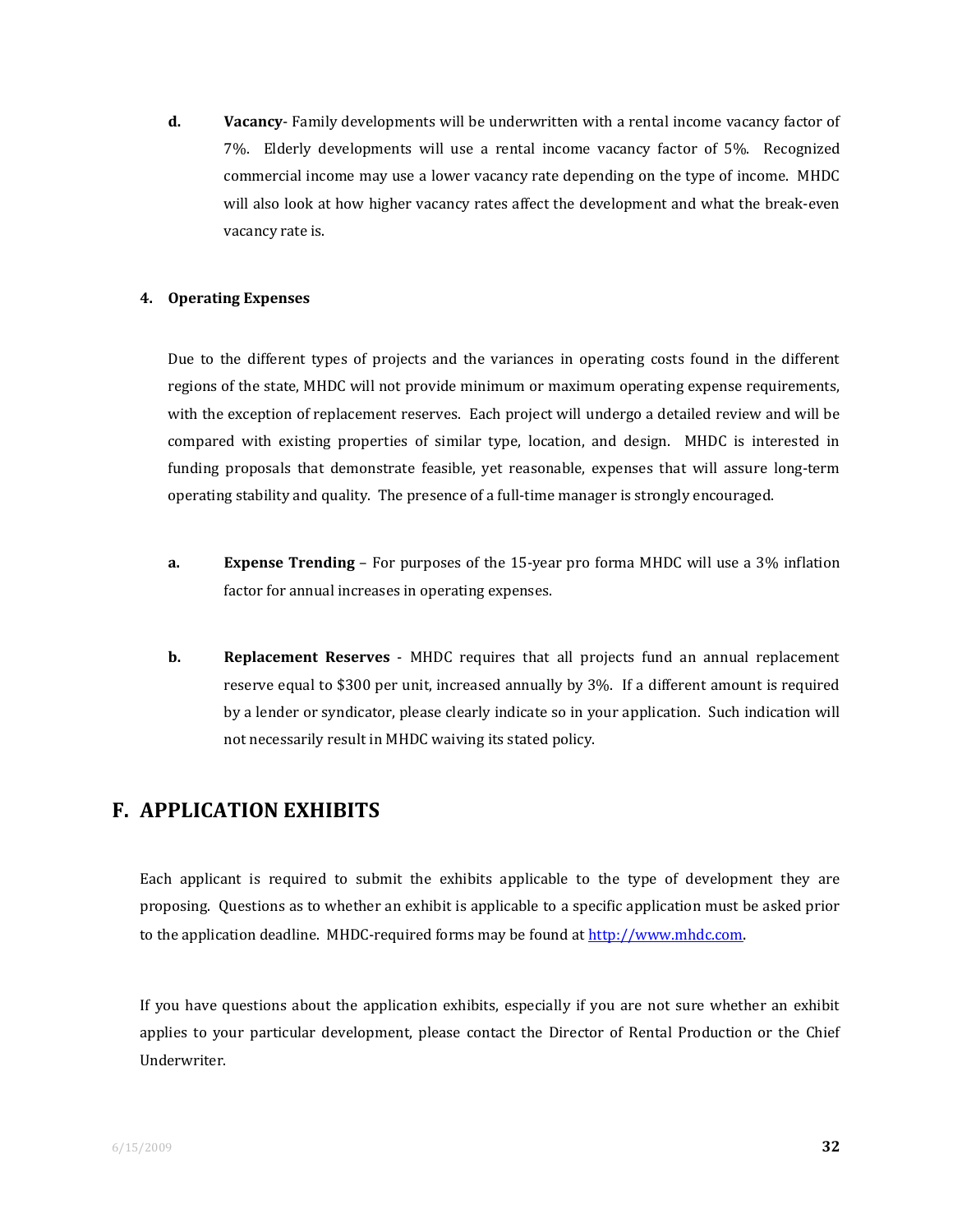If an exhibit is required for your type of development, but you feel that there is a reason for why it should not be applicable for your application, you may request a waiver of that exhibit. Please note that waiver requests must be submitted on the MHDC waiver form and submitted and approved prior to the application due date. Waivers will only be granted in rare circumstances with a rational explanation and proper justification.

Exhibits 1‐7 constitute the primary documentation and exhibits 8‐20 constitute the secondary documentation. MHDC staff may contact applicants for clarification or questions regarding any submitted exhibit; such contact does not indicate anything other than a request for information.

#### **1. CDR**

The CD-R must include the required electronic documents in the proper format. Each document on the disc should be properly labeled and should be checked to make sure it opens properly. Only **one** disc needs to be included; therefore, the copy binder does not need to have anything in the tab for exhibit 1. The required electronic documents include:

- a. FIN-100: Include both an Excel version and a PDF version that includes the signatures.
- b. Development Narrative: A Word version of the narrative is required.
- c. Development Questionnaire: A Word version of the questionnaire is required.
- d. Development Location Map: A PDF version of a map must include the site location and sufficient detail to understand the location in regards to cross streets and the general area.
- e. Site Photographs: Pictures either as individual IPGs or a Word document with the pictures included must be submitted.
- f. Site Plan or Subdivision Map: A PDF of the appropriate Site Plan or Subdivision Map must be included.
- g. Executed Form 1302: A PDF of the executed site evaluation form is required.
- h. Market Study: A PDF copy of the market study must be on the CD‐R.
- i. School Superintendent Contact: For family new construction and family historic renovation developments a PDF of either a response from the school superintendent or the letter contacting the superintendent is required.
- j. FIN‐305: Seller Certification: If the FIN305 is required, a PDF copy of the executed form must be included.
- k. Supportive Service Plan: A PDF copy of the supportive services plan, if applicable, is required.
- l. Elevations/Photos: For existing buildings individual JPGs or a Word document with pictures will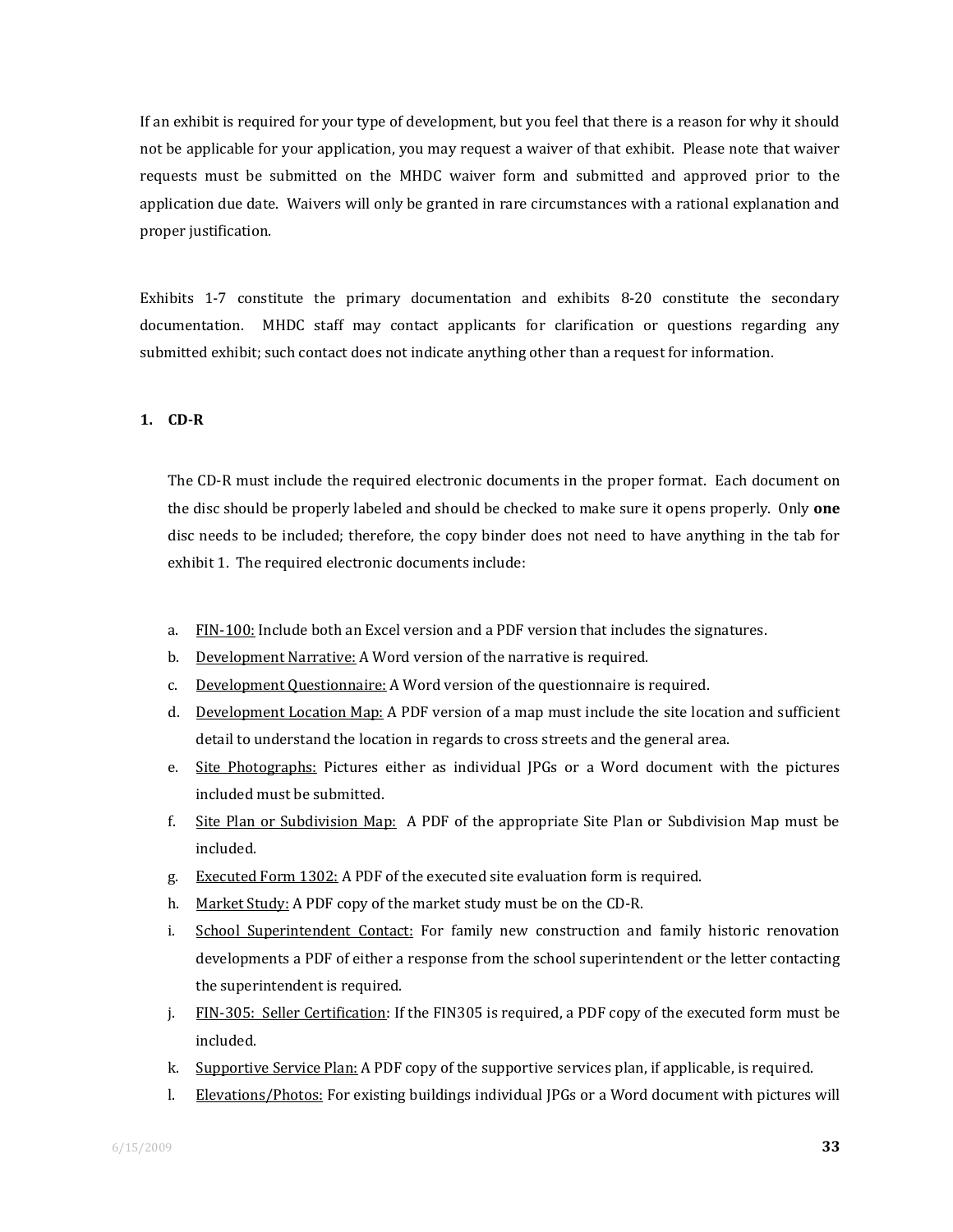qualify. For new construction developments a PDF of the building elevations needs to be included.

- m. Development Characteristics Worksheet: Both the word version and an executed PDF version are required.
- n. Relocation Documents: PDF copies of the Current Tenant List, Relocation Plan, General Information Notice (GIN), and executed Acceptance of MHDC Relocation Policy must be provided.
- o. MHDC Form 2004-B: A PDF of the management profile must be included on the CD-R.

The required electronic documents are important for the site review portion of the application process and must be included at the time of application.

#### **2. FIN100**

The FIN-100 must be filled out completely, accurately and must be executed in the appropriate places. The FIN‐100 in the original binder must have original signatures. If you have any questions when filling out the FIN‐100, please contact MHDC.

#### **3. Application Fee**

The check for the applicable application fee must be included with the original binder. The copy binder must have a copy of the check in exhibit 3. The applicable application fees are:

- a. Non‐Profit Priority Application Fee. Proposals that qualify for the Non‐Profit Priority and request consideration under that priority owe a \$750 application fee. Bond developments requesting 4% credits, even if the owner is a qualified non-profit, are not eligible for the non-profit priority application fee.
- b. Standard Application Fee. All applications that do not pay the non-profit priority application fee owe a \$1,500 application fee.

It is important that the development name be written on the check submitted.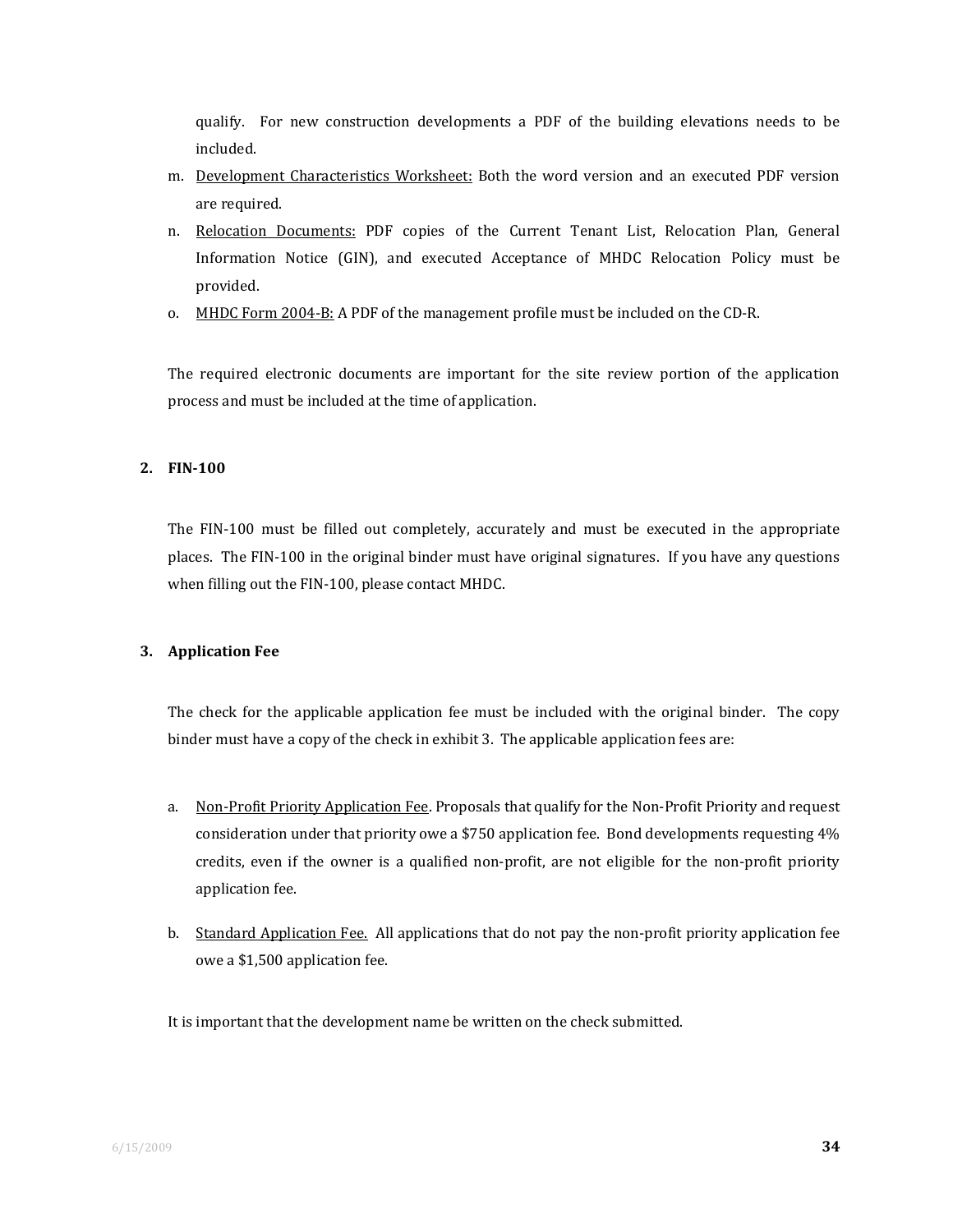#### **4. Development Narrative**

- a. Narrative Description: The narrative description should present any information you feel is necessary to understand your development. It is your opportunity to argue for and convince MHDC why your development is important and why it should be funded. Anything that you feel is not adequately described in the rest of the application should be covered in the narrative description.
- b. Development Questionnaire: The questionnaire must be completed as accurately and completely as possible. The questionnaire is a complement to the narrative description and the description need not cover items already covered in the questionnaire.

#### **5. Site Review Information**

MHDC's site reviewers use the information in the site review exhibit to properly evaluate the proposed site and proposal. The site review information consists of:

- a. Development Location Map: Map must clearly identify site address and location. Detailed directions are welcome, especially with respect to vacant ground.
- b. Site Photographs: Photos of the site, including landmarks and surrounding properties need to be included. Please include color photos in both the original and copy binders.
- c. Site Plan or Subdivision Map: If a proposal is for single-family homes in a subdivision, a subdivision map with the lots for the application must be included. All other proposals are required to provide a site plan that identifies the footprint of the building $(s)$  and site amenities. Please include distances from the property perimeter to the building locations or other references that will assist site inspectors in identifying the proposed footprint on vacant ground.
- d. MHDC Form 1302 Site Evaluation: The form should be filled out completely and as accurately as possible and must be signed by the person who filled it out.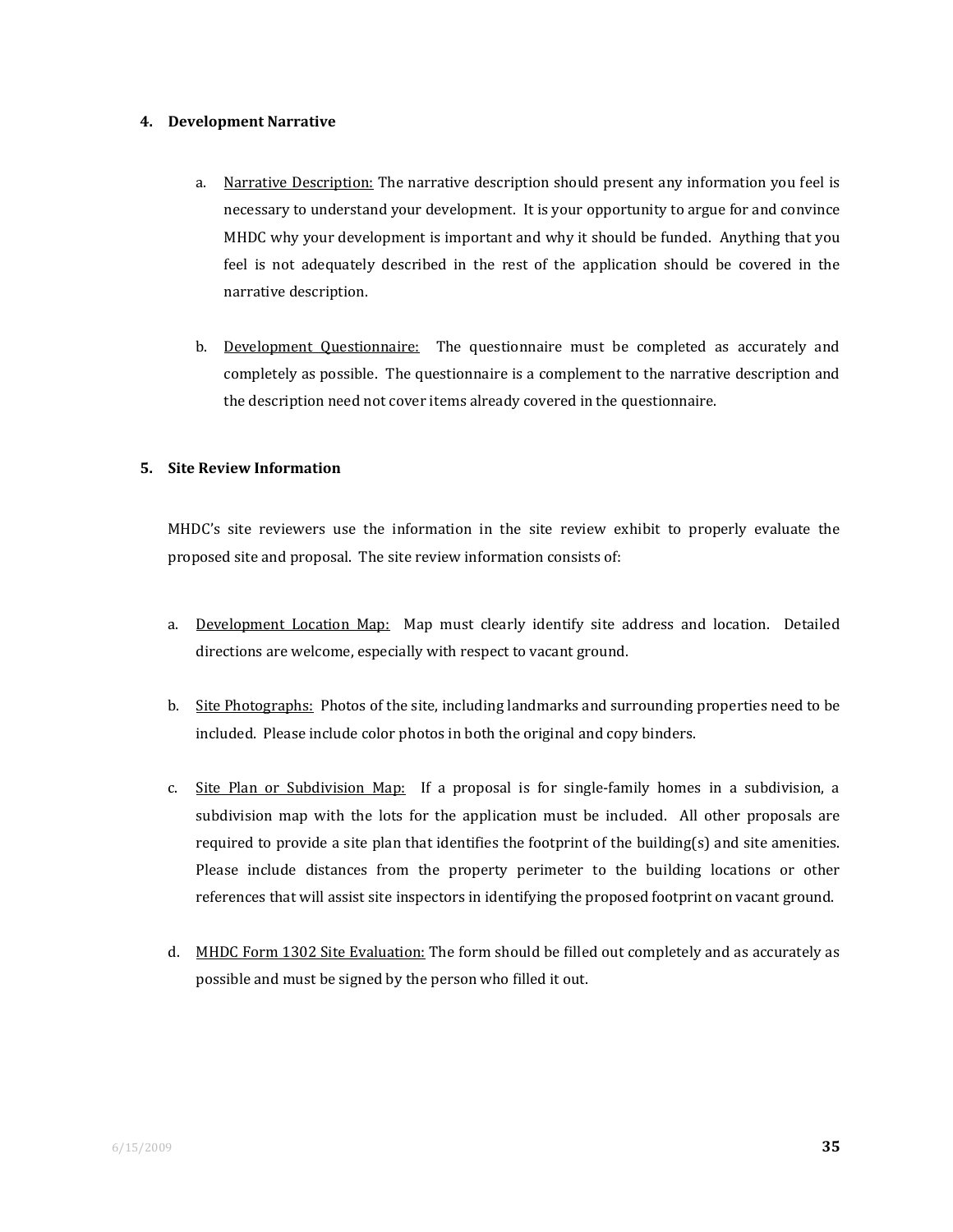#### **6. Applicant Site Control**

Evidence of applicant site control must clearly link the current owner to the eventual ownership entity and be in the form of:

- i. Executed purchase option agreement;
- ii. Executed purchase contract;
- iii. Executed long‐term land lease or option on a long‐term lease; or
- iv. Other commitments / agreements *approved by staff prior to* application.

Applicants that already own the ground as evidenced by a vesting deed need only provide a copy of that deed for the applicant site control. You will also need to provide the identity of interest transaction information in the seller site control section described below.

All applicants must demonstrate proper site control for at least 50% of the sites listed in the FIN‐100 as being a part of the development. For developments that do not evidence 100% site control, a description of how site control will be obtained is mandatory. Failure to provide such description will result in rejection of the application. The use of eminent domain to obtain site control of any sites not under control at the time of application may be deemed acceptable by MHDC if at least 50% of the total parcels making up the development site are under control at the time of application. In any event, applicants who do not clearly have acceptable site control should contact MHDC prior to the application deadline. Approval of site control prior to the application and pursuant to iv. above is highly advisable.

#### **7. Market Study**

- a. Form 1300-S: Completed by the market analyst and included as both an exhibit on its own and as part of the full market study.
- b. Full Market Study: The market study must be dated within six months of application and address specifically the property in question. If the market study is dated between six months and 18 months of the application due date, an update letter must be provided. No market study older than 18 months will be accepted. A favorable statement of conclusions about the strength of the market for the proposed development does not operate to vest in an applicant or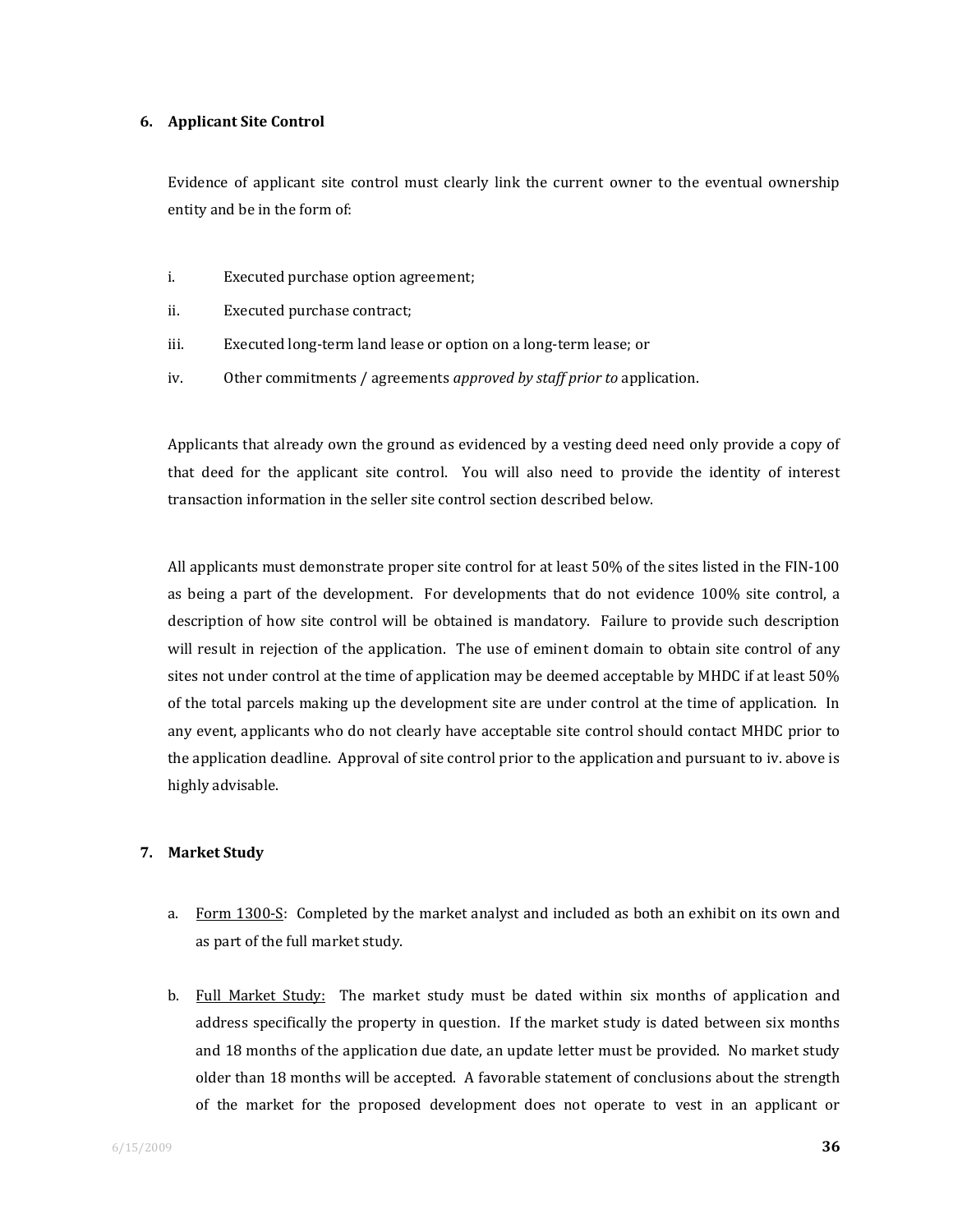development any right to a reservation or an allocation of tax credits in any amount. The market study must:

- i. Be prepared by an experienced market analyst who is an independent third party, completely unaffiliated with the developer and/or owner of the proposed development.
- ii. Contain a statement by the analyst that:
	- (A) The report is in full compliance with MHDC's Market Study Guidelines. The MHDC Market Study Guidelines can be found at the MHDC website http://www.mhdc.com/rental\_production/market\_study/index.htm.
	- (B) The information included is accurate and that the report can be relied upon by MHDC as a true assessment of the low-income housing rental market in the area of the proposed development.
	- (C) The document is assignable to lenders and/or syndicators that are parties to the development's financial structure.
	- (D) Acknowledges and agrees that the market study will be shared with other parties that will assist MHDC in the analysis of the market study.
	- (E) Justifies the need for the type of rental housing and the number and size of units proposed.

#### **8. Site Control**

a. Seller Site Control

The applicant must demonstrate seller site control in the form of:

- i. A vesting deed (e.g. a warranty deed); or
- ii. Title policy that clearly indicates the current owner.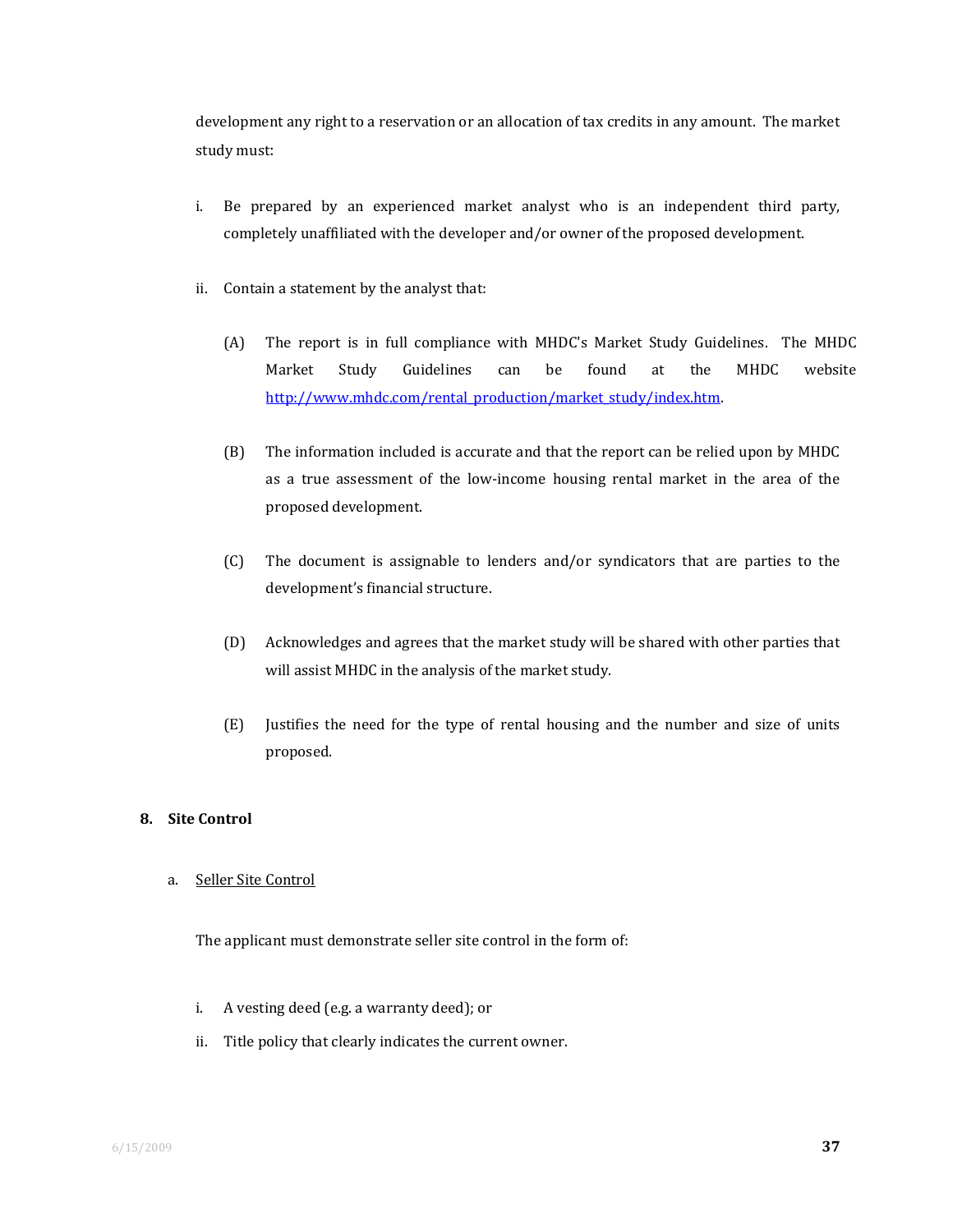For transactions in which there is an identity of interest between the seller and the buyer, the applicant *must include* a copy of the seller's contract or settlement statement for each property transfer from the purchase of the site back to the last arm's length transaction, if the last arm's length transaction took place after 1959. MHDC reserves the right to request last arm's length transaction information for pre‐1959 transfers.

#### b. FIN‐305: Seller Certification

The FIN-305 is required for every application requesting a loan from MHDC. The form is available on our website at www.mhdc.com. If no loan is requested, but MHDC awards a loan, the FIN‐305 must be competed and submitted prior to any conditional reservation is executed.

#### c. Legal Description

A legal description of the proposed development site must be included as a separate exhibit. The legal description must match what is included in the applicant's site control. If the site(s) being purchased is larger than the site(s) for the development, a narrative description of how much of the site is for the development and a breakdown of the costs attributable to the development's site is required. For multiple‐parcel single‐family proposals, clearly label the legal descriptions, contracts/options, and any other documentation related to the various sites so staff can match the documentation to the proposed parcels.

Further information regarding site control information can be found in the MHDC Site Control Requirements attached as Exhibit 2 of this guide.

#### **9. Public Official Contact Verification**

The public officials listed below must be contacted prior to the submission of the application. Officials should be contacted via certified mail or some other manner that can be shown to have been received by the official. Contact letters must address the population being served, the number of units proposed, and any other relevant information that demonstrates the official has received a sufficient description of the proposed development.

- a. Chief Elected Official Contact
- b. State Senator Contact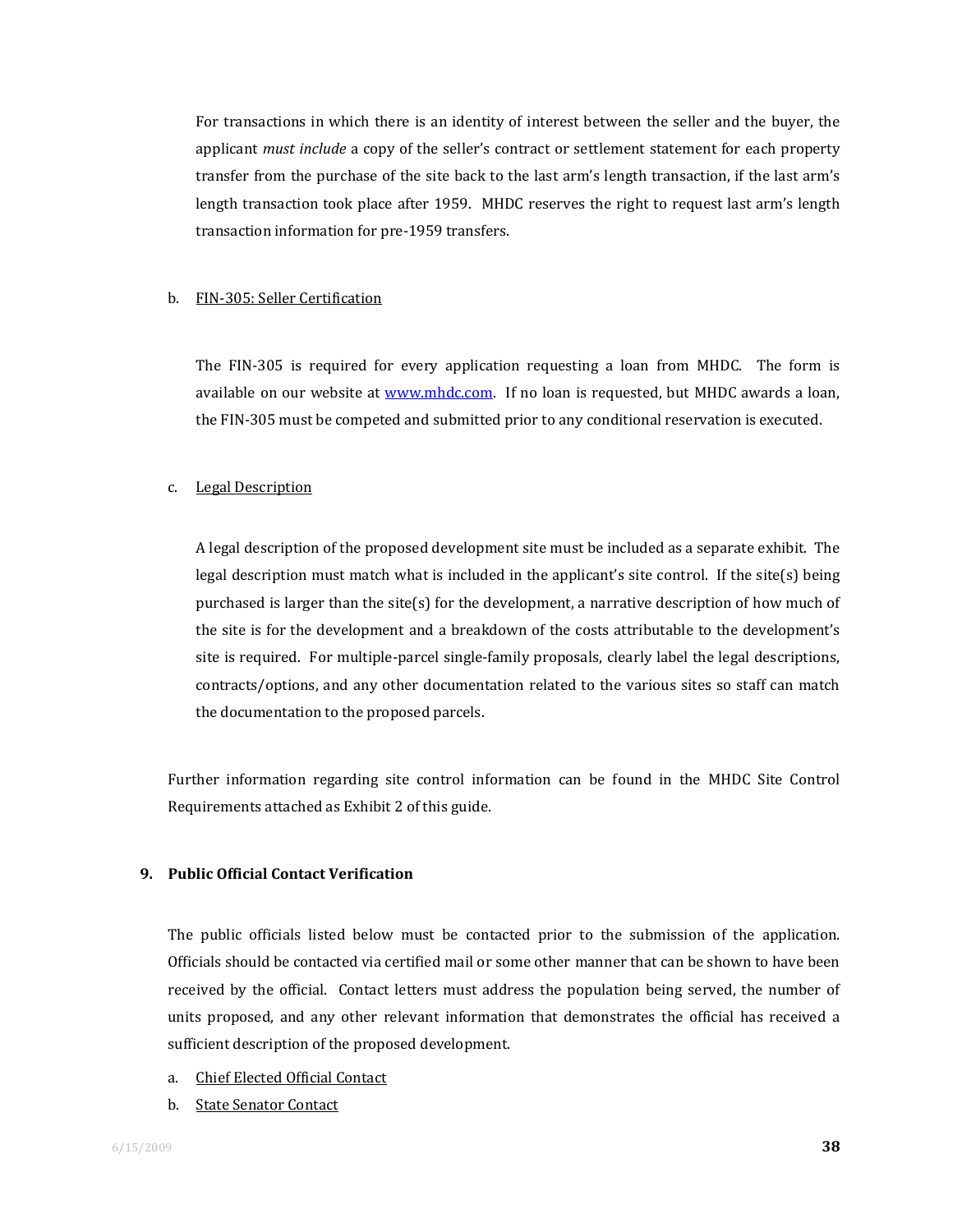- c. State Representative Contact
- d. City Councilperson or Alderman Contact
- e. Public Housing Authority Executive Director Contact
- f. School Superintendent Contact (New Construction and Historic Conversion Family Developments only)

You must submit a copy of the letter sent to the official *and* evidence that the letter was received or a copy of a letter of support from the official. MHDC recommends using certified mail and getting the returned receipt card to prove that the letter was received, but other proof is acceptable if discussed in advance with MHDC.

Scattered site developments must contact public officials for each locality/jurisdiction in which their sites are located.

#### **10. Statutorily Required Documentation**

Various federal and state regulations require that applicants provide certain information at the time of application. The following required documents must be filled out properly and executed.

#### a. IRS Form 8821 for Developer

Tax Information Authorization for the Developer. Please fill out Section 1 and sign Section 7. You must also include an 8821 for each principal of the developer.

b. Missouri Form 8821 for Developer

Authorization for Release of Confidential Information for the Developer. Please fill out only the top section and sign the authorization below. You must also include an 8821 for each principal of the developer.

#### c. IRS Form 8821 for General Partner

Tax Information Authorization for all general partners that are not affiliates of the developer. Please fill out Section 1 and sign Section 7. You must also include an 8821 for each principal of the general partner.

d. Missouri Form 8821 for General Partner

Authorization for Release of Confidential Information for all general partners that are not affiliates of the developer. Please fill out only the top section and sign the authorization below. You must also include an 8821 for each principal of the general partner.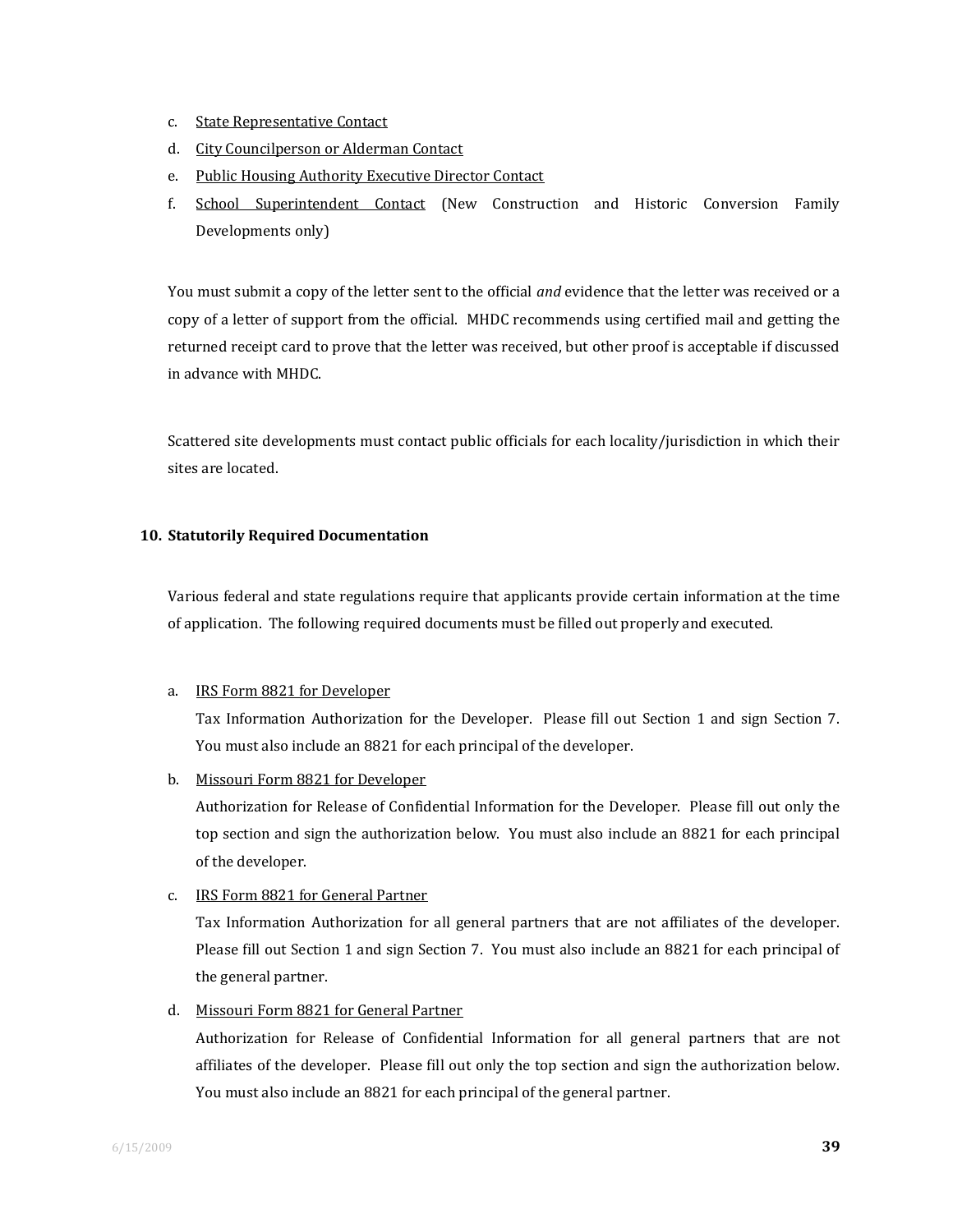#### e. FIN‐109 Legal Employment Practices Certification

In accordance with RSMo 285.025, MHDC requires all applicants for financing under MHDC Rental Production programs to certify that they do not employ illegal aliens/undocumented workers in compliance with federal, state, and local hiring laws.

#### f. Evidence of Consistency with Consolidated Plan

Developments requesting a loan from MHDC and located in a jurisdiction with a consolidated plan filed with HUD are required to provide certification that the proposed development is in compliance with that plan. If there is no consolidated plan, but there is a comprehensive plan, please submit a letter indicating that the proposal complies with that plan. If there are neither, please provide a letter from the local government stating that there is no consolidated or comprehensive plan.

#### **11. Housing Priority Documentation**

For applications that are requesting consideration for one or more of the established Housing Priorities, the required documentation must be provided in the application binders. Please see the discussion of the required documentation under the Housing Priorities section above. If the required documentation is missing or does not fulfill the requirement, the application will not be considered for the desired priority, but it will still be considered for funding.

#### **12. Zoning Letter**

The zoning letter must be an original on the letterhead of the local governmental unit responsible for zoning and must clearly indicate:

- a. The zoning designation with a brief description of the designation;
- b. Density requirements/limits; and
- c. Description of any conditional use restrictions or overlay regulations that further restrict the property.

If the site is not properly zoned, include a letter from the appropriate governmental body that describes what needs to be done to be in compliance and what the time frame for achieving compliance is.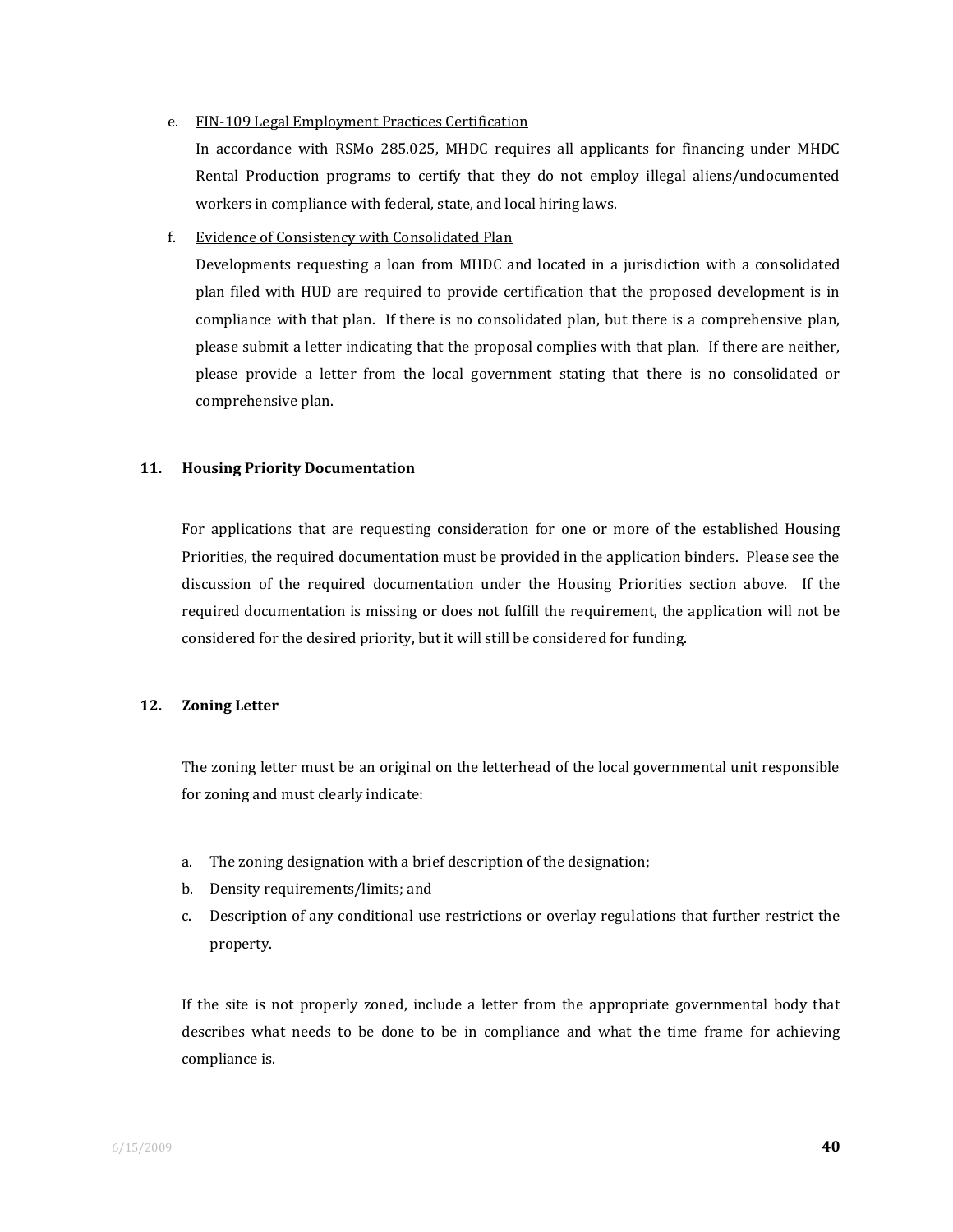If there is no zoning in a jurisdiction, a letter from the locality stating no zoning exists is acceptable in lieu of a zoning letter.

#### **13. Architectural Items**

Elevations, floor and unit plans included as exhibits in the application cannot be larger than  $11'' x$ 17" and must be drawn to scale.

- a. Elevations (new construction) or Photos (rehabilitation/conversion) Include color photos instead of schematic elevations for existing buildings that are being rehabbed or converted.
- b. Floor Plans

Floor plans should be provided for each floor; if one or more floors have identical plans, it is acceptable to show one plan with the number of each floor with that plan highlighted.

#### c. Unit Plans

Include a plan for each unit type being proposed. In the case of historic conversions, at a minimum one plan for each bedroom number category being proposed is required. If there are large square footage differences within a bedroom number category include an example near the extremes and a typical unit in that category. Unit plans must have the square footage for the unit listed.

#### d. Development Characteristics Worksheet

The worksheet must be filled out and executed. The development characteristics described or chosen must be adhered to by the owner. Failure to do so may result in the termination of any conditional reservation or firm commitment

#### e. Scope of Work

Rehabilitation developments must include a detailed scope of work describing what is being contemplated and should be completed by the project architect or contractor. The scope of work should be in narrative form or a list broken down by CSI divisions or another easily understood format with sufficient detail to comprehend what will be done.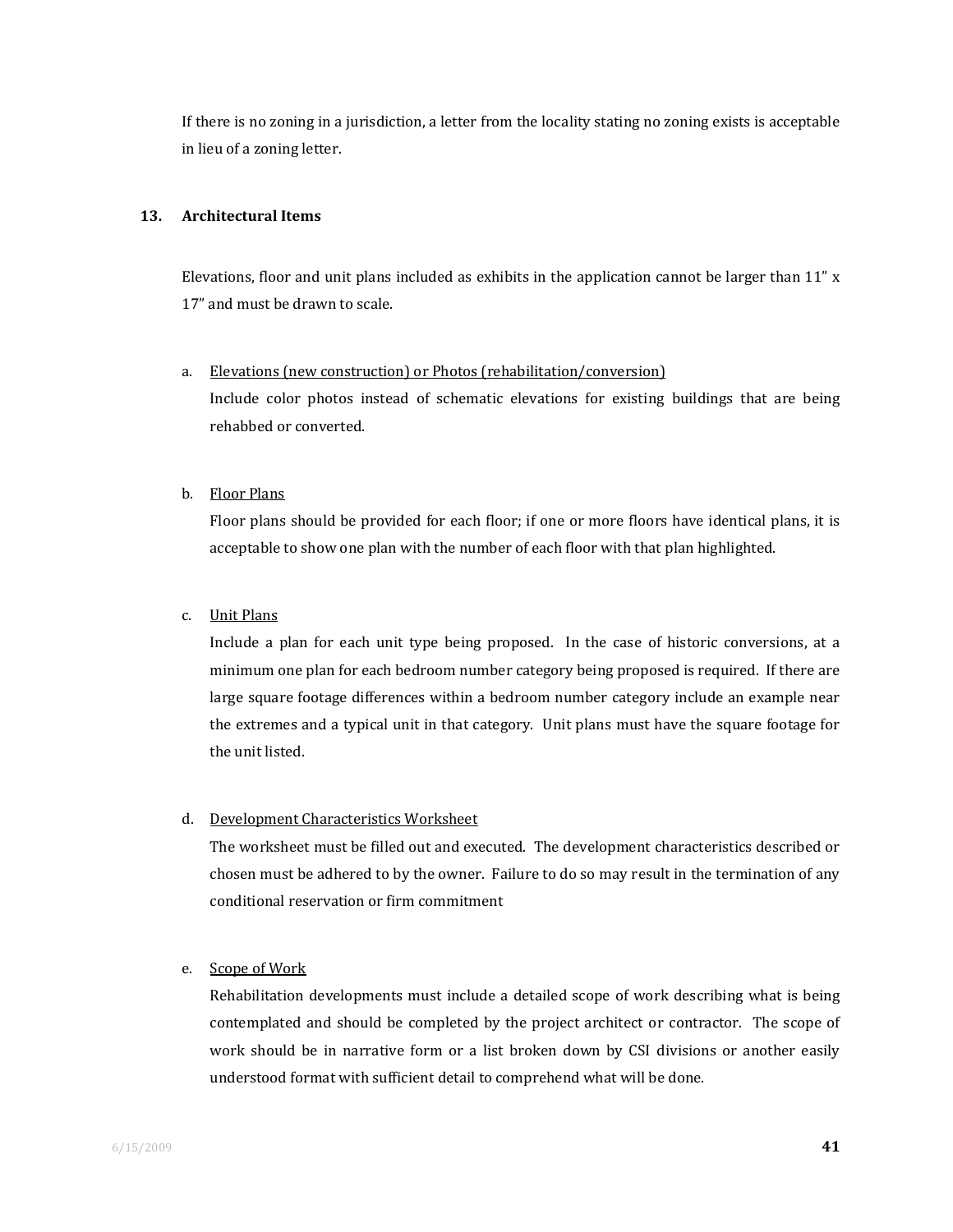#### f. Physical Needs Assessment

All rehabilitation projects must provide a Physical Needs Assessment ("PNA"). The PNA must follow the requirements found in the MHDC Form 1201 "Physical Needs Assessment Guidelines." A Capital Needs Assessment prepared within six months of the application deadline according to USDA guidelines will satisfy MHDC's requirements for the PNA for applications that include both MHDC and USDA financing.

#### g. Structural Letter

In lieu of a PNA, historic developments that involve a gut rehab of the building must submit a letter from a structural engineer or equally qualified professional that certifies the building has been inspected and is structurally sound for the intended use.

#### h. Historic Approval

For proposals structured with historic tax credits, include either (a) the Federal Register publication demonstrating the property is listed individually on the National Register of Historic Places, (b) the Part 1 approval confirming the property continues to be certified as contributing to the significance of a certified historic district listed on the National Register of Historic Places, or (c) the Eligibility Assessment performed by the State Historic Preservation Officer accompanied by a timeline for the review and approval of the nomination for national register designation by the Missouri Advisory Council on Historic Preservation and the National Park Service.

#### **14. Relocation**

For developments requesting HOME funds and requiring temporary or permanent relocation of existing residential or commercial tenants, the owner must comply with the Federal Uniform Relocation Assistance and Real Property Acquisition Policies Act of 1970 ("URA"); for developments requesting all other types of MHDC program financing and requiring permanent relocation of existing residential or commercial tenants, the owner must comply with the requirements of Missouri Revised Statute 523.205. Each of the exhibits below is required regardless of the type of financing.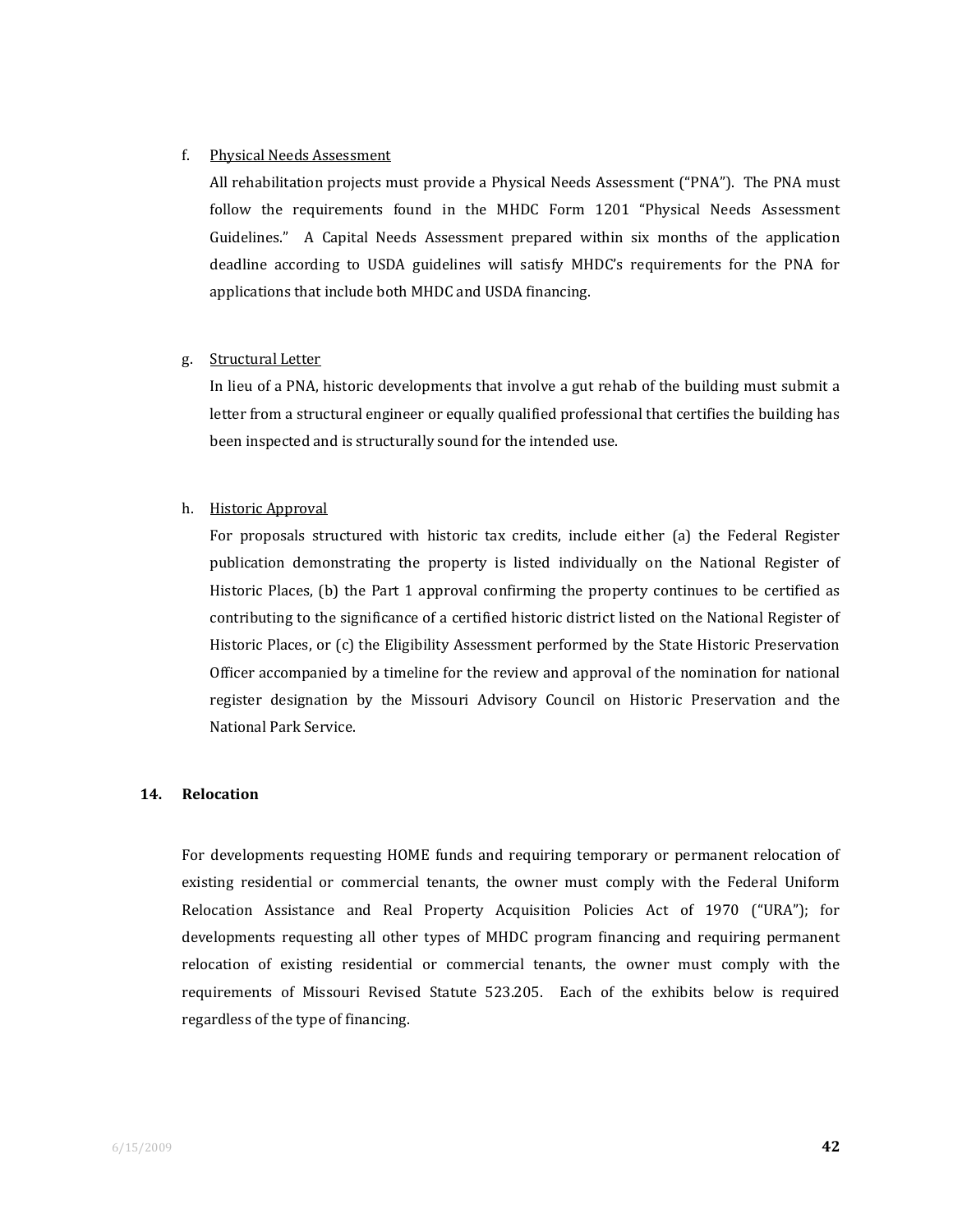#### a. Current Tenant List:

Tenant list must include the names of the leaseholder, the number of persons in each household, the start date of each lease, the amount of rent charged, and the amount of rent paid. Subsidies being provided to residents should be noted. The incomes of each household must be provided; for properties that are currently market-rate, if household income cannot be provided, indicate to the best of your knowledge which households may be permanently displaced by the proposed financing restrictions.

#### b. Relocation Plan

The plan must include a brief description of the type of relocation anticipated and how it will be handled. The plan must have a list of all buildings (with addresses) which are currently occupied by renters or owner‐occupants of residential or commercial buildings that are being renovated or demolished as a part of the proposed application. Also provide a breakdown of the relocation expenses expected to be incurred and which reflect the number used in the development budget of the FIN‐100.

#### c. GIN (General Information Notice)

Please provide a copy of the GIN required by the URA for application purposes. At the very least you must provide a copy of the proposed GIN to be distributed to tenants if funding is approved.

#### d. Acceptance of MHDC Relocation Policy

Include a signed statement that you have read and accepted the MHDC Relocation Policy located on our website at www.mhdc.com.

 MHDC reserves the right to require a cost certification of relocation costs for any project that has a relocation expense. MHDC is likely to exercise this right when an identity of interest exists between a member of the development team and the firm hired to perform the relocation planning and execution.

See MHDC's Relocation Guidelines & Forms for a description of relocation requirements and procedures and all related forms.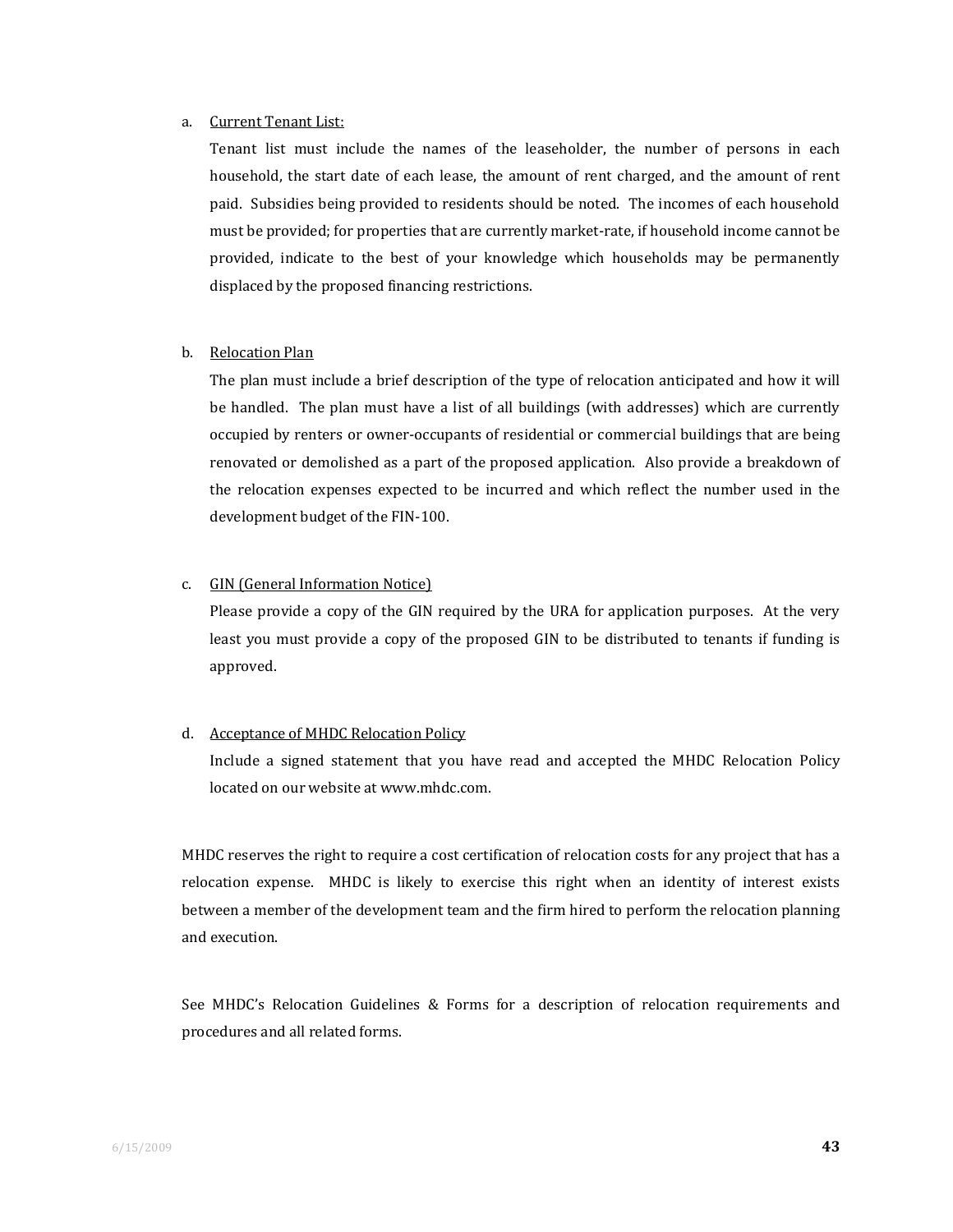#### **15. Homeownership Plan**

For developers proposing the construction of single-family homes for purchase by the residents following the completion of the compliance period, provide a homeownership plan detailing the timeline, proposed sale prices, tenant discounts, and resident homeownership training. Please refer to Exhibit 3‐ MHDC Homeownership Guide.

#### **16. Preliminary Financing Commitments**

All non-MHDC sources of debt and equity must evidence a commitment or acceptable documentation in lieu of a commitment. All preliminary commitment letters must include the information required by the MHDC Guidelines for Preliminary Financing Commitments found as Exhibit 4 of this guide. At a minimum there should be commitments for the following applicable types of funds:

#### a. Federal Housing Credit Equity:

If one syndicator/investor is purchasing all housing and historic tax credits, one commitment that meets the requirements for each type of credit is acceptable. If the syndicator/investor is also providing a bridge loan, that commitment can be included in the equity commitment so long as it meets the requirements described in Exhibit 4.

- b. State Housing Credit Equity
- c. Federal Historic Rehab Credit Equity
- d. State Historic Rehab Credit Equity
- e. Other Non-MHDC Financing: All debt and grant financing must have a commitment letter included with the application; this includes any construction loans shown in the FIN‐100. If a loan is to be assumed by the applicant, a letter from that lender indicating that they are aware of the application and that assumption is possible if certain steps are followed is required. Copies of any notes for assumed sources, if not already provided under the Preservation Priority, are also required.

All commitment letters must include the contact information for the person writing the commitment. MHDC may contact the author of the commitment to discuss the development and their commitment.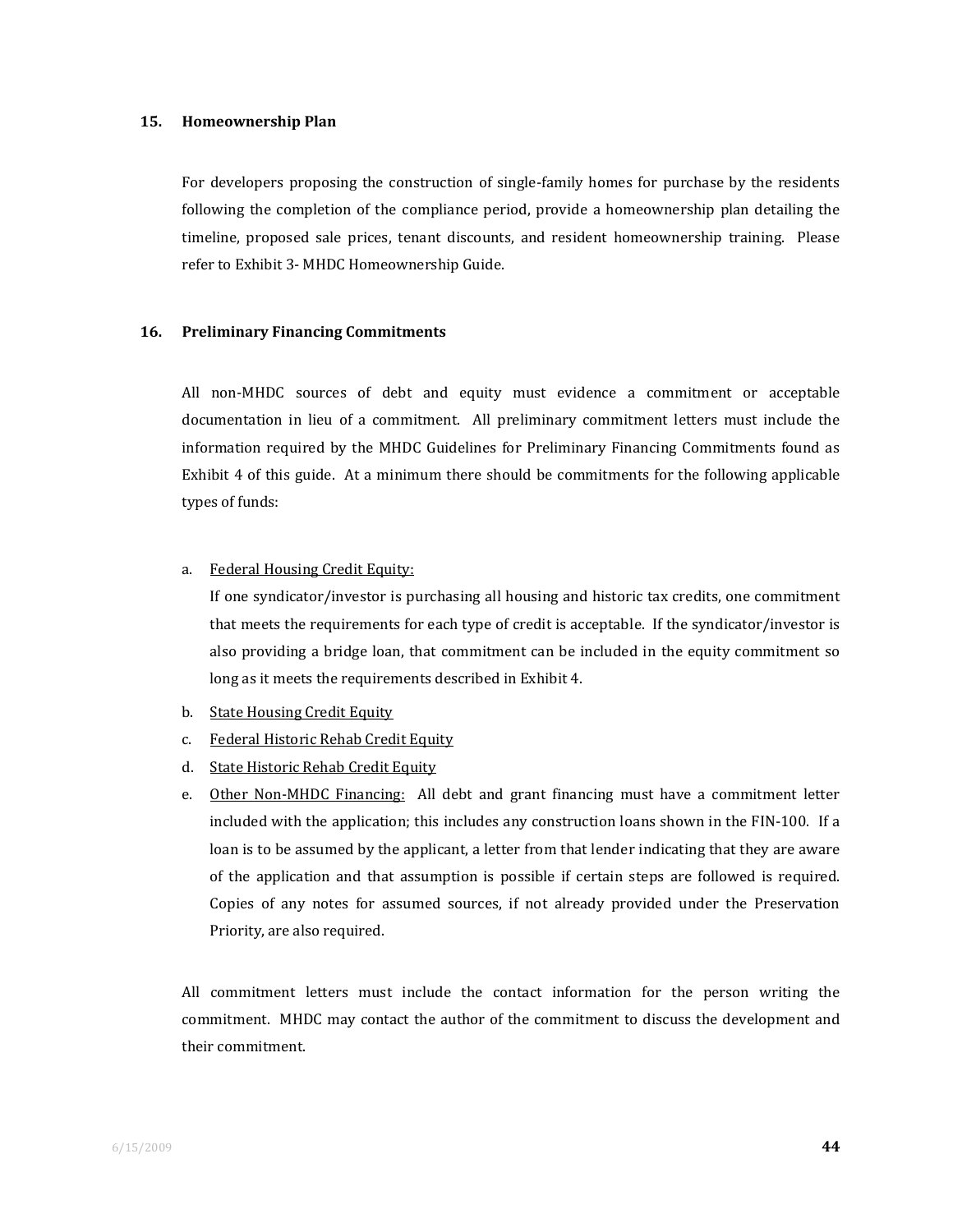#### **17. PHA Approved Utility Allowances**

Provide the most current utility allowance schedule from the local public housing authority. The utility allowance used in the FIN‐100 should match the PHA approved allowance for your property type; if you are using less than or more than the PHA amount provide an explanation of the difference. The utility allowance schedule must be dated within 12 months of the application due date. If the provided schedule is more than 12 months old, a letter from the issuing authority stating that the included allowance is the most recent must be included.

#### **18. Developer and General Partner Information**

The following exhibits, if applicable, must be included for the developer. If the developer and general partner are unaffiliated entities, the information for each company must be provided. If a developer is a newly formed entity made up of principals from other companies/individuals with housing experience the information must be provided for each entity/individual.

#### a. FIN‐105 Experience Summary for Developer(s)

If the developer/applicant wishes to utilize a form different than the FIN‐105, the report provided must at a minimum include all the information requested on the FIN‐105.

#### b. FIN‐107 Developer Qualifications

The purpose of this form is to illustrate the financial and operational capacity of the developer. The financial statement of the developer must be included with the FIN-107. The financial statement for principals must also be provided.

#### c. FIN‐105 Experience for General Partner(s)

If there is a general partner that is not an affiliate of the developer, a FIN‐105 for that entity is required.

#### **19. Management Company Information**

a. Experience Summary (FIN‐105)

If the management company wishes to utilize a form different than the FIN‐105, the report provided must at a minimum include all the information requested on the FIN‐105.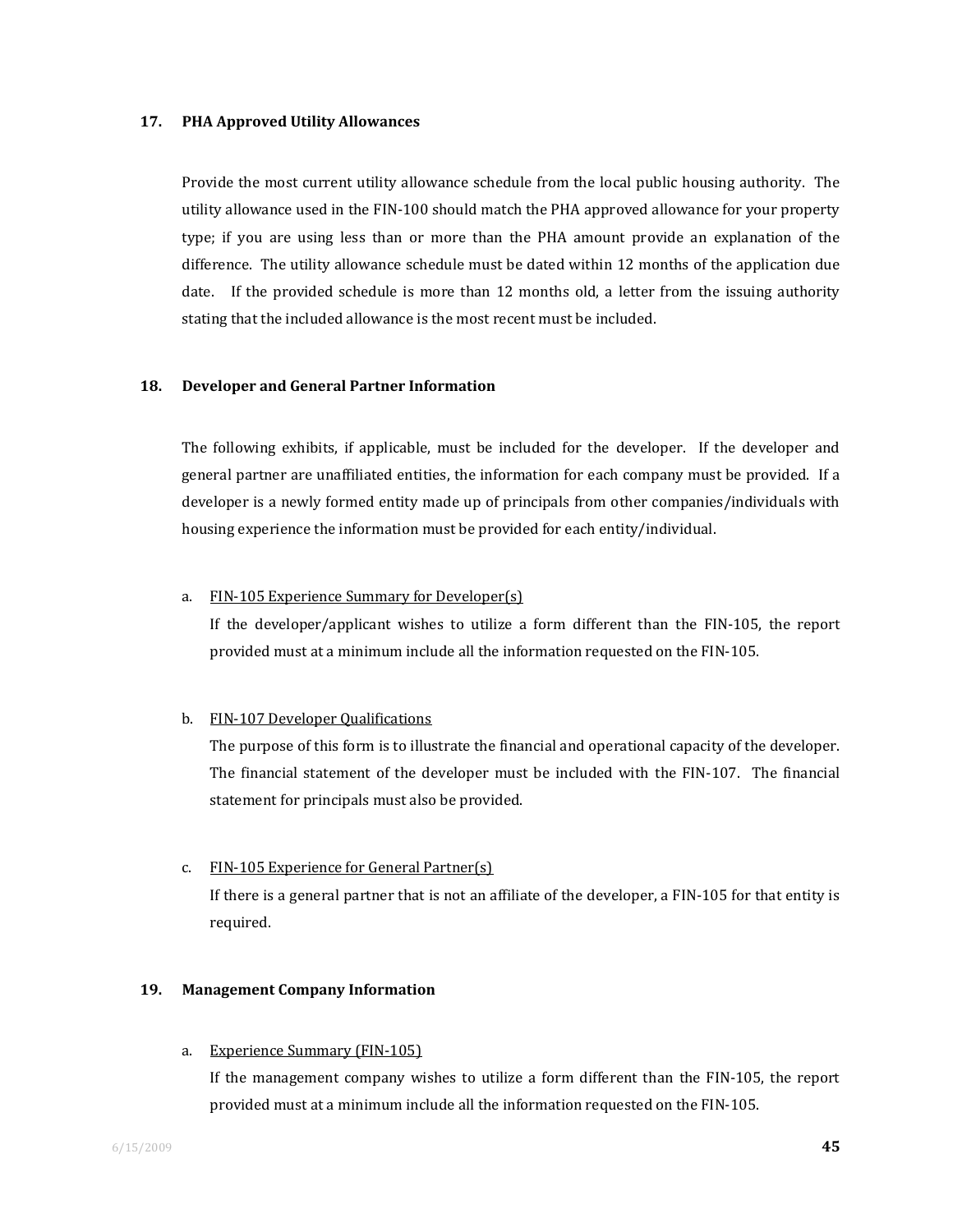#### b. MHDC Form 2004‐B Management Profile

The management profile must be completed for all management companies. It is important that the most recent Form 2004‐B is used. The current 2004‐B was modified May 1, 2009, and must be used for application purposes.

#### **20. Letters of Support**

MHDC strongly encourages letters of support from the public officials that are required to be contacted and from other interested community members. Letters should clearly reference the development being supported. Resolutions of support are not required, but are strongly encouraged. All letters and resolutions should be included in this exhibit.

The Commission places great importance on the demonstration of need for the proposed development in the community, and a key indicator of its potential and perception may be found in the opinions expressed by the public officials. In municipalities and counties from which MHDC has received multiple applications, staff reserves the right to contact mayors and county executives to request a prioritization of the applications.

While support letters are not required from other officials, community groups, neighborhood partners, current residents or citizens at the time of application, all correspondence is welcome. Letters may be included in the application or sent directly to MHDC (c/o Rental Production).

## **G. APPLICATION APPROVAL**

#### **1. Code of Conduct**

MHDC has the following policy in place with respect to contact with commissioners and staff during the application process:

For noncompetitive matters pending before the commission, interested parties may have contact with the commissioners or employees, if necessary, without having to adhere to any formal MHDC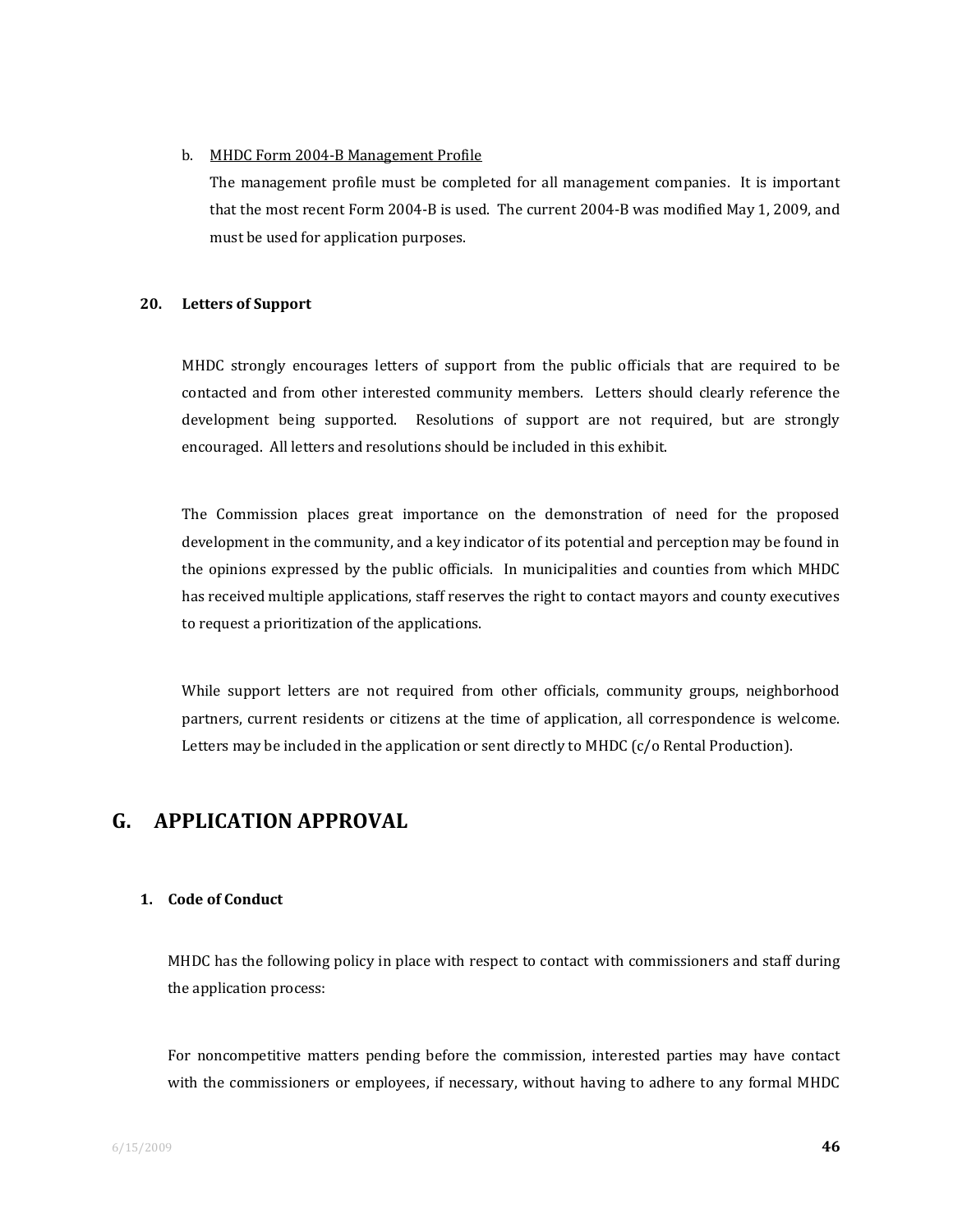disclosure process. MHDC requests that such parties be cognizant and respectful of the limited resources, including time, available to the commissioners and MHDC's employees.

For any matter pending before MHDC, competitive or noncompetitive, commissioners and employees may contact anyone, including interested parties or agents of interested parties, in the course of investigating the matter for the purpose of either making a recommendation to the commission or gathering information in order to exercise their best judgment in voting on the matter.

However, if an interested party has submitted a proposal, application, bid or response to a solicitation, request, notice or invitation to do so, for a competitive matter pending before the commission, and that party desires to communicate with a commissioner or employee after the published response deadline for the purpose of lobbying the interested party's proposal, application, bid or response, the interested party or anyone acting at their direction or on their behalf (collectively or severally, the "interested party") may do so only by complying with the disclosure policy contained herein. Within 24 hours of contacting a commissioner or employee, the interested party must file a written notice of the contact with MHDC. The written notice will include a written description of any oral communication from the interested party to the commissioner or employee, and the written notice will include copies of any written or recorded materials provided to the commissioner or employee. In addition, within 24 hours of filing the notice of contact with MHDC, the interested party will deliver, either in person, by facsimile, or electronic mail or through overnight courier, a copy of the notice (including any attachments) to each and every other party whose proposal, application, bid or response competes with the interested party's proposal, application, bid or response. Failure to file the notice with MHDC or failure to provide a copy of the notice filed with MHDC to any competitor may result in the disqualification of the interested party's proposal, application, bid or response, at the discretion of the commission.

Furthermore, the period consisting of seven days prior to a commission decision on a competitive matter shall be deemed the "quiet period." During the quiet period, interested parties shall refrain from initiating contact with commissioners to lobby their proposal, application, bid or response. Failure to honor the quiet period may, at the commission's discretion, result in the disqualification of the interested party's proposal, application, bid or response.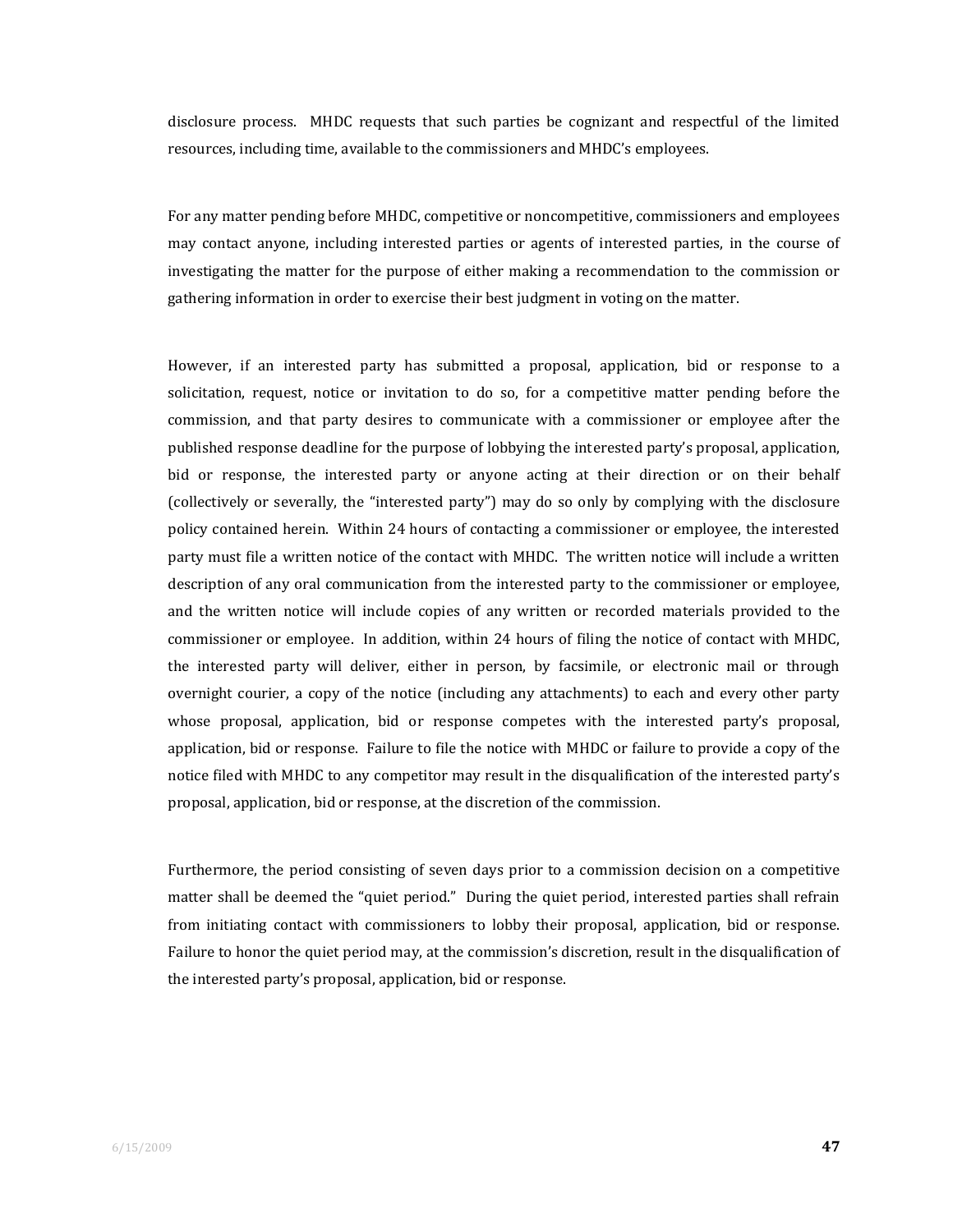#### **2. Commission Approval**

Staff will provide the commissioners with available application data, staff review comments, and public hearing results. Staff will then submit a list of applications recommended for approval to the commissioners no later than seven days prior to the regularly scheduled commission meeting where approvals will be made. Recommendations may include the revision of budgets, unit counts, rents, tax credit and loan amounts as a result of the underwriting process.

At the approval meeting, the commissioners have the right to inquire further about the applications, to approve the list as recommended, or to add applications to or delete applications from the list. Following their approval of the final list of applications for low-income housing tax credit, HOME, and/or other MHDC-administered financing, staff will proceed with the conditional reservation process.

When the potential for conflict of interest or the appearance of a conflict of interest exists, MHDC's commissioners and employees shall identify such situations, disclose the potential conflict, and take whatever steps may be warranted by the situation, up to and including recusing themselves from decision‐making or action pertaining to the situation.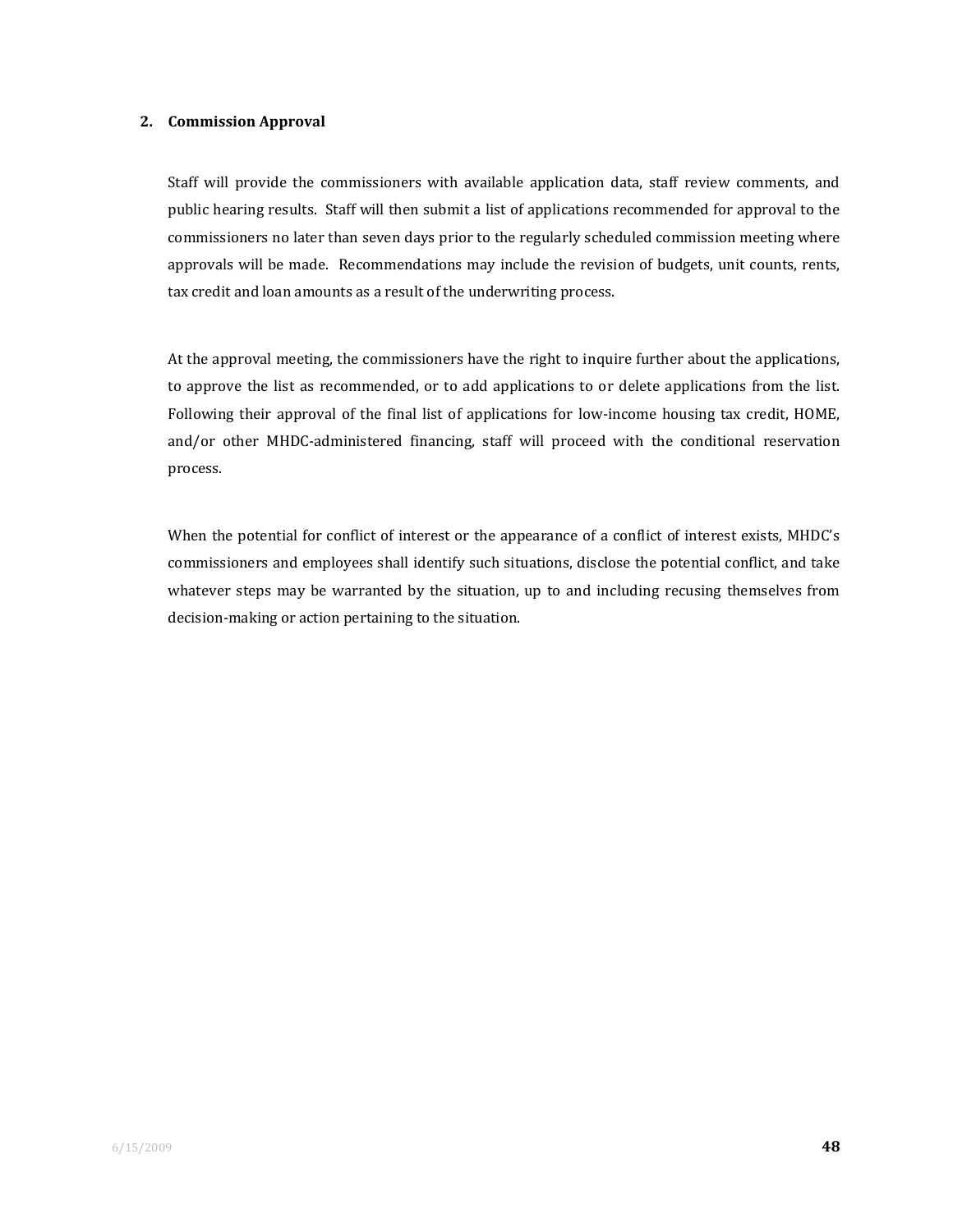**Exhibit 1**

**ServiceEnriched Housing Priority Minimum Requirements**

*Coming soon to a Developer's Guide near you.*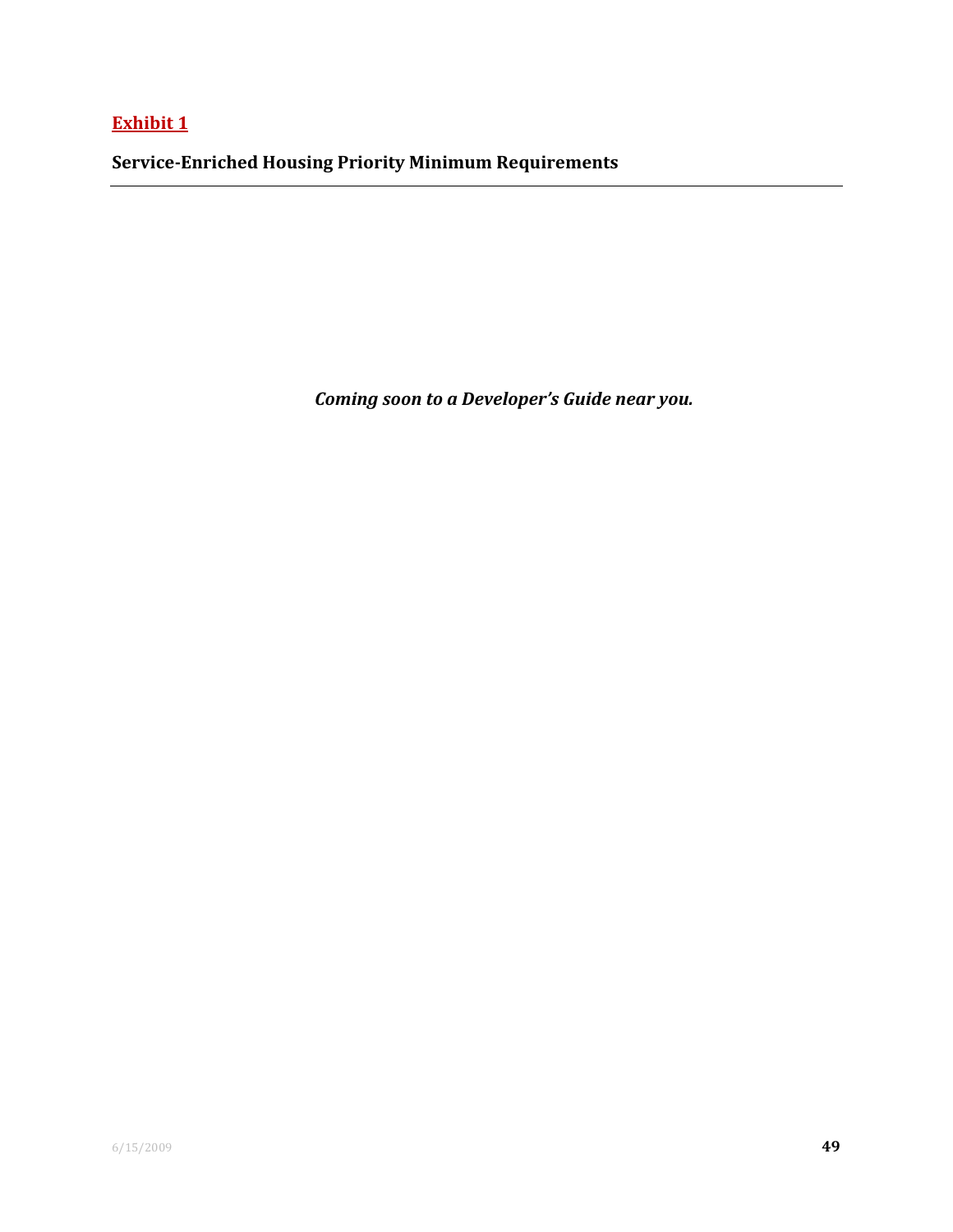#### **MHDC Site Control Requirements**

A key component of the application process is establishing appropriate site control. For FY2010 MHDC is requiring evidence of buyer site control, evidence that the seller has ownership of the site, and, in certain contractual situations, documentation of the sales price. MHDC has requested site control documentation with two types of land and/or building purchase/lease transactions in mind: Arm's Length and Identity of Interest.

Arm's Length transactions are those for which the current owner contemplates selling, leasing or donating the site(s) to an entity in which they have no legal, business (other than the transaction itself) or other affiliation that creates, in the sole opinion of MHDC, an identity of interest between the parties.

Identity of Interest transactions are those in which the current owner of the site(s) has, in MHDC's sole opinion, a relationship with the applicant and/or proposed ownership entity which disqualifies the transaction from being considered Arm's Length.

#### **Requested documentation for Arm's Length Transactions:**

#### Buyer/Applicant

The buyer/applicant must evidence that they have control of at least 50% of the sites listed in the FIN-100 through at least the expected commission approval date. It is highly recommended that site control extend through a time period beyond the commission approval date. MHDC encourages the acquisition closing to take place simultaneously with construction loan and partnership closings. The practice of purchasing sites or buildings after approval, but prior to construction and partnership closings, is frowned upon and may impact future funding decisions. For the purposes of the application the ownership entity, any general partner of the ownership entity, the developer or any individual of each that is listed as a principal may enter into the agreements listed below to show valid buyer/applicant site control:

- a. Executed purchase option agreement;
- b. Executed purchase contract;
- c. Executed long‐term land lease or option on a long‐term land lease; or
- d. Other commitments/agreements approved by staff prior to application.

In order to be considered valid, all options and agreements must be fully executed and include all pages and exhibits referenced in the document. Only the items described above or an alternative form of documentation approved by staff prior to the application deadline will satisfy the buyer/applicant site control requirement for Arm's Length transactions.

If a buyer has valid site control as defined above for less than 100% of the sites listed in the FIN‐100, the applicant must provide a thorough description of the process and timing for acquisition of the remaining sites.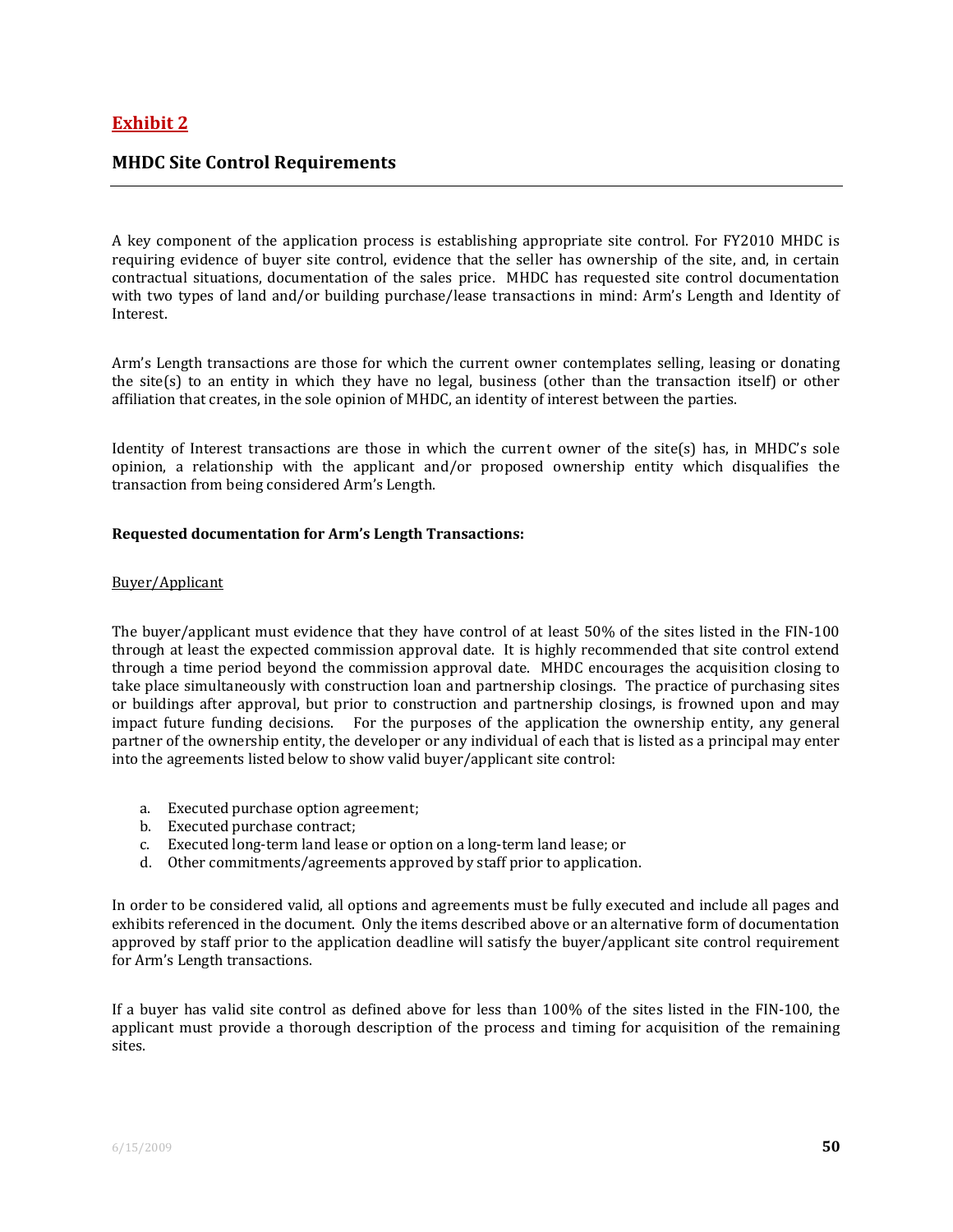Seller

The applicant must provide evidence that the seller who has entered into one of the approved forms of buyer/applicant site control is the current owner of the site(s) in question.

There are two and only two acceptable forms of seller site control:

- a. A warranty deed, quit claim deed, sheriff's deed or like recorded vesting document with the seller listed as grantee; or
- b. A title commitment or title policy that states who the current owner is.

Deeds of trust, redeveloper agreements, website print‐outs, etc. do not qualify as either buyer and/or seller site control. Applicants must provide one of the two forms of seller control above with the application, to satisfy the seller site control requirement for Arm's Length transactions.

#### **Requested Documentation for Identity of Interest Transactions:**

#### Buyer/Applicant:

The buyer/applicant must evidence that they have control of at least 50% of the sites listed in the FIN-100 through at least the expected commission approval date. For the purposes of the application the ownership entity, any general partner of the ownership entity, the developer or any individual of each that is listed as a principal may enter into the agreements listed below to show valid buyer/applicant site control:

- a. Executed purchase option agreement;
- b. Executed purchase contract;
- c. Executed long‐term land lease or option on a long‐term land lease;
- d. Recorded warranty deed, quit claim deed, sheriff's deed or like recorded vesting document; or
- e. Other commitments/agreements approved by staff prior to application.

In order to be considered valid, all options and agreements must be fully executed and include all pages and exhibits referenced in the document. Only the items described above or an alternative form of documentation approved by staff prior to the application deadline will satisfy the buyer/applicant site control requirement for Identity of Interest transactions.

If a buyer has valid site control as defined above for less than 100% of the sites listed in the FIN‐100, the applicant must provide a thorough description of the process and timing of acquisition for the remaining sites.

#### Seller:

The applicant must provide evidence that the seller who has entered into one of the approved forms of buyer/applicant site control is the current owner of the site(s) in question.

There are two and only two acceptable forms of seller site control: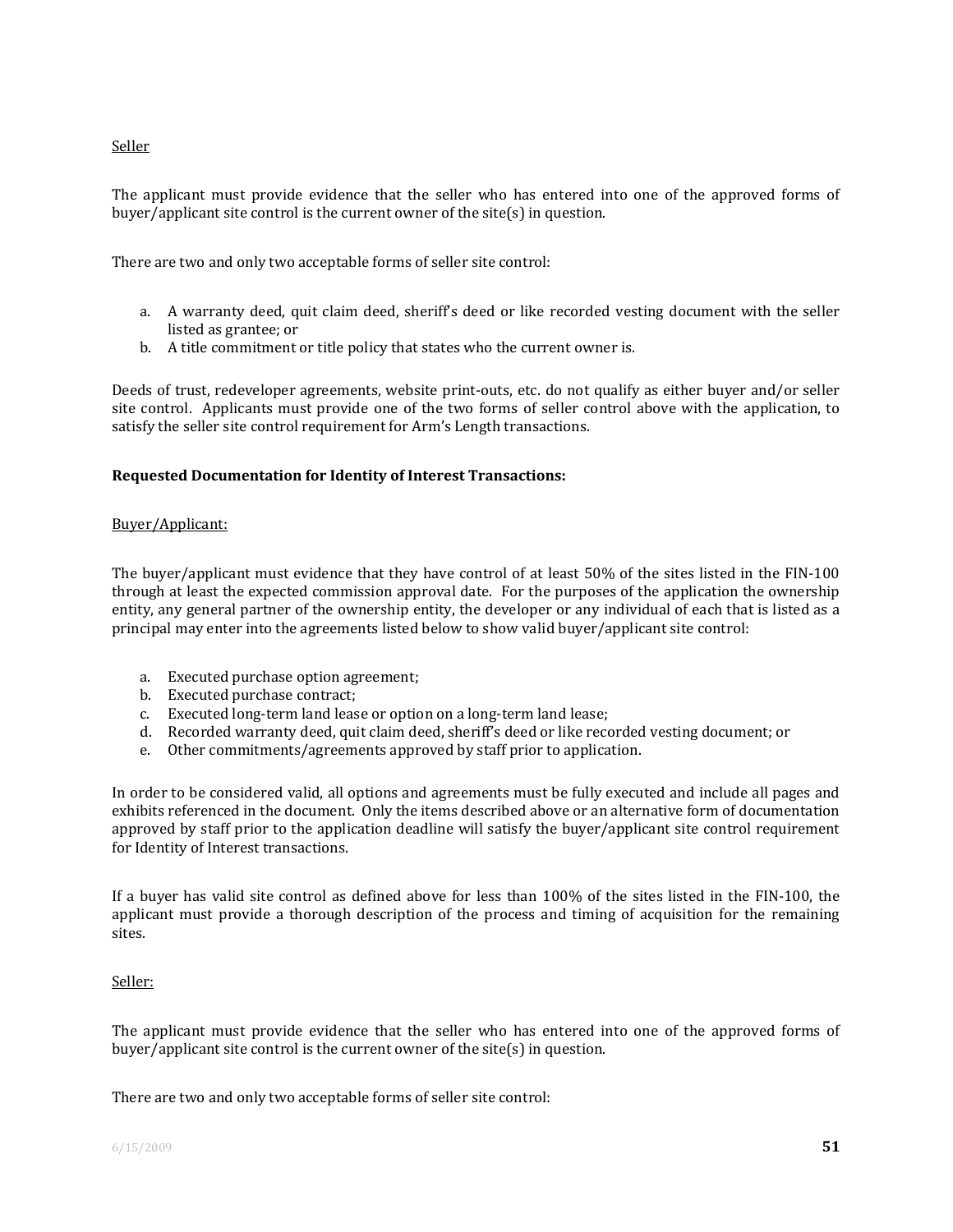- a. A warranty deed, quit claim deed, sheriff's deed or like recorded vesting document with the seller listed as grantee; or
- b. A title commitment or title policy that states who the current owner is.

If the buyer/applicant already has a warranty deed (or like instrument), it has demonstrated both buyer/applicant and seller site control. Regardless of who the grantor is on the deed, MHDC will consider this type of situation an identity of interest transaction and the identity of interest documentation below is required.

As part of seller site control for identity of interest transactions, the documentation listed below is required for each transfer of the property from the time the seller acquired it back to the last arm's length transaction:

- a. Copy of the executed contract; or
- b. Settlement statement for the transaction.

In order to be considered valid, all buyer/applicant, seller and identity of interest documents must be executed and must include all exhibits referenced in the document and all pages from the body of the document.

There are two exceptions for providing the identity of interest documentation with seller site control in identity of interest transactions:

- 1. When the last arm's length transaction took place prior to December 31st, 1958; and
- 2. The total purchase price or annual lease payment, as evidenced in the documents and the Fin‐100, is less than \$100.00.

Any questions comments or concerns regarding site control and/or site control documentation should be directed to Janell Thome at 816.759.6862 or jthome@mhdc.com prior to the application deadline.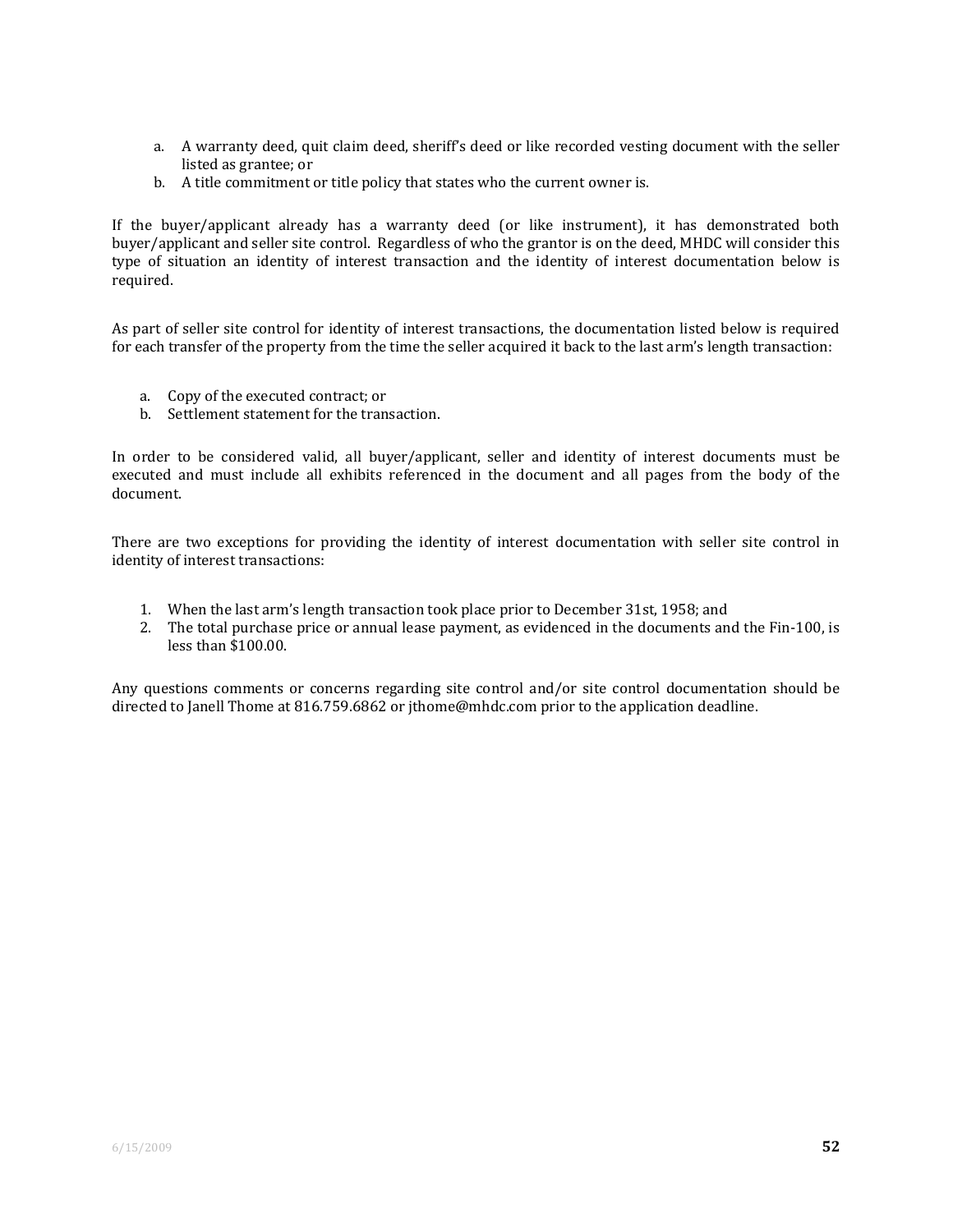## **Exhibit 3**

#### **MHDC Homeownership Guide**

*The Commission is dedicated to strengthening communities and the lives of Missourians through the financing,* development and preservation of affordable housing. It is through the combined efforts of the Commission and our numerous partners in housing that we are able to supply citizens of Missouri safe, decent, and affordable homes. Homeownership has long been considered the foundation of the house of financial stability as well as the most important achievement in the quest for the American dream. Section 42 of the IRS Code supports *homeownership opportunities for residents of singlefamily lowincome housing rental developments by allowing* the owners to sell the homes to the residents following the completion of the IRS' initial compliance period. *Converting Low Income Housing Tax Credit rental properties into singlefamily homeownership properties can* prove to be beneficial to both resident and owner. The opportunity of homeownership has proven to be a major *incentive to residents. This incentive allows the resident the potential of homeownership which might otherwise* be out of reach, as well as encouraging them to remain in place, adhere to the lease, and care for the condition of *their future home. MHDC has established the Homeownership Guide to assist developers and owners in the planning, development, and eventual conversion of rental/homeownership developments.*

This guide details rules that must be adhered to when converting Low Income Housing Tax Credit ("LIHTC") rental properties into Single Family Homeownership properties at the end of the 15‐year LIHTC Initial Compliance Period. Additional restrictions may apply depending upon what other type of financing is involved in the project. Developers and owners of affordable single‐family rental developments who wish to convert the properties into homeownership opportunities for the residents must establish a plan for the timing and terms of sales to residents and qualified low-income households at the end of the Initial Compliance Period ("Homeownership Commitment"). Each and every Homeownership Commitment will differ. MHDC realizes that there are many options for determining the sales price besides what are outlined in this document and encourages the use of creativity within the Homeownership Commitment. Above all, a homeownership plan developed by an owner must remain true to the tax credit program by ensuring that the opportunity for homeownership is directed at low‐income households at an affordable price. The Homeownership Commitment must be proposed at application, approved by MHDC at carryover allocation, recorded with the Land Use Restriction Agreement ("LURA"), and attached to each resident lease.

The following issues apply to and must be addressed in each Homeownership Commitment and in the implementation of the conversion for all single‐family rental/homeownership developments proposed with the FY2008 NOFA and thereafter and all Homeownership Commitments filed after the date of this document.

- 1. Any project that is submitted and reviewed by the Commission as a Single Family Homeownership project is prohibited from requesting a qualified contract at the end of the initial compliance period. In other words, the owner will not be allowed to "opt-out" of the project at the end of the LIHTC Initial Compliance Period. This period is assigned on a building‐by‐building basis and begins with the first year that the credits are claimed. The LIHTC Initial Compliance Period ends on December 31 of the  $15<sup>th</sup>$  year of the period for that particular building.
- 2. Before offering a Right of First Refusal ("RFR") to any resident, the project must have fully completed the LIHTC Initial Compliance Period on ALL units. This will avoid confusion by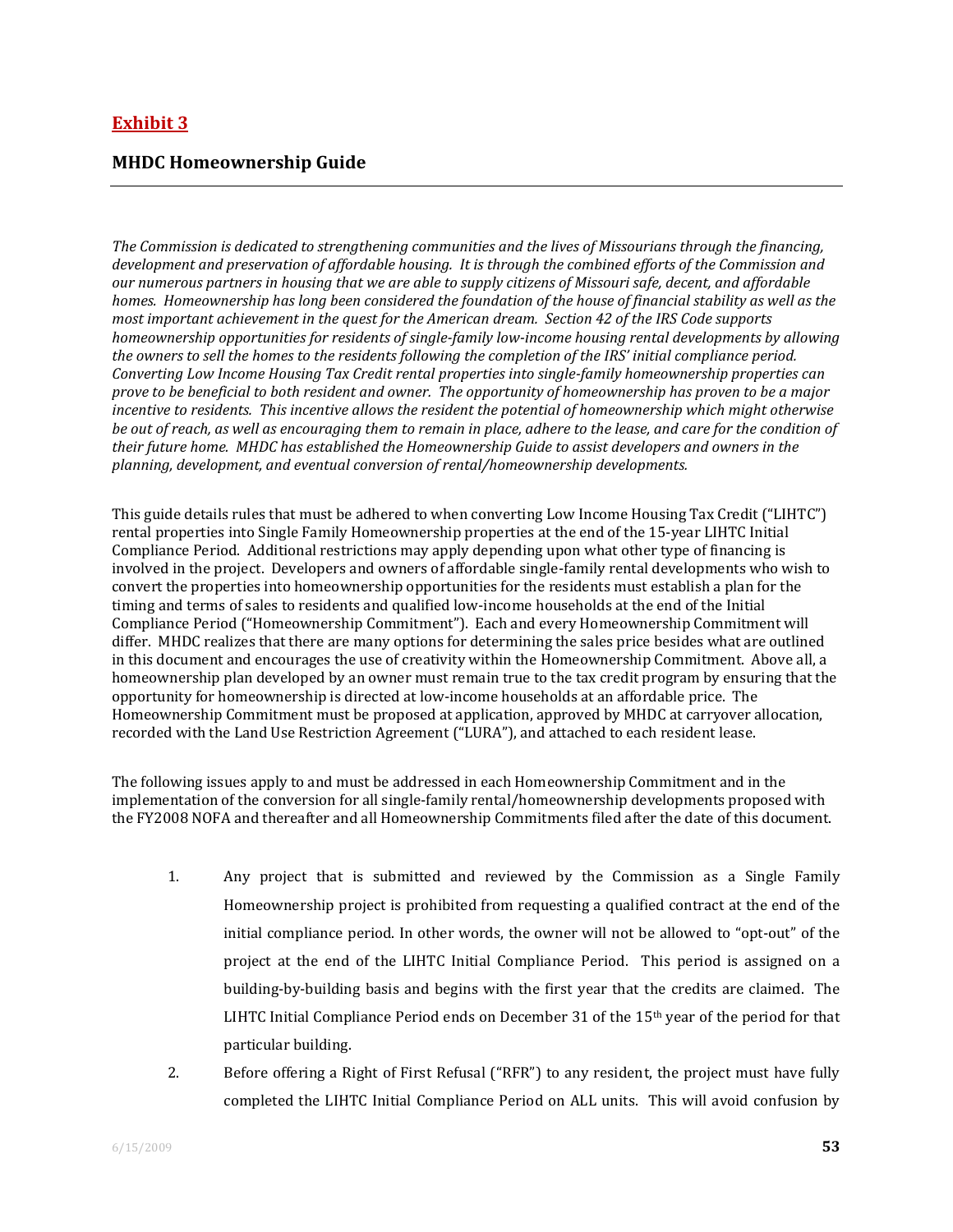allowing the owner, residents and MHDC to all be on the same time table.

- 3. Owners must ensure that the purchase price of each home complies with the minimum purchase price required in Section  $42(i)(7)(B)$  of the Code ("Minimum Price") and defined as an amount equal to the sum of the principal amount of outstanding indebtedness secured by the building (other than indebtedness incurred within the 5‐year period ending on the date of the sale to the residents) and all Federal, State, and local taxes attributable to such sale.
- 4. To preserve affordability, MHDC is setting the maximum sales price to be an amount such that the monthly housing payment of principal, interest, property taxes, and property and mortgage insurance ("PITI") plus tenant-paid utilities does not exceed the maximum LIHTC rent based upon bedroom size [assuming a 95% mortgage, 30-year amortization, interest rate equivalent to MHDC's First Place loan program, and typical insurance premium available to low‐income households] less a 1% discount for each year the resident has leased the unit ("Maximum Price").
- 5. The sales price may be determined by a number of methods, but it must be crafted with the intention of being affordable to low-income households at the time of conversion. A discount off the sales prices for years of tenancy is highly encouraged. The chosen method must be established in the Homeownership Commitment and must result in a sales price which is not less than the Minimum Price and not more than the Maximum Price. Several illustrative methods for setting the sales price are described below.
- 6. The owner will offer the RFR within 12 months of the end of their LIHTC Initial Compliance Period. This will be a set date and will not be able to be changed because of market conditions, high interest rates, or other factors which affect the salability of the houses. MHDC will call this date the "Conversion Date".
- 7. Each lease will contain an addendum to the lease. Within this addendum will be a copy of the Homeownership Commitment. Because it is important for the residents to be aware of the Conversion Date so that they know when the houses will be offered for sale to them, the Conversion Date must be referenced in this addendum to the lease. The Homeownership Commitment should also define the term "Right of First Refusal". Because homes will only be offered to residents in good standing, the Homeownership Commitment should also define the term "good standing". The owner does not have to outline specific discounts that will be offered to the resident as related to the sales price of the homes. However, they should in general terms indicate their plan for pricing the homes. The addendum should also state that the homes cannot be sold at a price lower than the minimum sales price as set forth in Section 42(i)(7)(B) of the Code.
- 8. The owner will provide information about homeownership training to the resident by way of a notice or a brochure. The owner will begin providing referral information about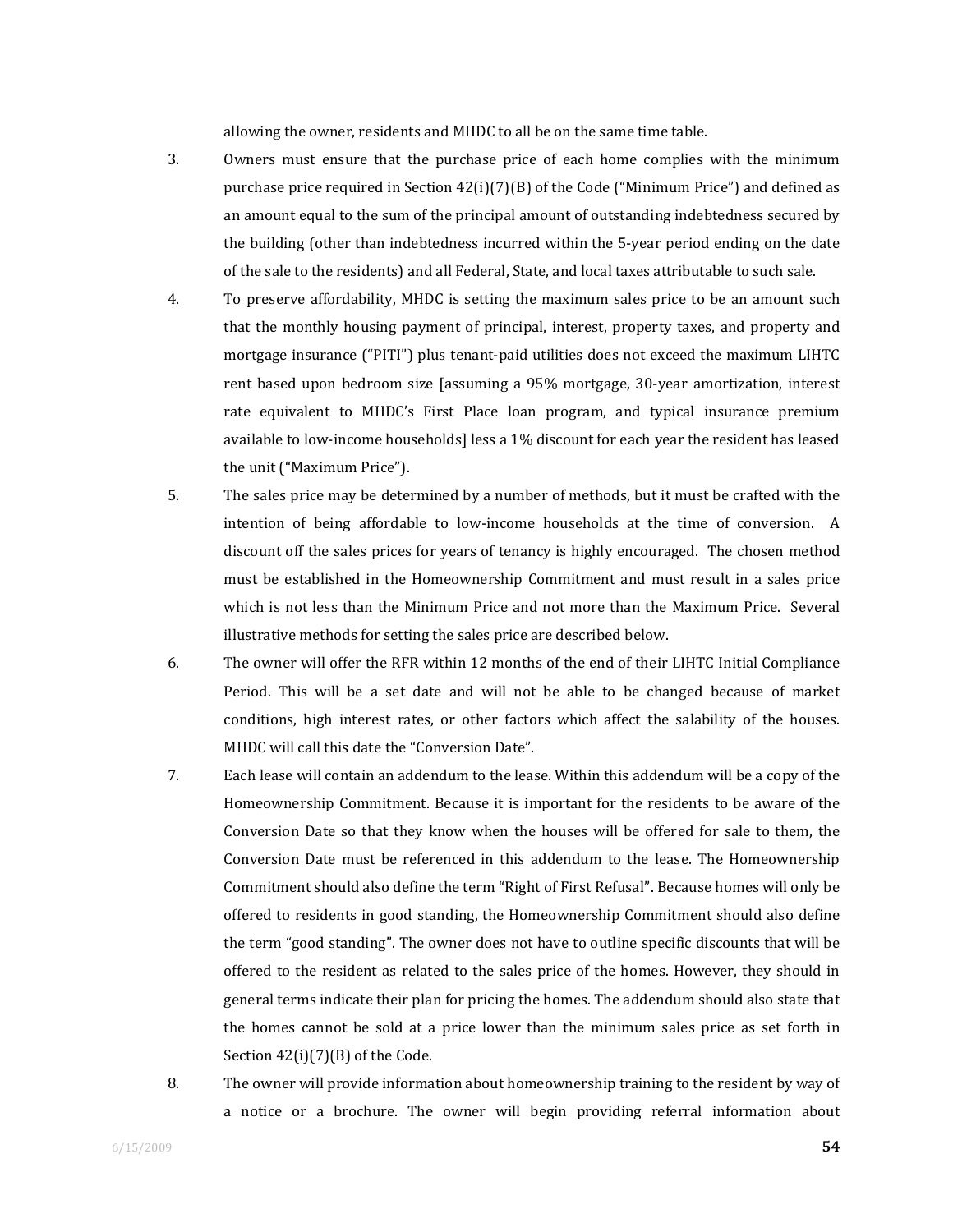homeownership training or actual training to residents 5 years before the Conversion Date. The developer will have an agent or plan with a homebuyer credit counselor (this will usually be in the form of a non-profit agency). This information must be provided to the resident in an addendum to the lease for all properties leased after the date which is 5 years prior to the Conversion Date.

- 9. The owner should address the issue of how potential homeowners will be educated concerning home maintenance. Several suggestions are: have the property maintenance person work with potential homeowners while doing routine maintenance and minor repairs to units; enlist the help of non‐profit organizations which promote homeownership opportunities.
- 10. The owner must distribute to all residents, 1 year before the offering of the RFR, information detailing the dates, timeline and information that is contained within the Homeownership Agreement.
- 11. Each resident will be given up to 6 months after the Conversion Date to decide whether or not to accept the RFR offer from the owner. Any resident who is in "good standing" at the time of the offering of the RFR shall have the right to exercise the RFR. The resident will exercise their RFR by tendering an offer to buy the property. Within this offer there should be a date set for closing.
- 12. After this 6 month period mentioned in #11 above, the owner has several options in reference to any unsold units:
	- a. The owner can choose to sell the remaining units of the project to a non‐profit partner or another entity that will continue to operate the units as affordable housing in accordance with the LURA. The sale must include 100% of the remaining rental units, not a portion thereof.
	- b. The owner can choose to maintain the remaining units of the project as rental units, adhering to all MHDC Extended Use Period guidelines. The remaining units after this initial 6 month selling period may at any time be offered for sale to the current or subsequent qualified residents.
	- c. The owner can offer vacant units for sale to a buyer whose household income does not exceed 80% of the area median income. A potential purchaser who qualifies under this income restriction is not required to lease the unit before they purchase it (an exception to this occurs if HOME funds are involved – see below).
- 13. At the sale of each home, MHDC will execute a partial release of the Low-Income Housing LURA for that property.
- 14. If MHDC holds the mortgage, the owner shall contact MHDC's Loan Servicing department just prior to the Conversion Date to determine the payoff amount for the sale of each home. The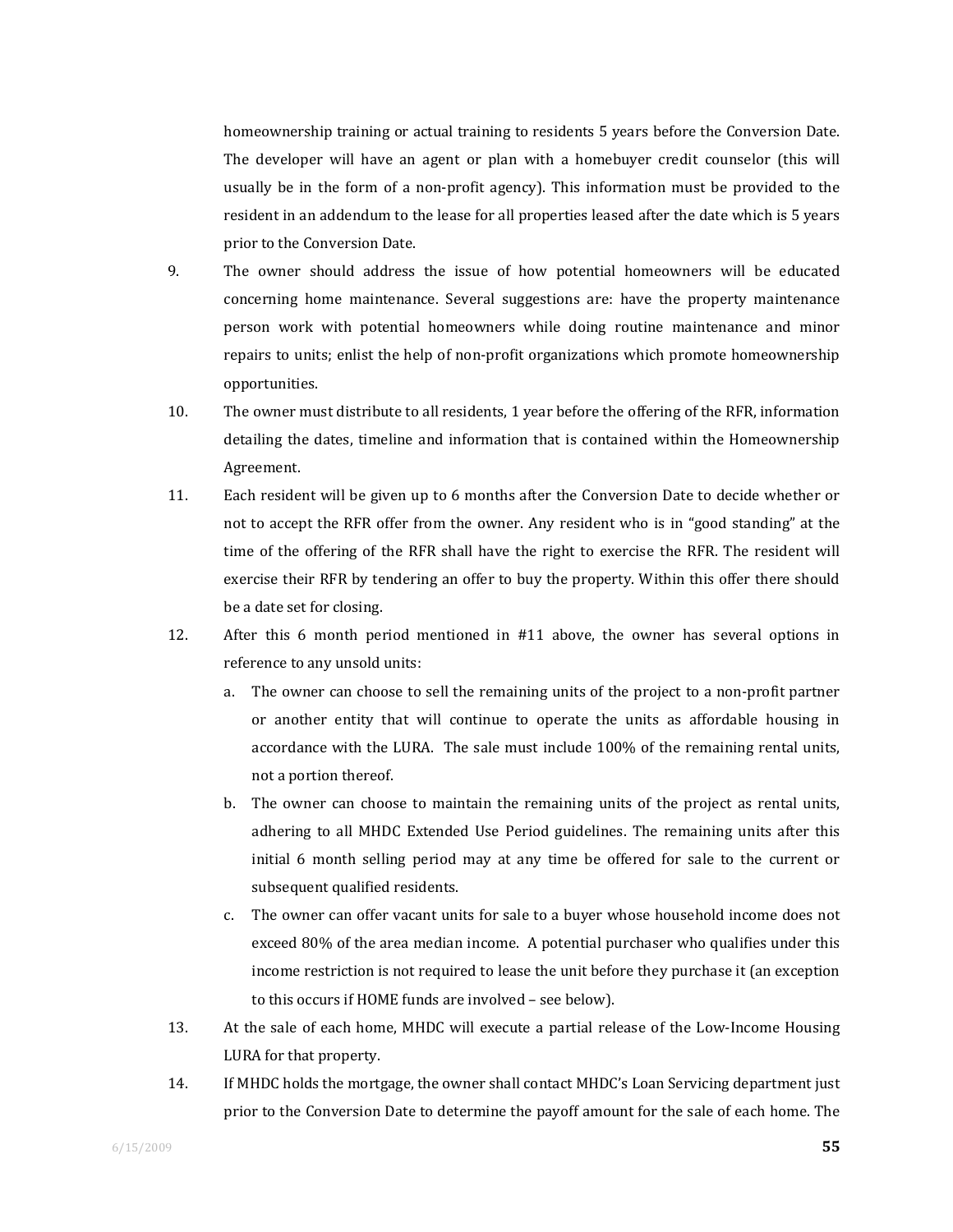required payoff will be calculated over 75% of the homes in the project in order to accelerate the paydown and potentially ease the burden on any remaining unsold homes. The owner can then utilize this figure in calculating the minimum sales price of the home according to Section 42(i)(7)(B) of the Code.

The payoff amount for each home will be equal to the principal balance of the loan as of the conversion date divided by .75 divided by the number of homes in the project. The title company assisting in the transaction must contact MHDC's Loan Servicing department for the payoff prior to the sale of the home and transfer the payoff to MHDC as part of the closing transaction. The loan will be re‐amortized following each paydown. An example would be:

The principal balance of a loan on the conversion date of a project is \$500,000. There are 30 homes in the project. The required payoff per home sold would be \$22,222.22 (\$500,000 / .75 / 30). If the owner sells and closes on 12 homes in the 5th month following the initial RFR, MHDC will receive a total paydown of \$266,666.64 (12 x \$22,222.22) from the 12 closing transactions. The loan will then be re‐amortized based upon the \$266,666.64 paydown. If then in the 10<sup>th</sup> month following the initial RFR, the owner closes on 3 more homes, MHDC shall receive a total paydown in the amount of  $$66,666.66$  (3 x  $$22,222.22$ ) and re-amortize the mortgage accordingly.

As each home sells and contributes the required paydown of the mortgage, MHDC will execute a partial release of the deed of trust for that home. If full repayment of the loan occurs, the deed of trust will be released for all remaining unsold homes.

- 15. Each house that is to be sold to a resident under the RFR must pass a Housing Quality Standards ("HQS") inspection. It must also undergo a physical needs assessment performed by an MHDC approved inspector following MHDC prescribed standards. Any deficiencies described in the physical needs assessment must be addressed by the owner before the Conversion Date. The HQS inspection and/or physical needs assessment cannot be used in place of subsequent inspections.
- 16. The owner should address the issue of replacement reserves in the Homeownership Plan. MHDC intends that any excess reserves after repairs and replacements, as determined on a pro rata portion for the unit(s) at the time of sale, will benefit the project and the new homeowner. Several suggestions are: put the unused pro rata portion of the reserves into an account to be used by the neighborhood homeowner's association; use the unused pro rata portion of the reserves for additional down payment assistance to the homeowner; discount the sales price by an amount equal to the unused pro rata portion of the reserve amount; establish a reserve account for the new homeowner from the pro rata portion of the reserve amount.
- 17. The buyer must also agree to occupy the home as their principal residence.
- 18. If the current resident refuses to buy the property or is unable to buy the property, they cannot be asked at any time to vacate the property except for reasons specified in their lease.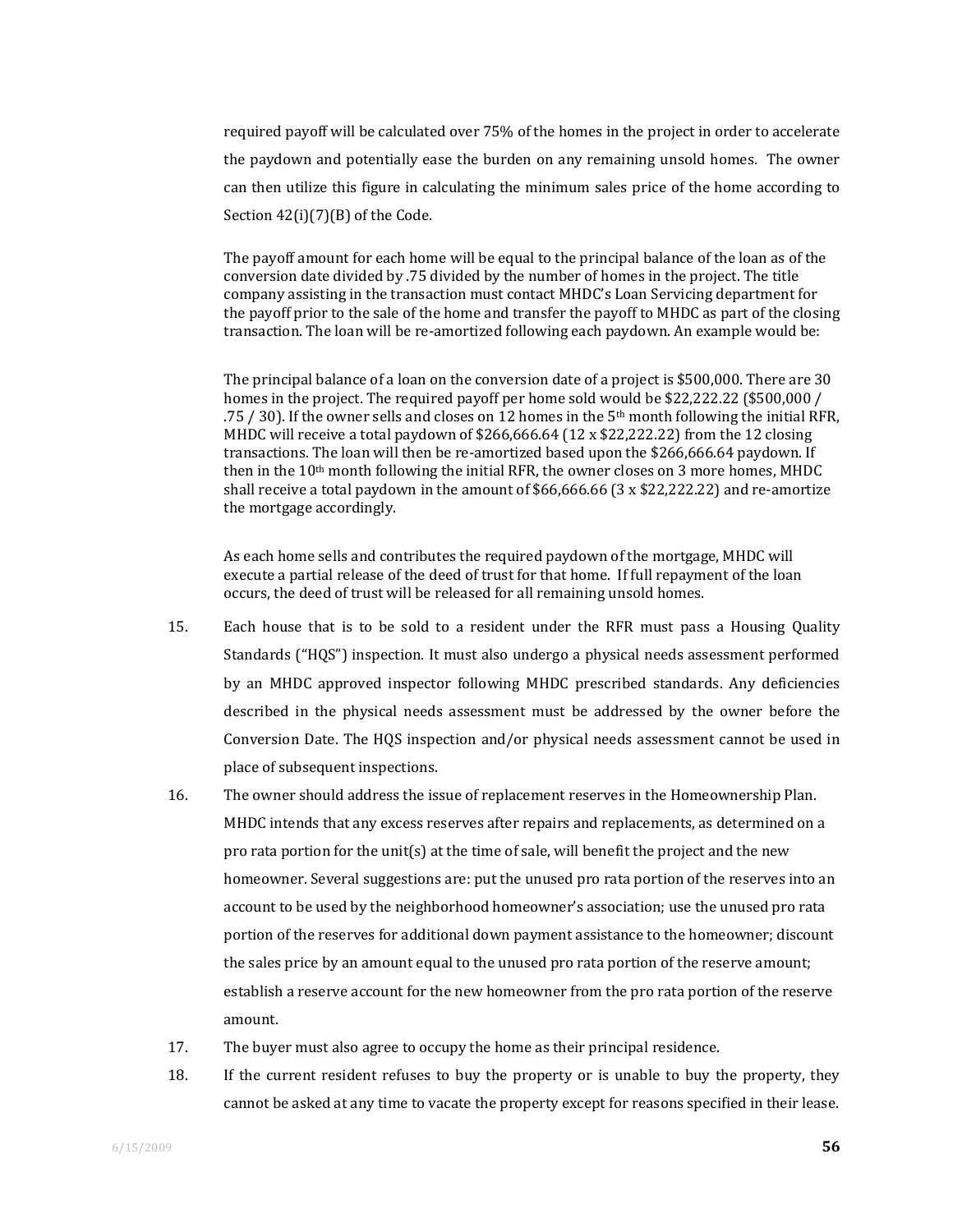- 19. A resident in good standing may not be relocated or evicted to expedite the sale of a unit. When renting a unit, a possible resident may not be discriminated against because they do not wish to purchase the unit they are requesting tenancy in.
- 20. If a household has had an increase in income since moving into the property, this will not disqualify them from buying the property. They will not be considered over income. If a household qualifies to move into the unit as a resident, they are income qualified as a potential buyer (an exception to this occurs if HOME funds are involved – see below).
- 21. In order to assure that all parties are prepared to begin selling the homes as outlined in the homeownership agreement, the owner will meet with staff at MHDC in the 14<sup>th</sup> compliance year to discuss the above items along with any other topics deemed necessary at the time. The owner must contact MHDC's Asset Management department to begin this process.
- 22. The ownership entity may offer the first right of refusal to the non-profit partner at the end of the Initial Compliance Period, with the non‐profit commencing sales of the units to the residents and qualified buyers thereafter if the following requirements have been met:
	- a. The limited partnership agreement or operating agreement governing the ownership entity has granted a first right of refusal to the non-profit partner or member;
	- b. The non‐profit entity is a qualified non‐profit for purposes of the LIHTC program, that is, it is a tax‐exempt organization formed with the express purpose of fostering affordable housing, is not controlled by a for-profit entity or subsidiary, and has been materially involved in the operations of the development;
	- c. The non‐profit has filed a Homeownership Commitment that has been approved by MHDC, recorded with the LURA, and attached to resident leases; and
	- d. The non‐profit transacts the sales of the homes under the terms of the MHDC‐approved Homeownership Commitment and follows all MHDC rules and guidelines applicable to homeownership conversion when the right of first refusal is offered to the residents.

#### **Determining Sales Price**

In order to extend the opportunity for homeownership to existing tax credit residents, the houses must be affordable for people who are at or below 60% of median income for the area.

Residents who buy the houses should be able to replace their rent payment with a house payment which is comparable to what they were paying in rent. This is considered the "Equivalency Principle". To achieve maximum affordability, the monthly mortgage payment including principal, interest, property taxes, property and mortgage insurance (PITI) should not significantly exceed the monthly rents in Year 15. As stated previously, the sales price of the homes to existing residents or qualified buyers must fall between the Minimum Price and Maximum Price defined above.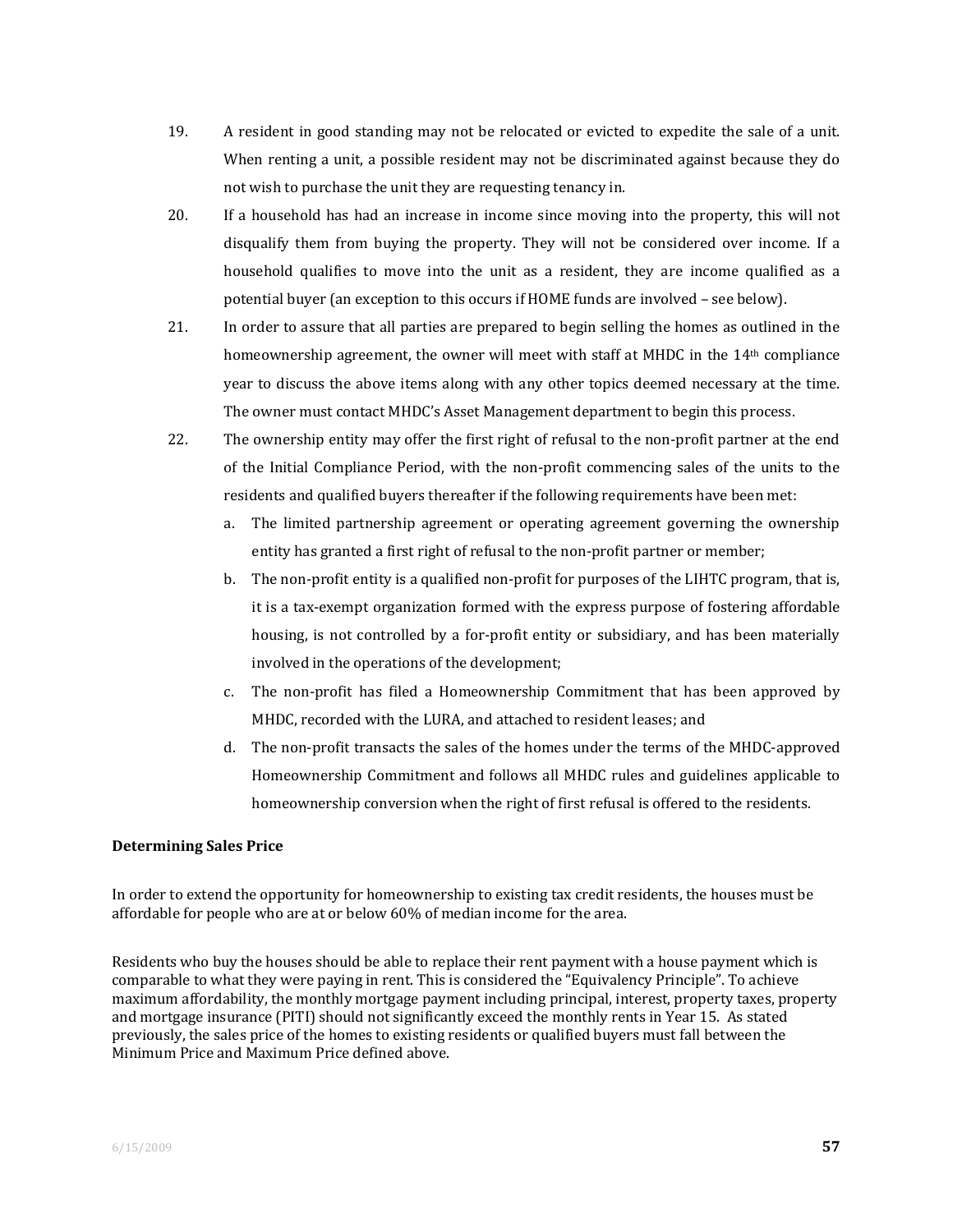Listed below and discussed are three possible options for determining the sales price of the property as of the Conversion Date.

#### *Existing Obligation plus Profit*

Section  $42(i)(7)(B)$  of the Code defines the minimum purchase price for a LIHTC property at the end of its LIHTC Initial Compliance Period to be the sum of (i) the principal amount of outstanding indebtedness secured by the building (other than indebtedness incurred within the 5‐year period ending on the date of sale) and (ii) all Federal, State, and local taxes attributable to such sale. We also understand that the property will need to have repairs done to it before it is sold and the developer will desire a profit from each sale.

MHDC has taken the above into consideration and suggest the property may be sold for the following amount:  $[$ (((the payoff of the entire note) + Exit Taxes + Amount to make any and all repairs deemed necessary to bring the building up to excellent condition)/# of units in the project) + (An amount of profit the owner chooses to add for the sale of each home)]. The resident will then receive a discount off the sales price for each year they have occupied a property within the project, specified by the owner.

Sample assumptions: 15‐home development Remaining mortgage of \$200,000 Exit taxes estimated by limited partner at \$150,000 Repairs necessary = \$180,000 (in addition to replacement reserves) Profit requested by owner = \$20,000/home Resident discount = 1% per year of tenancy

A resident who has rented the home for 7 years would pay a purchase price of \$51,460 or ( $($  (\$200,000 +  $$150,000 + $180,000)/15$  + \$20,000) x 93%

#### *Equivalency Principle Approach*

The following procedure will occur on the Conversion Date and will be used to decide the sales price for the houses. This price will be used as the sales price for all the houses until all the houses are sold regardless of the income level of the buyer. The sales price will be determined using the following guidelines based on a monthly housing payment equal to the current rent being charged for the units assuming a 95% mortgage, 30‐year amortization, and an interest rate equal to that used by the MHDC First Place program. Existing residents are offered a 1% discount for each year of tenancy.

- 1. Current monthly rent = \$550
- 2. For argument sake, insurance and taxes = \$150 per month
- 3. Mortgage payment is then = \$400 per month
- 4. Using an estimated MHDC MRB interest rate = 6.3%, the mortgage amount would be \$64,623
- 5. Assuming a 95% mortgage, the sales price would be \$68,024
- 6. If the resident leased the unit for four years, a 4% discount would reduce the sales price to \$65,303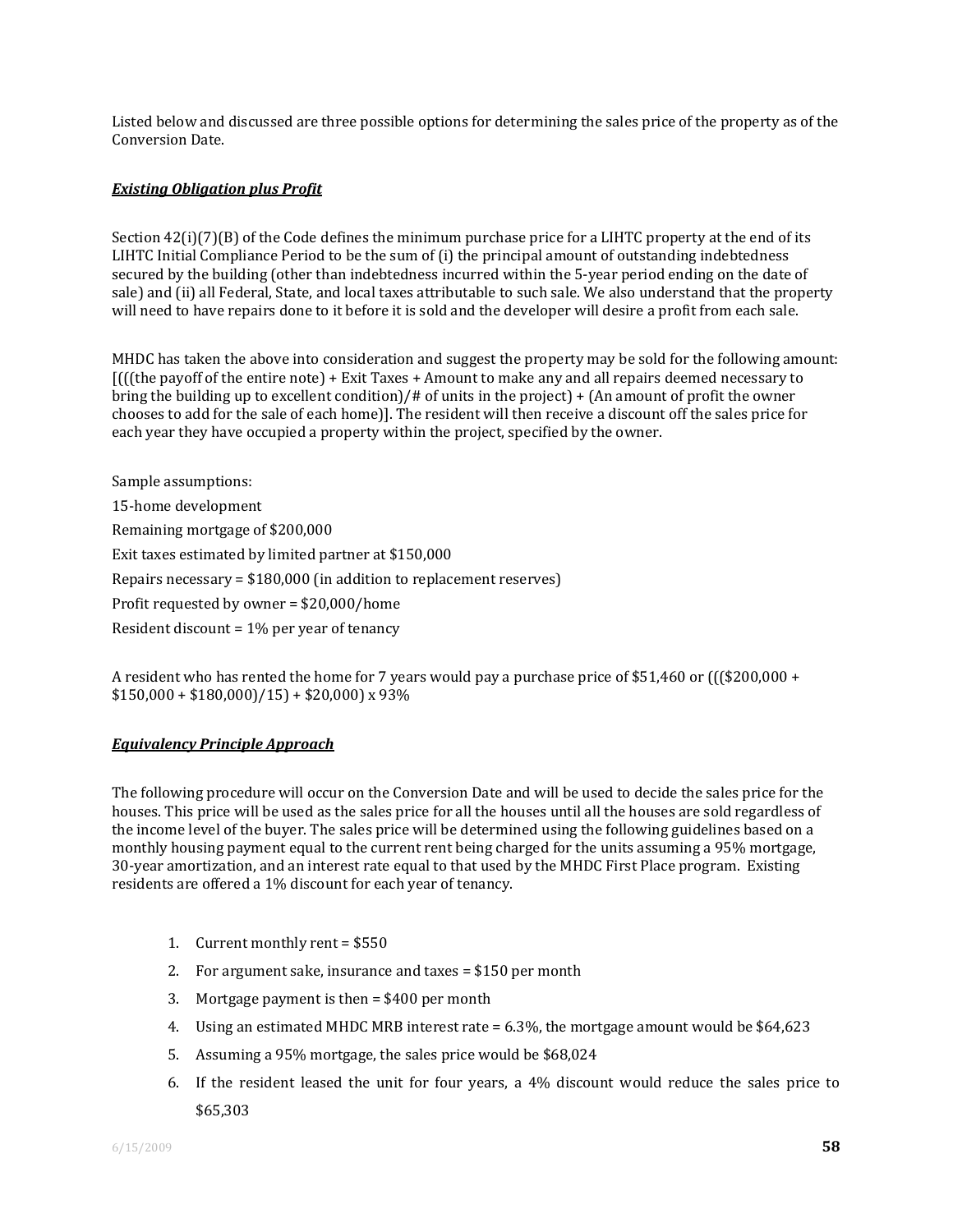#### *Maximum Price Approach*

The following application of the Maximum Price calculation will be based on the maximum LIHTC rent in affect at the time the home is sold regardless of the income level of the buyer. The sales price will be determined using an amount such that the monthly PITI payment plus tenant-paid utilities does not exceed the maximum LIHTC rent based upon bedroom size [assuming a 95% mortgage, 30‐year amortization, interest rate equivalent to MHDC's First Place loan program, and typical insurance premium available to low‐ income households] less a 1% discount for each year the resident has leased the unit.

An example would be:

- 1. Current maximum LIHTC rent for a 3-bedroom house in Springfield = \$801
- 2. For argument sake, insurance and  $taxes = $150.00$  per month; tenant-paid utilities =  $$125$  per month
- 3. This allows for a total of \$526 P&I that this family can afford/qualify per month for a house payment with a 30‐year term
- 4. First place program MRB rate is 6.3%
- 5. The maximum loan amount would then be \$84,980
- 6. Assuming a 95% mortgage, the sales price would be \$89,452
- 7. If the buyer happens to be a resident who has lived in the project for 4 years, they would receive a 4% discount off the \$89,452 figure for a sales price of \$85,874.

#### **Additional HOME Rules**

HOME funds utilized for new construction rental housing carry an affordability period of 20 years. The affordability period includes income and rent restrictions which are set forth in a Regulatory Agreement. HOME regulations allow for rental units to be sold during the affordability period, but the following rules apply for units that are designated as HOME‐assisted units. These regulations are in addition to the rules listed at the beginning of this document:

- 1. During the affordability period, all purchasers of HOME‐assisted units must have a household income that is at or below 80% of area median income. This includes both resident purchasers and any subsequent purchasers involved in a resale transaction. The actual income limit is dependent on the household size and the area in which the property is located. If the initial purchaser of the unit is not a current resident, they are required to lease the unit for a nominal period prior to purchase.
- 2. For the term of the affordability period, some type of deed restriction will need to be recorded against the property to help assure that the new homeowner adheres to HOME rules throughout the affordability period. This will be put in place by the original owner. This document will expire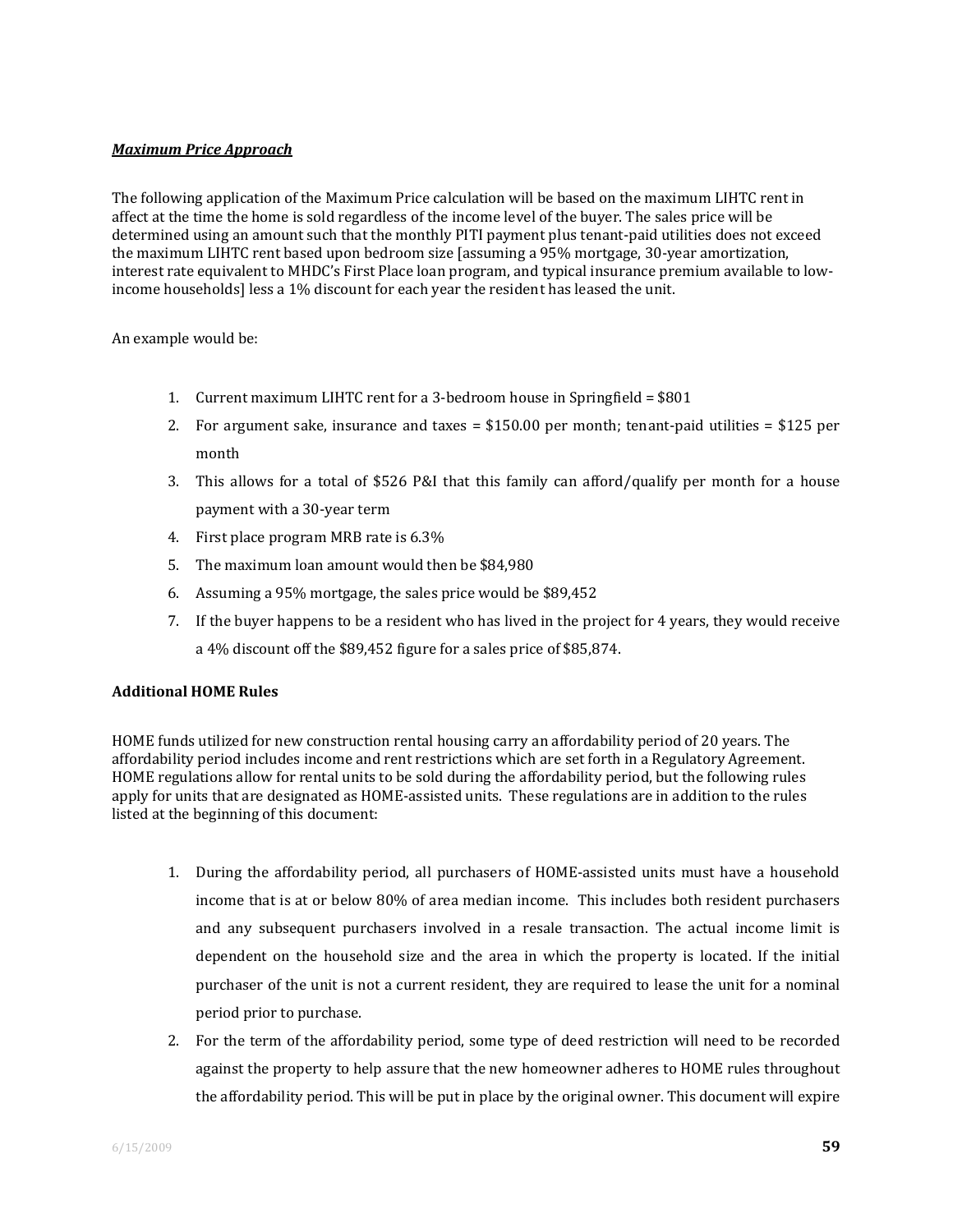on the date the original HOME compliance period for the project ends. This deed restriction should address resale provisions associated with the unit. Although the resident purchaser must adhere to these deed restrictions, the original owner is ultimately responsible for compliance with the HOME rules and regulations. The deed restrictions may outline repayment terms by the resident purchaser if the home is sold to someone who does not income qualify under HOME rules. Violations of affordability restrictions may result in recapture of a pro rata portion of the funds by HUD, at which time MHDC will look to the seller's repayment and the original owner to provide the amount of recapture requested.

- 3. The owner must be involved with future resales of the units, specifically, in qualifying the incomes of subsequent purchasers and reporting to MHDC compliance with regulations regarding the resale of units occurring during the 20‐year affordability period.
- 4. The housing must be considered modest in that the purchase price for the type of single-family housing does not exceed 95% of the median purchase price for the area.
- 5. The sales price must be affordable to the purchaser. MHDC defines affordability as a transaction in which no more 35% of the purchaser's income may be used to pay monthly PITI payments.
- 6. The initial homeowner who sells the unit during the affordability period must receive a "fair return" defined by MHDC as the return of the homeowner's initial investment.
- 7. The buyer(s) must occupy the property as their principal residence and must occupy such property as their principal residence for no less than 11 months of each calendar year. It cannot be rented during the affordability period.
- 8. The only exception to the 20-year term of the affordability period is if the homebuyer receives HOME funds directly as down payment assistance or subordinate financing. In that case, the affordability period associated with the direct subsidy to the homebuyer commences and the 20‐ year period associated with the development subsidy (from the initial construction of the property) is terminated. MHDC does not currently offer HOME for purchase assistance, and if it did, it cannot be targeted only to residents of specific developments. The owner may wish to help its residents obtain direct HOME subsidies from Participating Jurisdictions in order to ease the restrictions on the homebuyer, but the availability of funds in the future is something that cannot be completely assured.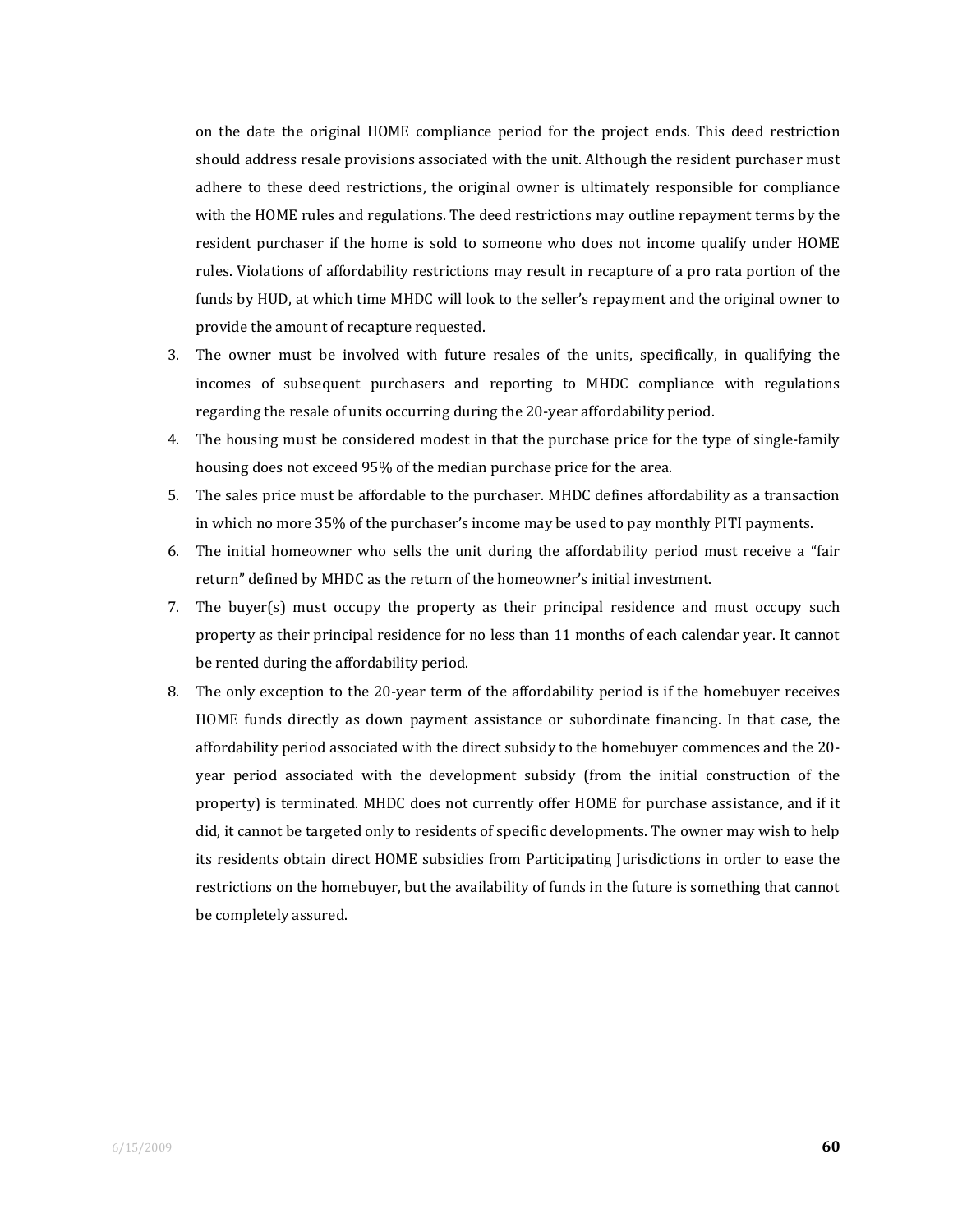## **Exhibit 4**

## **MHDC Guidelines for Preliminary Financial Commitments**

MHDC requires a preliminary commitment letter at the time of application for all non‐MHDC sources of financing.

#### **Debt/Grant Commitments**

Any debt or grant funds that will be a part of the development's financing must have a commitment letter or a letter stating that an application has been received for the source in question. Commitment letters must indicate the:

- 1. Loan or grant amount.
- 2. Loan term and amortization.
- 3. Interest rate.
- 4. Fees associated with the loan or grant.
- 5. Reserve requirements.
- 6. Lien position of the loan.
- 7. Relevant requirements that may affect other financing sources or the operations of the property.
- 8. Contact information for the person providing the commitment and to whom MHDC's questions can be directed.

#### *Commitment letters are required for both construction and permanent sources.*

If a loan is going to be assumed or an existing loan is to be restructured, you must provide a copy of the current note and a letter from the lender that states 1) that the loan can be assumed and 2) the terms and conditions of any assumed or restructured note. This is of particular applicability to HUD and RD financed developments that are being preserved.

If a loan/grant has been applied for, or will be applied for, from a competitive source (e.g. city funds, Federal Home Loan Bank), a letter of acknowledgement that the funds have been applied for or verification that a funding round is coming up and the applicant is eligible to apply is required. The letter should indicate the amount of funds requested and the timing for funding decisions. Applicants should be prepared to explain alternative plans if they are not successful in any non‐MHDC competitive funding rounds.